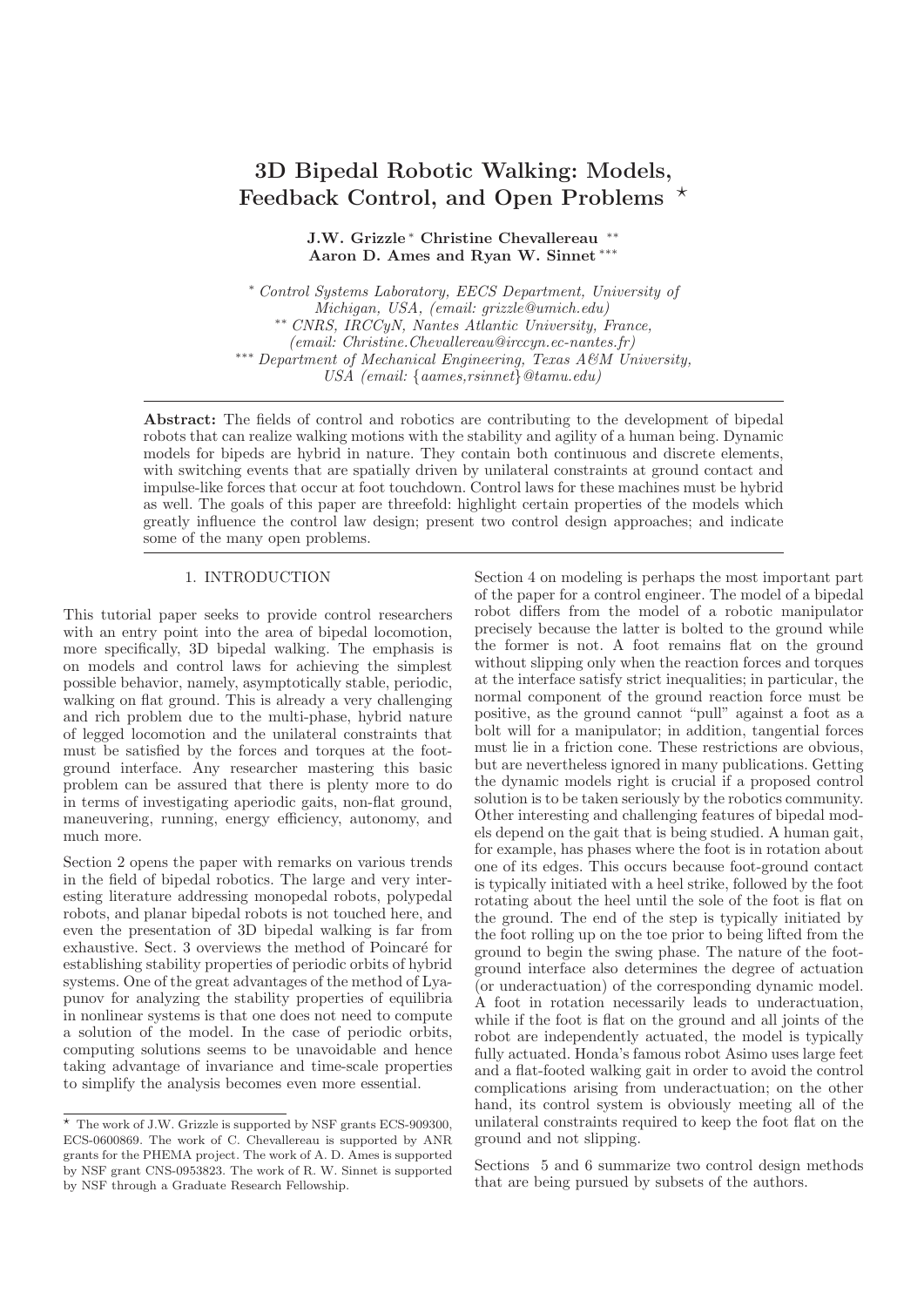The primary aim of the work in Sect. 5 is to confront the issue of underactuation. A model is studied where the foot is replaced with a point contact. This can be thought of as walking on stilts or as walking with very small feet so that foot rotation, and hence underactuation, is unavoidable. This study is important precisely because dealing with underactuation has been a stumbling block in the formal development of control laws with provable stability properties for bipedal robots. The hope is that dealing with a human-like gait, with its mix of fully actuated and underactuated phases, will then be relatively straightforward; work on planar robots reported in Choi and Grizzle [2005], Chevallereau et al. [2008] lends credence to this hope, but the question is open at this time.

The work presented in Sect. 6 is in some sense following precisely the opposite path. The primary objective has been to develop control techniques which naturally deal with the multi-phase nature of bipedal locomotion, with the early emphasis on gaits which have only fully actuated phases. Extensions to address underactuation are now being considered and are presented here. In particular, the main idea is that in the fully actuated domains the sagittal and coronal dynamics of the 3D biped can be decoupled using a variant of geometric reduction termed functional Routhian reduction. It is then only necessary to control the sagittal dynamics of the biped which is achieved through controlled symmetries—this shapes the potential energy of the system to mimic a passive biped walking down a shallow slope. Since both of these control laws require full actuation they are implemented on the fully actuated domains and "local" control laws, motivated by ideas similar to those presented in Sect. 5, are implemented on the underactuated domains to achieve the transitions through these domains.

The paper is concluded in Sect. 7 with a discussion of open problems.

#### 2. BRIEF COMMENTS ON THE LITERATURE

There is a very broad spectrum of approaches to achieving stable bipedal locomotion. At one end are the highly visible humanoids, that is, robots which are inspired by human morphology. This class includes bipeds such as Honda's ASIMO, HRP-2 and Johnnie as discussed in Sakagami et al. [2002], Hirukawa et al. [2004], Kajita et al. [2004], Pfeiffer et al. [2002]. These robots represent advanced hardware development efforts focused on integrating machine vision, portable power sources, artificial intelligence, and force sensing, with attention paid to durability, packaging, etc. As such, upright, stable bipedal locomotion is only one piece of the overall effort and, largely for reasons of expediency, the designers of these robots have adopted a quasi-static notion of gait stability. The control algorithms utilized in these robots are based upon heuristics, specifically, a technique known as the zero moment point  $\hat{1}$  (ZMP), see Goswami [1999], Vukobratović et al. [2006], which boils down to maintaining the center of pressure of the ground reaction forces on the stance foot

strictly within the convex hull of the foot. This results in a quasi-statically stable (flat-footed) walking gait rather than being dynamically stable as is the case for humans (where walking is sometimes characterized as "controlled falling").

At the other end of the spectrum are the minimalist bipeds where dynamic stability is achieved as much as possible through mechanical design instead of feedback control; Kuo [1999, 2002], Collins et al. [2005], Anderson et al. [2005], Wisse and van der Linde [2007] are good examples of this work. These efforts are motivated by the results of McGeer [1988, 1990], who analyzed and built planar, passive bipedal walkers, i.e., no actuation, which could walk stably down shallow slopes. Subsequently, robots with this general principle at their core have been constructed, as described in Collins et al. [2005], based on injecting small amounts of energy into passive-type bipeds. The result is very "human-looking" walking, but the remarkable elegance and economy of these walkers comes at the cost of poor ability in achieving tasks other than walking at a fixed speed; they cannot climb stairs, pause, turn or run.

Most research on dynamic robotic legged locomotion is taking place in between these two extremes. The recent book by Westervelt et al. [2007] and the review paper by Hürmüzlü et al. [2004] provide an extensive overview of the state of the art up to early 2006; further information is available in Spong and Bullo [2005], Holmes et al. [2006], Ames and Gregg [2007], Wisse and van der Linde [2007], Kuo [2007], Chevallereau et al. [2009b] and references therein.

# 3. PRELIMINARIES ON HYBRID MODELS, PERIODIC SOLUTIONS, AND POINCARÉ MAPS

This section overviews two types of hybrid models which occur frequently in models of bipedal locomotion. The dynamic models described in Sect. 4 for bipedal locomotion naturally lead to hybrid systems as given here. The section also introduces two primary tools of stability analysis for periodic orbits in such models, namely the method of Poincaré sections and the notion of a hybrid invariant manifold.

3.1 Systems with Impulse Effects or Single-Domain Hybrid Models

To define a  $C^1$  system with impulse effects, consider

$$
\dot{x} = f(x),\tag{1}
$$

where the state manifold  $\mathcal X$  is an open connected subset of  $\mathbb{R}^n$ , and f is a  $C^1$  vector field on X. A switching surface S is a co-dimension one  $C^1$  submanifold with  $S = \{x \in$  $\mathcal{X} \mid H(x) = 0$ ,  $\dot{H}(x) = L_f H(x) < 0$ , where  $H : \mathcal{X} \to \mathbb{R}$  is  $C^1$  and  $S \neq \emptyset$ ; because  $\forall x \in S$ ,  $L_f H(x) < 0$ , it follows that  $\frac{\partial H}{\partial x}(x) \neq 0$ . A transition or reset <sup>2</sup> map is a  $C^1$  function  $\overline{\partial x}$   $(x) \neq 0$ . A transition of reset map  $\omega$   $\omega$  is contracted.<br>  $\Delta: S \to \mathcal{X}$ , where  $S \cap \Delta(S) = \emptyset$ , that is, the image of the reset map is disjoint from its domain. A  $C<sup>1</sup>$  autonomous system with impulse effects is written as

<sup>1</sup> This is a widely used 'criterion' for stability in the robotics literature. It was proved in Choi and Grizzle [2005] that the ZMP condition alone is not sufficient for asymptotic stability of a periodic motion.

<sup>2</sup> When the reset map corresponds to the swing leg impacting the ground, it is commonly called an impact map instead of a reset map.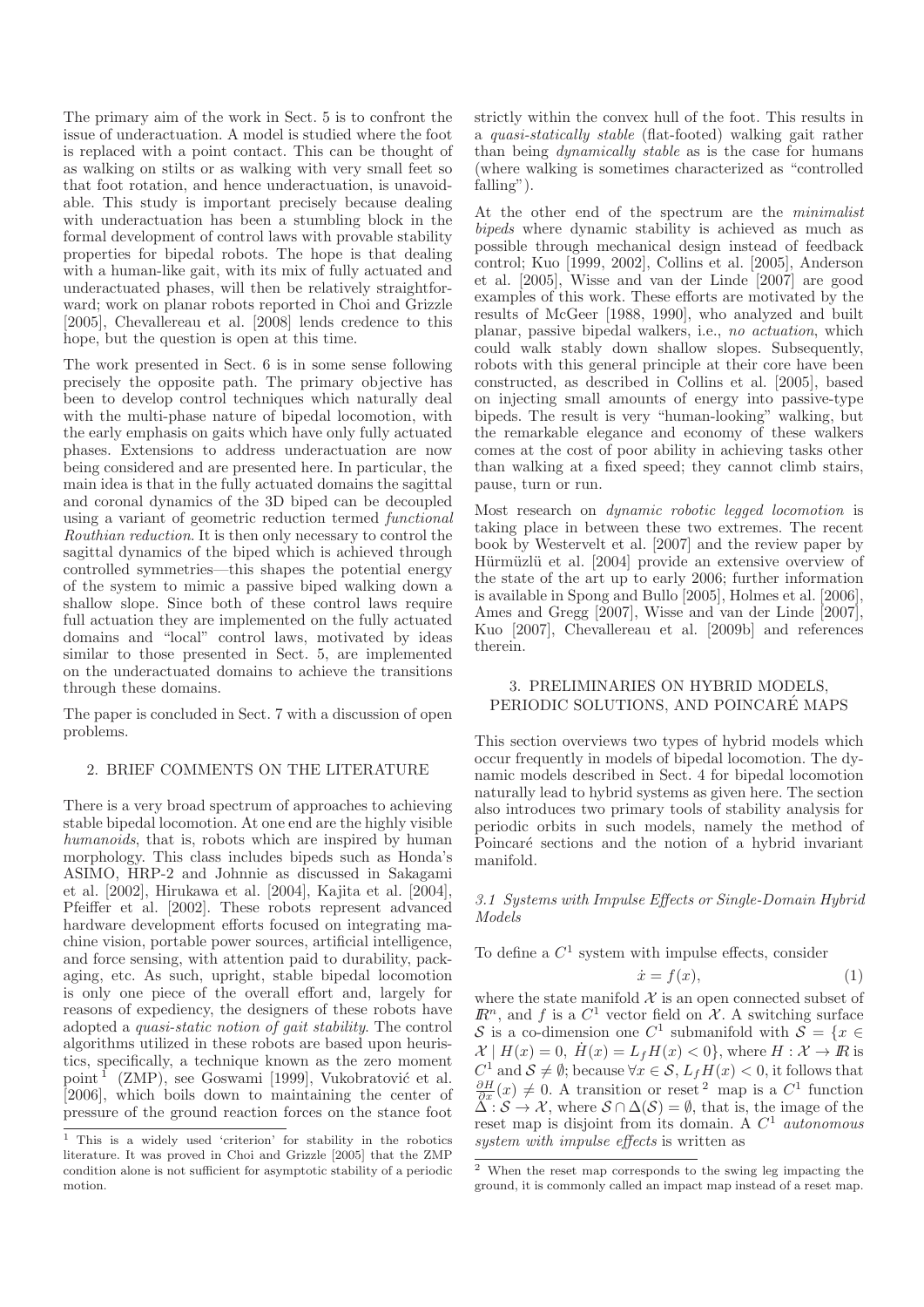$$
\bar{\Sigma} : \begin{cases} \dot{x} = f(x) & x^- \notin \mathcal{S} \\ x^+ = \Delta(x^-) & x^- \in \mathcal{S}, \end{cases}
$$
 (2)

where  $x^{-}(t) = \lim_{\tau \to t} x(\tau)$  and  $x^{+}(t) = \lim_{\tau \to t} x(\tau)$  are the left and right limits of a trajectory,  $x(t)$ . For compactness of notation, an autonomous system with impulse effects (2) will sometimes be denoted as a 4-tuple,  $\bar{\Sigma} = (\mathcal{X}, \mathcal{S}, \Delta, f).$ 

In simple terms, a solution of (2) is specified by the differential equation (1) until its state "impacts" the hyper surface S at some time  $t_I$ . At  $t_I$ , the reset map  $\Delta$  compresses the impact event into an instantaneous moment of time, resulting in a discontinuity in the state trajectory. The reset map provides the new initial condition from which the differential equation evolves until the next impact with  $S$ . In order to avoid the state having to take on two values at the "impact time"  $t_I$ , the impact event is, roughly speaking, described in terms of the values of the state "just prior to impact" at time " $t_I^{-n}$ , and "just after impact" at time " $t_I^+$ ". These values are represented by  $x^-$  and  $x^+$ , respectively. A formal definition of a solution can be written down by piecing together appropriately initialized solutions of (1). A choice must be made whether the solution is a left- or a right-continuous function of time at each impact event; here, solutions are assumed to be right continuous. Other useful notions of a solution can be found in Filippov [1960], Ye et al. [1998], Haddad et al. [2006], Goebel et al. [2009], Lygeros et al. [2003]. Because we are interested in the local stability properties of periodic orbits, we will exclude Zeno and other complex behavior from the systems under study; see Or and Ames [2008, 2009], Lamperski and Ames [2008], Goebel et al. [2009].

#### 3.2 Periodic Orbits and the Poincaré Return Map for Single-Domain Models

Cyclic behaviors such as walking are represented as periodic orbits of systems with impulse effects. A solution  $\varphi(t, t_0, x_0)$  of an autonomous system  $\Sigma$  is *periodic* if there exists a finite  $T > 0$  such that  $\varphi(t+T,t_0,x_0) = \varphi(t,t_0,x_0)$ for all  $t \in [t_0, \infty)$ . A set  $\mathcal{O} \subset \mathcal{X}$  is a periodic orbit if  $\mathcal{O} = \{ \varphi(t, t_0, x_0) \mid t \geq t_0 \}$  for some periodic solution  $\varphi(t, t_0, x_0)$ . If a periodic solution has an impact event, then the corresponding periodic orbit  $\mathcal O$  is not closed; see Grizzle et al. [2001], Morris and Grizzle [2005]. Let  $\overline{\mathcal{O}}$ denote its set closure. Notions of stability in the sense of Lyapunov, asymptotic stability, and exponential stability of orbits follow the standard definitions of orbital stability as in [Khalil, 1996, pp. 302], Grizzle et al. [2001], Nersesov et al. [2002].

The method of Poincaré sections is widely used to determine the existence and stability of periodic orbits in a broad range of system models, such as time-invariant and periodically-time-varying ordinary differential equations Parker and Chua [1989], Guckenheimer and Holmes [1996], hybrid systems consisting of several time-invariant ordinary differential equations linked by event-based switching mechanisms and re-initialization rules Grizzle et al. [2001], Nersesov et al. [2002], Roup et al. [2003], differentialalgebraic equations Hiskens [2001], and relay systems with hysteresis Goncalves et al. [2001], to name just a few. The analytical details may vary significantly from one class of



Fig. 1. Geometric interpretation of a Poincaré return map  $P : S \rightarrow S$  for a system with impulse effects. The Poincaré section is selected as the switching surface, S. A periodic orbit exists when  $P(x^{-}) = x^{-}$ . If solutions are assumed to be right continuous, then  $x^-$  is not an element of the orbit; with left-continuous solutions,  $\Delta(x^-)$  is not an element of the orbit.

models to another; for example, the trivial eigenvalues of Poincaré maps for hybrid systems are zero while the trivial eigenvalues of Poincaré maps for smooth dynamical systems are one (see Wendel and Ames [2010]). Yet, despite these sometimes subtle differences, on a conceptual level the method of Poincaré is consistent and straightforward: sample the solution of a system according to an eventbased or time-based rule and then evaluate the stability properties of equilibrium points (also called fixed points) of the sampled system. The sampled values give rise to the Poincaré return map; see Fig. 1. Fixed points of the Poincaré map correspond to periodic orbits (limit cycles) of the underlying system.

When using the method of Poincaré to study systems with impulse effects, it is natural to select  $\mathcal S$  as the Poincaré section. To define the return map, let  $\phi(t, x_0)$  be the maximal solution of (1) with initial condition  $x_0$  at time  $t_0 = 0$ . The time-to-impact function,  $T_I : \mathcal{X} \to \mathbb{R}$ , is the time from initialization to the first intersection with the set  $S$  and is in general a partial map

$$
T_I(x_0) := \inf\{t \ge 0 | \phi(t, x_0) \in S\} \text{ if } \exists t \text{ such that } \phi(t, x_0) \in S. \tag{3}
$$

The Poincaré return map,  $P : S \rightarrow S$ , is then the partial map

$$
P(x) = \phi(T_I \circ \Delta(x), \Delta(x)).
$$

A periodic orbit  $\mathcal O$  is *period-one* if its closure intersects  $\mathcal S$ at exactly one point,  $x^* = \overline{\mathcal{O}} \cap \mathcal{S}$ ; because  $x^* = P(x^*)$ , it is called a *fixed point*. A period-one orbit is *transversal* to  $S$ if  $L_f H(x^*) = \frac{\partial H}{\partial x}(x^*) f(x^*) \neq 0$  (in words, the vector field f is not tangent to S at the point  $x^*$ ). For convenience, define the partial function  $\phi_{T_I}(x) = \phi(T_I(x), x)$  so that the Poincaré return map can be written as

$$
P(x) = \phi_{T_I} \circ \Delta(x).
$$

For the case of autonomous systems with impulse effects, the method of Poincaré sections is formalized in the following theorem.

Theorem 1. (Morris and Grizzle [2009], **Method of Poincaré Sections**) If the  $C<sup>1</sup>$  autonomous system with impulse effects  $\bar{\Sigma}=(\mathcal{X}, \mathcal{S}, \Delta, f)$  has a periodic orbit  $\mathcal O$  that is transversal to  $S$ , then the following are equivalent:

i) x<sup>∗</sup> is an exponentially stable (respectively, asymptotically stable, or stable in the sense of Lyapunov) fixed point of P;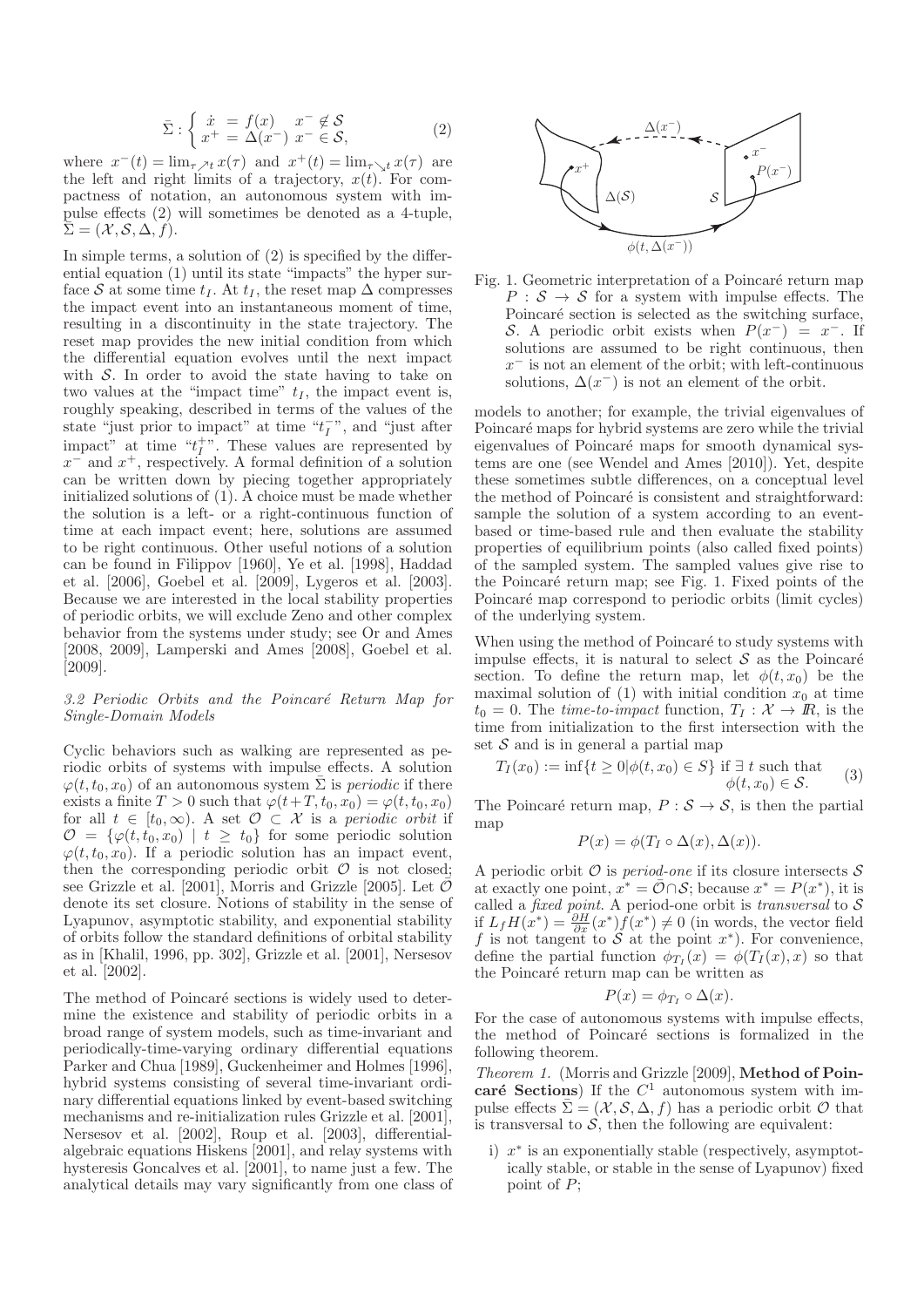ii)  $\mathcal O$  is an exponentially stable (respectively, asymptotically stable, or stable in the sense of Lyapunov) periodic orbit.

 $\Box$ 

Remark 2. Results in [Westervelt et al., 2007, Sect. 4.2.2] show that if O is transversal to S and  $\bar{\Sigma}=(\mathcal{X}, \mathcal{S}, \Delta, f)$  is  $C<sup>1</sup>$ , then the partial map P is well-defined and differentiable at a fixed point  $x^*$ , and hence exponential stability can be checked by evaluating eigenvalues of the Jacobian of  $P$  at  $x^*$ .

#### 3.3 Multi-domain Hybrid Models

This section will address systems with  $N_p \geq 2$  continuous domains and discrete transitions between the domains. Such models frequently occur in bipedal locomotion. We will assume phases are executed in a fixed order  $1 \rightarrow 2 \rightarrow$  $\cdots \rightarrow N_p \rightarrow 1$ . We will use the notation  $N_p + 1 = 1$ (addition modulo  $N_p$ ).

For each  $1 \leq i \leq N_p$ , let  $\mathcal{X}_i$  be an open connected subset of  $\mathbb{R}^{n_i}$  upon which is defined an autonomous differential equation  $\mathcal{F}_i$ . Let  $\mathcal{S}_i^{i+1}$  be an embedded submanifold of codimension one in the state space  $\mathcal{X}_i$  that determines when a transition from  $\mathcal{X}_i$  to  $\mathcal{X}_{i+1}$  takes place according to the reset map  $\Delta_i^{i+1} : S_i^{i+1} \to \mathcal{X}_{i+1}.$ 

The corresponding hybrid model is written using the notation in Guckenheimer and Johnson [1995] as

 $\mathbf{N}$ 

$$
\bar{\Sigma} : \begin{cases}\n\mathcal{X} = \{ \mathcal{X}_i \}_{i=1}^{N_p} : \mathcal{X}_i \subset \mathbb{R}^{n_i} \\
\mathcal{F} = \{ f_i \}_{i=1}^{N_p} : \dot{x}_i = f_i(x_i) \\
\mathcal{S} = \{ \mathcal{S}_i^{i+1} \}_{i=1}^{N_p} : \mathcal{S}_i^{i+1} = \{ x_i \in \mathcal{X}_i \mid H_i^{i+1}(x_i) = 0, \\
\dot{H}_i^{i+1}(x_i) < 0 \} \\
\Delta = \{ \Delta_i^{i+1} \}_{i=1}^{N_p} : x_{i+1}^+ = \Delta_i^{i+1}(x_i^-).\n\end{cases} \tag{4}
$$

Under assumptions analogous to those for the singledomain model, a unique, maximal solution of the multidomain model can be constructed by piecing together trajectories of the flows  $\mathcal{F}_i$  in such a way that a transition occurs when a flow intersects a switching hyper-surface,  $S_i^{i+1}$ , and at each transition, the new initial condition is determined by the reset maps  $\Delta_i^{i+1}$ . To avoid chattering, it is assumed that  $\Delta_i^{i+1}$   $(S_i^{i+1}) \cap S_{i+1}^{i+2} = \emptyset$ , so that a solution through a domain must have a non-zero duration.

Remark 3. Note that the hybrid model  $\Sigma$  introduced in (4) is equivalent to the definition of a hybrid system on a cycle (as studied in Lamperski and Ames [2008]), which is typically stated as a tuple,

$$
\mathscr{H} = \bar{\Sigma} = (\Gamma, \mathcal{X}, \mathcal{S}, \Delta, \mathcal{F}),
$$

where  $\Gamma$  is the directed graph with vertices  $\{1, 2, \ldots, N_p\}$ and edges connecting vertex i to vertex  $i + 1$ .

3.4 Periodic Orbits and the Poincaré Return Map for Multi-Domain Models

Let  $\mathcal{X} = \mathcal{X}_1 \cup \mathcal{X}_2 \cdots \cup \mathcal{X}_{N_p}$ . A solution  $\phi(t)$  of (4) is *periodic* if there exists a finite  $T > 0$  such that  $\phi(t +$  $T) = \phi(t)$  for all  $t \in [t_0, \infty)$ . A set  $\mathcal{O} \subset \mathcal{X}$  is a periodic orbit of (4) if  $\mathcal{O} = \{ \phi(t) \mid t \geq t_0 \}$  for some periodic solution  $\phi(t)$ . The definitions of *orbital stability in the* 

sense of Lyapunov, orbital asymptotic stability, and orbital exponential stability are analogous to those for systems with impulse effects. A periodic orbit  $\mathcal O$  is transversal to  $S_i^{i+1}$  if its closure intersects  $S_i^{i+1}$  in exactly one point, and for  $x_i^* := \overline{\mathcal{O}} \cap \mathcal{S}_i^{i+1}, L_{f_i} H_i^{i+1}(x_i^*) := \frac{\partial H_i^{i+1}}{\partial x_i}(x_i^*) f_i(x_i^*) \neq 0.$ A periodic orbit  $\mathcal O$  is transversal if it is transversal to  $S_i^{i+1}$  for all i. In the case of a bipedal robot, a nontrivial, transversal, periodic orbit will also be referred to as periodic locomotion.

The Poincaré return map remains the mathematical tool of choice for determining the existence and stability properties of periodic orbits. As in  $(3)$ , define the phase-i timeto-impact function,  $T_{I,i} : \mathcal{X}_i \to \mathbb{R}$  as the partial map

$$
T_{I,i}(x_0) := \inf\{t \ge 0 | \phi_i(t, x_0) \in \mathcal{S}_i^{i+1}\} \text{ if } \exists t \text{ such that } \phi_i(t, x_0) \in \mathcal{S}_i^{i+1},
$$
\n(5)

where  $\phi_i(t, x_0)$  is an integral curve of (4) corresponding to  $\phi_i(0, x_0) = x_0$ . The generalized Poincaré phase-i map  $P_i: \mathcal{S}_{i-1}^i \to \mathcal{S}_i^{i+1}$  is the partial map

$$
P_i(x_{i-1}) := \phi_i(T_{I,i}(\Delta_{i-1}^i(x_{i-1})), \Delta_{i-1}^i(x_{i-1})).
$$
 (6)

The *Poincaré return map* can be defined as the composition of the generalized Poincaré phase- $i$  maps, starting at any point in the cycle  $1 \to 2 \to \cdots \to N_p \to 1$ . Here, for convenience, we start it at  $i = 1$ , so that

$$
P := P_{N_p} \circ \cdots \circ P_1. \tag{7}
$$

Theorem 4. **(Connecting Multi-Phase Models to Single-Phase Models**) Let P be the Poincaré return map defined in  $(7)$  for the multi-phase model in  $(4)$ . P is also the Poincaré return map for the system with impulse effects (2), where  $\mathcal{X} = \mathcal{X}_1, f = f_1, \mathcal{S} := \mathcal{S}_1^2$  and  $\Delta := \overline{\Delta}_{N_p}^1 \circ$  $P_{N_p} \circ \cdots \circ P_2.$ 

**Proof.** This follows immediately from the construction of the Poincaré return maps in  $(4)$  and  $(7)$ .

Remark 5. It is emphasized that this observation is important because it allows results developed for single-domain models of the form (2) to be applied to models with multiple phases, as in  $(4)$ . In particular, suppose that the multi-domain hybrid model (4) is  $C^1$  in each phase and has a transversal periodic orbit  $\mathcal{O}$ . Then, results in [Westervelt] et al., 2007, Sect. 4.2.2] show that  $\Delta := \Delta_{N_p}^1 \circ P_{N_p} \circ \cdots \circ P_2$ is  $C^1$  in a neighborhood of  $x^* = \mathcal{O} \cap \mathcal{S}$ , and thus P is  $C^1$  in a neighborhood of  $x^*$ . Exponential stability can therefore be checked by evaluating eigenvalues of the Jacobian of P at  $x^*$ .

3.5 Determining Orbital Stability on the Basis of a Restriction Dynamics

This section identifies properties of the autonomous hybrid system (2) under which the exponential stability of a periodic orbit can be determined on the basis of a hybrid restriction dynamics. The key hypothesis will be the existence of an embedded submanifold that is invariant under both the continuous and discrete portions of the hybrid model (2). The design of static and dynamic state variable feedbacks that create invariant submanifolds for systems modeled by ordinary differential equations is a well-studied problem and plays a prominent role in the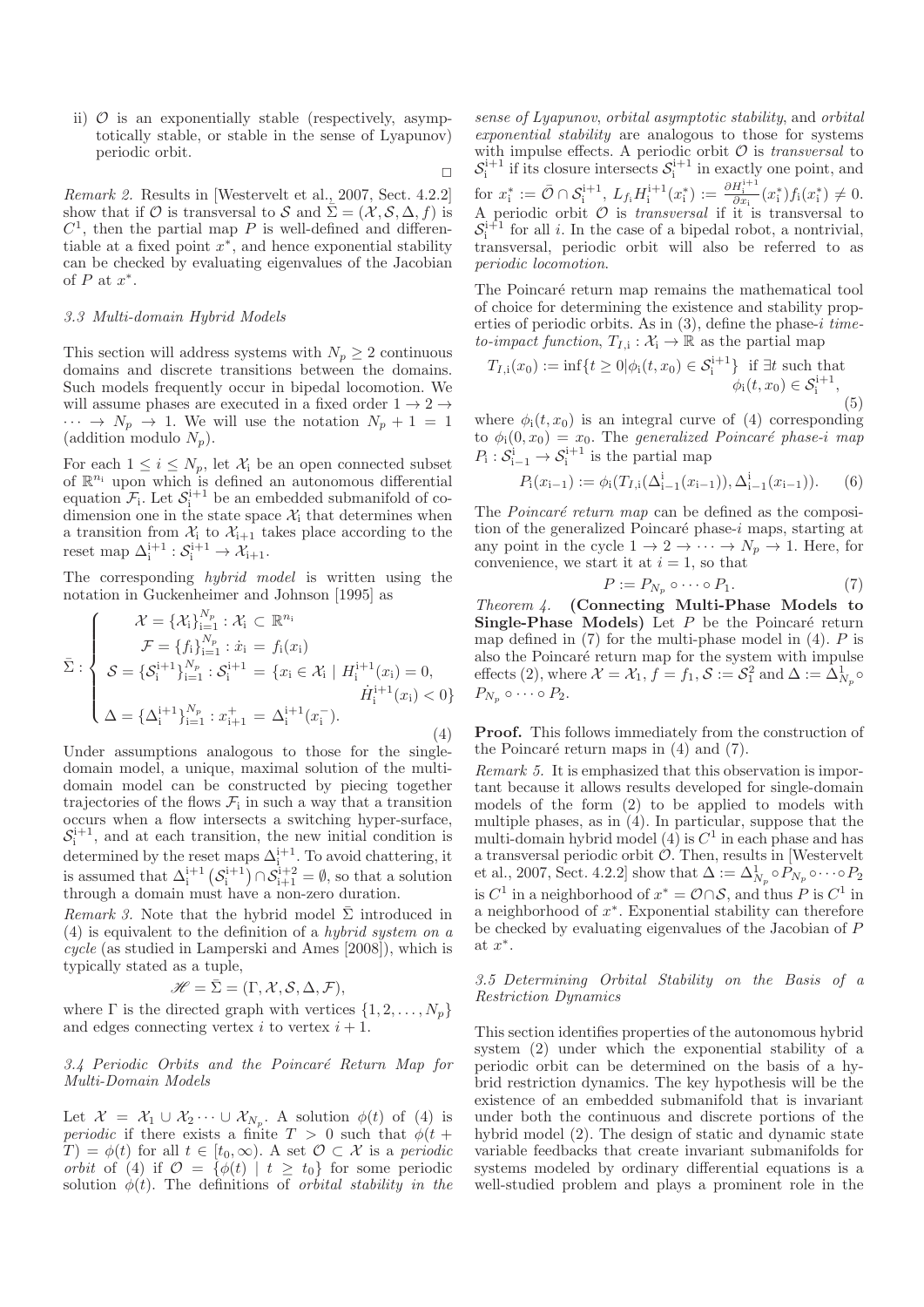notion of the zero dynamics. How to design feedbacks that achieve invariance under the reset map is treated in Sect. 5.3.

The following definitions formalize notions of hybrid invariance and restriction dynamics.

Definition 6. For an autonomous system with impulse effects  $\bar{\Sigma}=(\mathcal{X}, \mathcal{S}, \Delta, f)$ , a submanifold  $Z \subset \mathcal{X}$  is forward *invariant* if for each point x in Z,  $f(x) \in T_xZ$  where  $T_xZ$ is the tangent space of the manifold  $Z$  at the point  $x$ . A submanifold  $\overline{Z}$  is *impact invariant* in an autonomous system with impulse effects  $\bar{\Sigma}$ , if for each point x in  $\mathcal{S} \cap Z$ ,  $\Delta(x) \in Z$ . A submanifold Z is hybrid invariant if it is both forward invariant and impact invariant.

Definition 7. If a  $C^1$  embedded submanifold Z is hybrid invariant and  $S \cap Z$  is  $C^1$  with dimension one less than that of Z, then

$$
\bar{\Sigma}|_Z : \begin{cases} \dot{z} = f|_Z(z) & z^- \notin \mathcal{S} \cap Z \\ z^+ = \Delta|_{\mathcal{S} \cap Z}(z^-) & z^- \in \mathcal{S} \cap Z, \end{cases} \tag{8}
$$

is called a hybrid restriction dynamics of the autonomous system  $\bar{\Sigma}$ , where  $f|_Z$  and  $\Delta|_{\mathcal{S}\cap Z}$  are the restrictions of f and  $\Delta$  to Z and  $S \cap Z$ , respectively. The hybrid restriction system (8) is denoted as  $\sum_{|Z|} = (\mathcal{Z}, S \cap \mathcal{Z}, \Delta|_{S \cap \mathcal{Z}}, f|_{\mathcal{Z}})$ .

If a system  $\bar{\Sigma}$  has a periodic orbit  $\mathcal O$  lying in a hybrid invariant manifold  $Z$ , then  $\mathcal O$  is a periodic orbit of the resulting hybrid restriction dynamics. In this case hybrid invariance of  $Z$  is reflected in the Poincaré map as

$$
P(S \cap Z) \subset S \cap Z. \tag{9}
$$

On the basis of  $(9)$ , the *restricted Poincaré map*,

$$
\rho: \mathcal{S} \cap Z \to \mathcal{S} \cap Z, \tag{10}
$$

is defined as  $\rho = P|_{Z}$ .

The following result shows that if the invariant manifold is sufficiently rapidly attractive, then stability of the periodic orbit in the complete model can be deduced on the basis of the restricted Poincaré map.

Theorem 8. (Morris and Grizzle [2009], **Reduced Dimensional Stability Test**) Consider a family of  $C<sup>1</sup>$ autonomous systems with impulse effects with the vector field of each member depending on a real parameter  $\epsilon > 0$ ,  $\bar{\Sigma}^{\epsilon} = (\mathcal{X}, \mathcal{S}, \Delta, f^{\epsilon}).$  Let Z be a k-dimensional  $C^{1}$  embedded submanifold of  $\mathcal{X}$ , with  $k \geq 1$ . Suppose in addition that:

- (a)  $S \cap Z$  is a  $C^1$ ,  $(k-1)$ -dimensional embedded submanifold of  $S$ ;
- (b)  $f^{\epsilon}$  restricted to Z is independent of  $\epsilon$ , so that  $f|_Z =$  $f^{\epsilon}|z$  for any  $\epsilon \in (0,\infty);$
- $(c)$  Z is hybrid invariant;
- (d) there exists a periodic orbit  $\mathcal{O}$  of  $\bar{\Sigma}^{\epsilon} = (\mathcal{X}, \mathcal{S}, \Delta, f^{\epsilon})$ that is contained in  $Z$  and with the corresponding fixed-point denoted by  $x^*$ ; and
- (e) there exists a function  $K : (0, \infty) \to [0, \infty)$  such that  $\lim_{\epsilon \searrow 0} K(\epsilon) = 0$ , and  $\forall \epsilon > 0, \exists \delta > 0$ such that  $\hat{\beta} \quad \forall \; x_0 \in B_\delta(\Delta(x^*)), \text{ dist}(\phi_{T_I}(x_0), Z) \leq$  $K(\epsilon)$  dist $(x_0, Z)$ .

Then the restriction dynamics  $\bar{\Sigma}^{\epsilon}|_Z$  and fixed point are both independent of  $\epsilon$ . In addition, there exists  $\bar{\epsilon} > 0$  such that for  $0 < \epsilon < \bar{\epsilon}$ , the following are equivalent:

i)  $x^*$  is an exponentially stable fixed point of  $P^{\epsilon}$ , and ii)  $x^*$  is an exponentially stable fixed point of  $\rho$ ,

where 
$$
P^{\epsilon} = \phi_{T_I}^{\epsilon} \circ \Delta
$$
 and  $\rho = P^{\epsilon} | z$ .

# 4. DYNAMIC MODELS

 $\Box$ 

Robotic legged locomotion is characterized by the fact that the contact between the robot and its environment (the ground) is unilateral and intermittent. These characteristics entail specific challenges for the control of bipedal walking. A walking gait can be decomposed into distinct phases, with the dynamic model in each phase depending on the nature of the contact between the feet and the ground. Since the ground cannot pull on the foot, unilateral and other constraints exist on the forces and moments exerted by the ground on the foot. If these constraints are satisfied, the robot evolves according to the dynamics of the given phase, and when the constraints are violated, the phase changes and so must the model. Thus the natural way to describe a walking motion is in the form of a hybrid system.

#### 4.1 Generalities

The robot itself is classically modeled as a tree structure composed of rigid links. When contact occurs between the feet and the ground, it is assumed to be a rigid contact. With these assumptions, one way to obtain a model for the various phases of a walking gait is to first construct a Lagrangian model of the robot in general position (i.e., no assumptions on ground contact), and then analyze various ground contact conditions by imposing holonomic constraints on the model and computing the corresponding contact forces and moments. To begin this modeling approach, let  $R_0$  be a fixed inertial (or world) frame and let  $R_b$  be a reference frame attached to some point on the robot, as in Fig. 2. Let  $p_b \in \mathbb{R}^3$  be the Cartesian position of  $R_b$  with respect to  $R_0$  and let  $\phi_b \in$  $SO(3)$  be the orientation. Where convenient, we identify an open subset of  $SO(3)$  with an open subset of  $\mathbb{R}^3$  using Euler angles<sup>4</sup>. Next, let  $q \in \mathcal{Q}$  be an N-dimensional vector of body (or shape) coordinates  $5$  for the robot. Then  $q_e = (p'_b, \phi'_b, q)' \in \mathcal{Q}_e = \mathbb{R}^3 \times SO(3) \times Q$  is a set of generalized coordinates for the robot.

Following standard techniques, the robot's Lagrangian is computed as a functional acting on  $TQ_e$ . The Lagrangian is defined to be the difference between the kinetic and potential energies

$$
\mathcal{L}_e(q_e, \dot{q}_e) := K_e(q_e, \dot{q}_e) - V_e(q_e). \tag{11}
$$

From Hamilton's principle, the equations of motion can be calculated directly from the Lagrangian as

$$
\frac{d}{dt}\frac{\partial \mathcal{L}_e}{\partial \dot{q}_e} - \frac{\partial \mathcal{L}_e}{\partial q_e} = \Gamma(q_e, \dot{q}_e) + B_e(q_e)u,\tag{12}
$$

<sup>&</sup>lt;sup>3</sup>  $B_r(x)$  denoted the open ball of radius r about the point x.

<sup>4</sup> While singular configurations exist in this identification, they are not relevant for upright configurations of the torso that occur in normal walking.

<sup>&</sup>lt;sup>5</sup> These are coordinates tied to the reference frame  $R_b$  on the body of the robot. If the robot consists of rigid links connected through onedimensional revolute joints, then the relative joint angles constitute a set of body coordinates.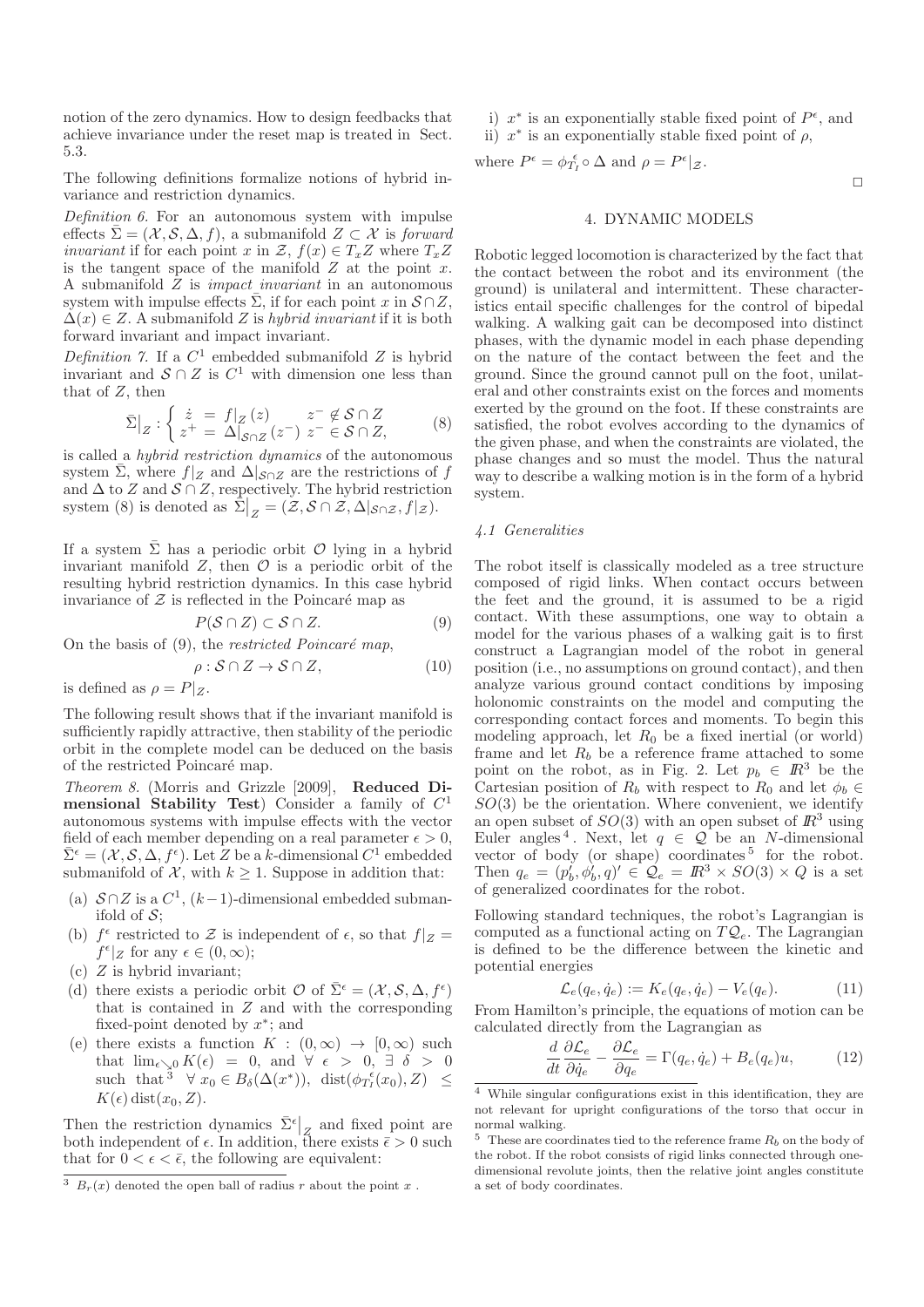

Fig. 2. A frame  $R_b$  is attached to the body. The position and orientation of the robot are expressed with respect to a fixed inertial frame  $R_0$ . A frame  $R_{st}$ attached to the stance foot is useful for expressing the contact conditions.

where  $B_e(q)u$  is the vector of actuator torques and  $\Gamma(q_e, \dot{q}_e)$  represents other nonconservative forces (such as joint friction) [Goldstein et al., 2002, pp. 34–45]. The effect of gravity is accounted for in the potential energy. The torque distribution matrix  $B_e(q)$  depends only on the body coordinates; its columns are assumed involutive and (point-wise) linearly independent so that in appropriate coordinates the matrix is constant, with rank equal to the number of actuators,  $N_a$ . The kinetic energy is a quadratic, positive definite function of the generalized velocities, and hence (12) leads to the standard robot equations

$$
D_e(q_e)\ddot{q}_e + C_e(q_e, \dot{q}_e)\dot{q}_e + G_e(q_e) - \Gamma(q_e, \dot{q}_e) = B_e(q)u.
$$
 (13)

From here on out, for simplicity, the term  $\Gamma(q_e, \dot{q}_e)$  will be dropped; it is very easy to add it back in when required.  $D_e(q_e)$  is the  $(N+6) \times (N+6)$  inertia matrix,  $C_e(q_e, \dot{q}_e) \dot{q}_e$ is the vector of Coriolis and centrifugal effects,  $G_e(q_e)$  is the gravitational force,  $u$  is the vector of inputs (i.e, the actuator torques). Sometimes, to simplify notation, the Coriolis, centrifugal and gravity terms are grouped into a single vector  $H_e(q_e, \dot{q}_e) = C_e(q_e, \dot{q}_e) \dot{q}_e + G_e(q_e)$ .

In walking, at least one foot is in contact with the ground. In this presentation, we will consider two types of contact, namely, the foot is either flat on the ground, or the contact is along an edge of the foot, either the toe or the heel, leading to rotation about the corresponding axis. The term single support (SS) means that one foot is in contact with the ground, flat or otherwise, and double support (DS) means that both feet are in contact with the ground. To be clear, the model (13) assumes "no support". The models corresponding to various types of ground contact can be obtained by imposing holonomic and kinematic constraints on (13).

A holonomic constraint  $\eta(q_e)$  is a multidimensional vector with each element corresponding to a function of the generalized position coordinates that must be satisfied in order to achieve the appropriate behavior on a given phase of a walking gait. For example, some models of bipedal walking assume the stance knee is locked in certain parts of the gait; a more ubiquitous example is the stance foot must be constrained to the ground. Given a generic set of holonomic constraints,  $\eta : \mathcal{Q}_e \to \mathbb{R}^c$ , the dynamic model which imposes them can be written as

$$
D_e(q_e)\ddot{q}_e + H_e(q_e, \dot{q}_e) + J(q_e)'\lambda = B_e(q)u,\tag{14}
$$

where  $\lambda$  is commonly referred to as a Lagrange multiplier and  $J(q_e) = \frac{\partial \eta(q_e)}{\partial q_e}$  is the Jacobian of the constraints. Setting the second derivative of the holonomic constraint to zero

$$
J(q_e)\ddot{q}_e + \frac{\partial}{\partial q_e} \left[ J(q_e)\dot{q}_e \right] \dot{q}_e = 0 \tag{15}
$$

completes the dynamic model, that is, defines  $\lambda$  and  $\ddot{q}_e$ , as long as the holonomic constraint has full rank.

The physical meaning of the Lagrange multiplier  $\lambda$  depends on how the holonomic constraint is expressed. In the case of locking a single degree of freedom representation of a knee, for example, it is straightforward to see that  $\lambda$  is the torque required about the axis of the joint in order to maintain a constant position. On the other hand, holonomic constraints arising from the forces exerted by the ground on a foot act about multiple axes, and interpreting them is very difficult unless they are expressed in the correct reference frame.

Let  $R_{st}$  be a reference frame attached to the stance foot as in Fig. 2. The position and orientation of the frame  $R_{st}$  in the inertial frame  $R_0$  can be expressed by a  $(4 \times 4)$ transformation matrix denoted  $T_0^{st}$ , which is a function of  $q_e$ . The linear and angular velocities of the foot,  $v_{st}$  and  $\omega_{st}$ , are then defined by

$$
\begin{bmatrix}\n0 & -\omega_{st}^{z} & \omega_{st}^{y} & v_{st}^{x} \\
\omega_{st}^{z} & 0 & -\omega_{st}^{x} & v_{st}^{y} \\
-\omega_{st}^{y} & \omega_{st}^{x} & 0 & v_{st}^{z} \\
0 & 0 & 0 & 0\n\end{bmatrix} = (T_{0}^{st}(q_{e}))^{-1} \dot{T}_{0}^{st}(q_{e}, \dot{q}_{e}). \quad (16)
$$

The ground contact forces can be grouped into a wrench  $F_{st}$  containing both forces and moments expressed in the frame  $R_{st}$ . According to the principle of virtual work found in Dombre and Khalil [2002], Murray et al. [1993], Spong et al. [2005], the contact wrench is taken into account in the dynamic model as

$$
D_e(q_e)\ddot{q}_e + H_e(q_e, \dot{q}_e) = B_e(q)u + J_{st}(q_e)'F_{st},\qquad(17)
$$

where  $J_{st}(q_e)$  is full rank and satisfies

$$
\begin{bmatrix} v_{st} \\ \omega_{st} \end{bmatrix} = J_{st}(q_e)\dot{q}_e.
$$
 (18)

The comparison of models (14) and (17) yields the relation between  $\lambda$  and  $F_{st}$ . Depending on the ground contact assumptions, the number of nonzero components of  $F_{st}$ varies depending on the kinematic constraint arising from setting appropriate rows of (18) to zero. We now consider different cases of foot-ground contact and detail the corresponding constraint equations along with the limits on the ground reaction forces and moments.

### 4.2 Single support with flat foot contact

The position and orientation of the stance foot is assumed to be fixed (no slipping, etc.). We will impose this with a holonomic constraint. Attach a reference frame  $R_{st}$  to the stance foot as in Fig. 2, and let  $^6$ 

$$
\eta_{st}(q_e) = \begin{bmatrix} p_{st}(q_e) \\ \phi_{st}(q_e) \end{bmatrix} \tag{19}
$$

 $^6\,$  Euler angles can be used for example to express the orientation.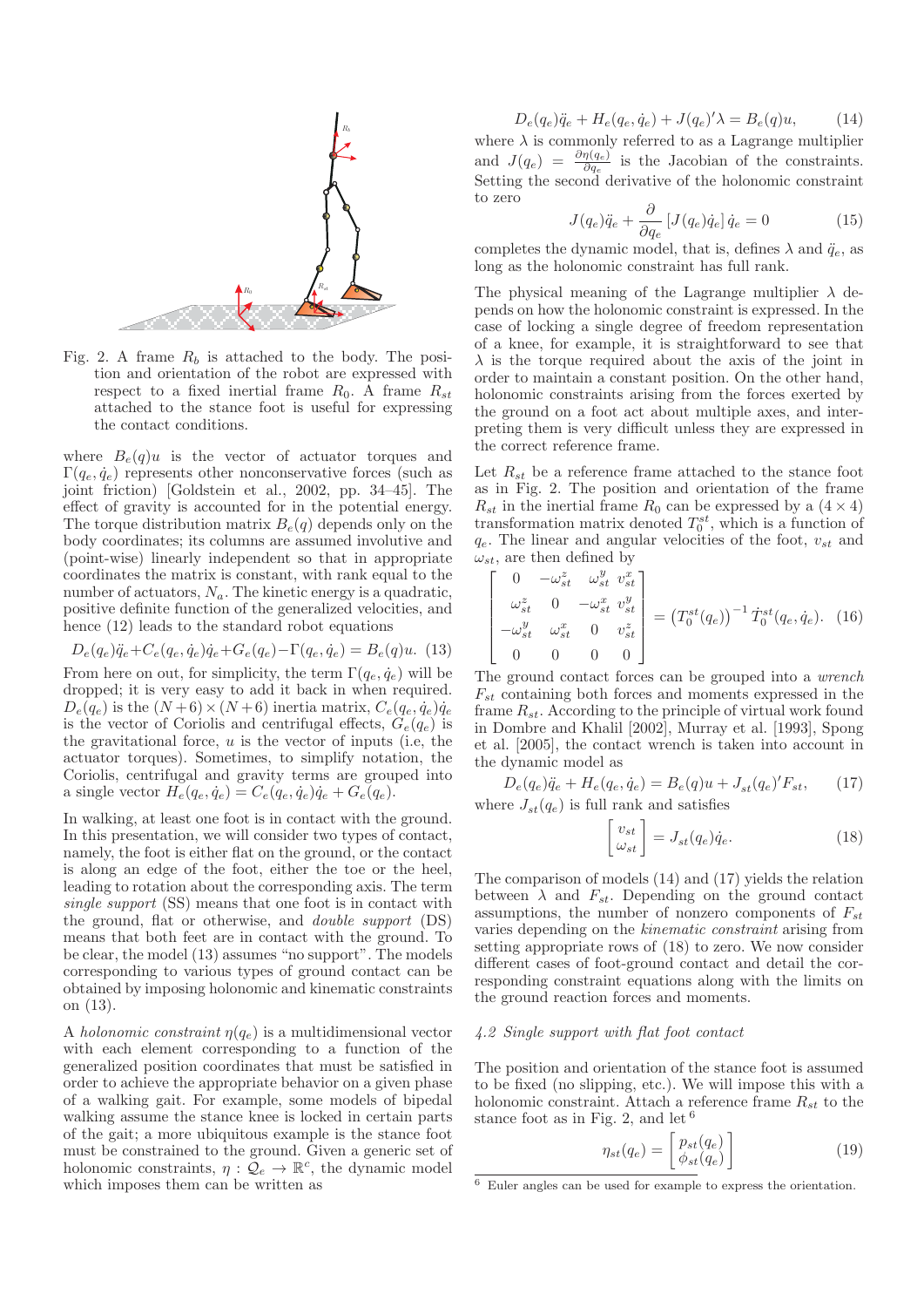be a holonomic constraint containing the position and orientation of  $R_{st}$  with respect to  $R_0$ , which can be expressed in terms of the generalized coordinates  $q_e$ . It can be shown that the Jacobian  $\frac{\partial \eta_{st}}{\partial q_e}$  has full rank. We can write the holonomic constraint as

$$
\eta_{st}(q_e) = \begin{bmatrix} p_{st} \\ \phi_{st} \end{bmatrix} = \text{constant.}
$$
 (20)

A rigid, flat contact is assumed between one foot and the ground (i.e., the stance foot), with the other foot raised above the ground (i.e., the swing foot). The ground contact forces and torques on the sole of the feet are expressed in terms of the wrench  $F_{st}$  computed in the frame  $R_{st}$ . This wrench has six components,

$$
F_{st} = (F_{st}^{fx}, F_{st}^{fy}, F_{st}^{fz}, F_{st}^{mx}, F_{st}^{my}, F_{st}^{mz})',
$$

where the first three components are the ground reaction forces and the last three are the moments (i.e., ground reaction torques).

Because the position and orientation of the foot are fixed, their velocity and acceleration are zero. The kinematic constraint is

$$
\begin{bmatrix} v_{st} \\ \omega_{st} \end{bmatrix} = J_{st}(q_e)\dot{q}_e = 0_{6\times 1},\tag{21}
$$

where the velocities are defined in (16). Differentiating (21), the constraint on acceleration is

$$
J_{st}(q_e)\ddot{q}_e + \frac{\partial}{\partial q_e} \left( \frac{\partial J_{st}(q_e)}{\partial q_e} \dot{q}_e \right) \dot{q}_e = 0_{6 \times 1}.
$$
 (22)

This equation in conjunction with (17) leads to a system of equations from which the contact wrench  $F_{st}(q_e, \dot{q}_e, u)$ and  $\ddot{q}_e$  can be computed. It follows that  $F_{st}$  is affine in the actuator torques u.

The models corresponding to specific phases of a gait impose specific bounds on  $F_{st}$ . In order to avoid take-off (i.e., the foot lifting from the ground), the constraint is

$$
F_{st}^{fz} > 0.\t\t(23)
$$

To avoid linear slipping  $\frac{7}{1}$ , the constraint is

$$
\sqrt{(F_{st}^{fx})^2 + (F_{st}^{fy})^2} < \mu F_{st}^{fx},\tag{24}
$$

where  $\mu$  is the assumed friction parameter. To use linear constraints, the friction cone (24) can be replaced by a friction pyramid, which gives

$$
|F_{st}^{fx}| < \frac{\mu}{\sqrt{2}} F_{st}^{fz},
$$
  

$$
|F_{st}^{fy}| < \frac{\mu}{\sqrt{2}} F_{st}^{fz}.
$$
 (25)

Even if the foot is pressing on the ground and not sliding, it could be in rotation about one of its edges. Indeed, due to the finite size of the feet, and due to the unilateral nature of the contact, Vukobratović et al. [1990] and Chevallereau et al. [2009a] show that the moment produced by the ground is limited by

$$
-l_b F_{st}^{fz} < F_{st}^{mx} < l_a F_{st}^{fz} -L_a F_{st}^{fz} < F_{st}^{my} < L_b F_{st}^{fz}, \tag{26}
$$



Fig. 3. The ground exerts a wrench on the foot, that is, a pure force and a moment (or torque). The wrench is expressed in the reference frame  $R_{st}$ , which has been attached to an arbitrary point on the foot.

where  $L_a, L_b, l_a, l_b$  are defined by the geometry of the foot as in Fig. 3. If one of the conditions in (26) is not satisfied, the foot will rotate along an edge. The constraint  $(26)$  is known as the Zero Moment Point (ZMP) condition.  $\delta$  Because a foot is typically less wide than long, the constraints in the frontal plane are more severe than in the sagittal  $9$  plane.

The collection of constraints (23), (25), and (26) must all be satisfied in order that the assumption of walking with a foot flat on the ground be correct. These equations can be grouped as

$$
A_{F_{st}}(q_e)'F_{st}(q_e, \dot{q}_e, u) > 0, \qquad (27)
$$

where it is noted that  $F_{st}$  depends not only on the states  $q, \dot{q}$ , but also on the actuator torques, u. The dynamic model is valid only if  $F_{st}$  satisfies the condition (27); otherwise, the assumed contact conditions are not valid and the phase of walking changes.

The phase of a walking gait can also change due to other conditions, for example the distance of the swing foot to the ground becoming zero. We introduce therefore a unilateral constraint,  $h : \mathcal{Q}_e \to \mathbb{R}$ , which parameterizes distance to impact. We can combine unilateral and holonomic constraints viz.

$$
H(q_e, \dot{q}_e, u) = \begin{bmatrix} A_{F_{st}}(q_e)' F_{st}(q_e, \dot{q}_e, u) \\ h(q_e) \end{bmatrix} . \tag{28}
$$

The domain of admissibility corresponds to the subset in which all of the previous constraints, both holonomic and unilateral, are satisfied,

$$
D = \left\{ \begin{pmatrix} q_e \\ \dot{q}_e \\ u \end{pmatrix} \in T\mathcal{Q}_e \times \mathbb{R}^{N_a} \middle| H(q_e, \dot{q}_e, u) > 0 \right\}.
$$
 (29)

If the state of the robot belongs to the domain of admissibility, then a simplified model can be used, corresponding to restricting the dynamics to the surface defined by the

<sup>&</sup>lt;sup>7</sup> A condition also exists also on  $F_{st}^{mz}$ , but it involves the size of the foot, the friction parameter and the unknown distribution of the forces along the sole of the foot. Consequently, when modeling straight displacement, a constraint on  $F_{st}^{mz}$  in order to avoid rotational slipping is usually neglected.

<sup>&</sup>lt;sup>8</sup> The wrench  $F_{st}$  can be calculated at any point of the foot. There exist a point in the plane of the sole of the foot at which the corresponding wrench is reduced to a force and a moment about the vertical axis (i.e., the other two components of the moment are zero). This point is called Zero Moment Point. If this point belongs to the convex hull of the foot support area, the foot does not rotate. <sup>9</sup> The sagittal plane divides the body into left and right halves; planar robots typically evolve in the sagittal plane. The frontal plane divides the body into front and back halves; hip sway takes place in the frontal plane. The frontal plane is also called the coronal plane.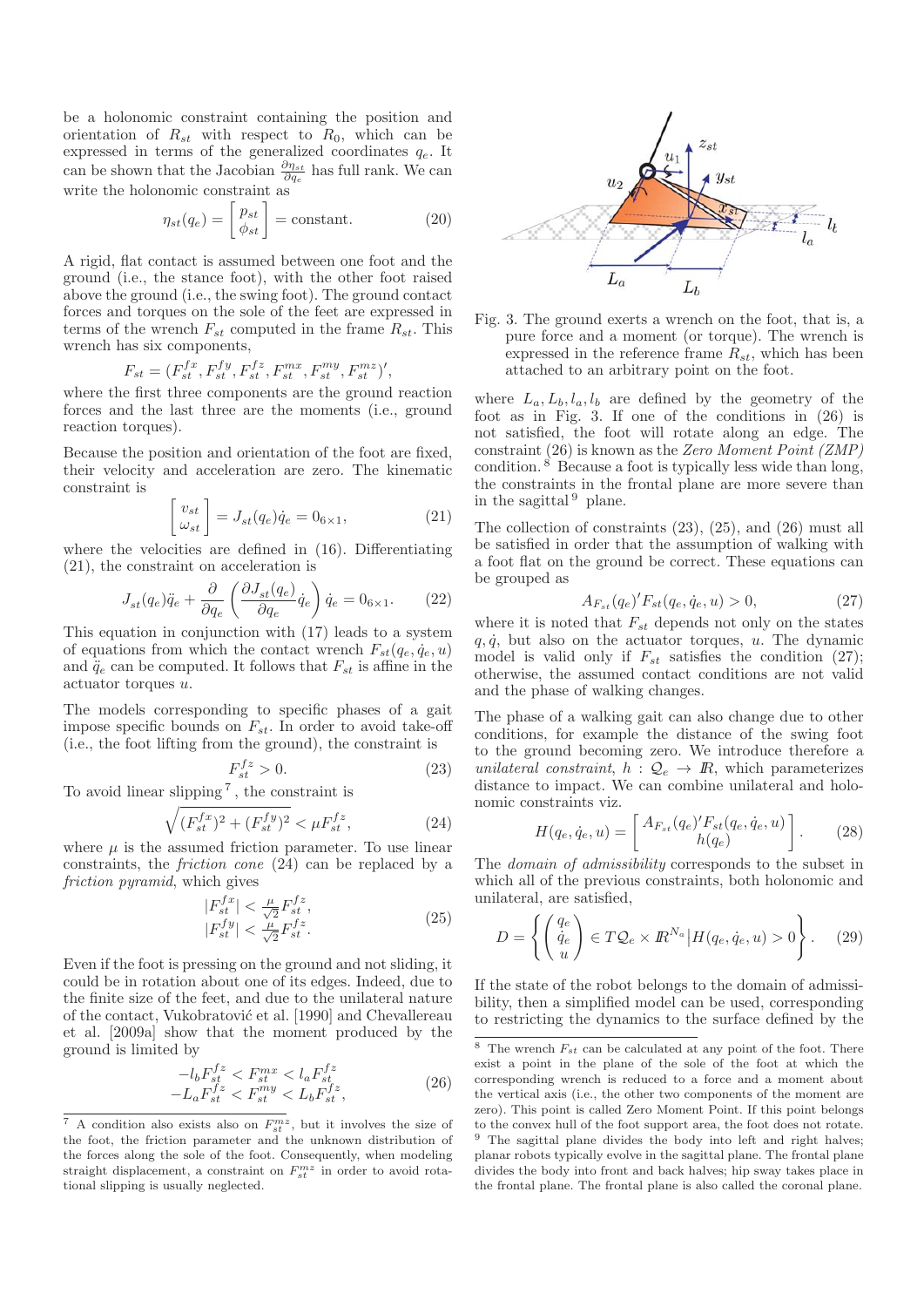holonomic constraint (20). The dynamic model then takes the form <sup>10</sup>

$$
D(q)\ddot{q} + C(q,\dot{q})\dot{q} + G(q) = B(q)u.
$$
 (30)

If each of the joints of the robot, including the ankle, is independently actuated, then the model is fully actuated, meaning dim  $q = \dim u = \text{rank of } B$ .

Remark 9. When employing the reduced model (30), the condition of belonging to the domain of admissibility must still be checked. This step is neglected in many publications. As a result, one does not know if the closed-loop model is implicitly assuming a foot of infinite size (so that (26) is hard to violate), a "sticky" ground model, where  $(23)$  is violated, or an unrealistically large coefficient of friction in (25). Along a trajectory of (30), the holonomic constraint (20) allows the "missing" components of  $q_e$ and  $\dot{q}_e$  to be computed, which in conjunction with the control input used in (30), allows the contact wrench to be evaluated.

Remark 10. The constraint (26) is the most difficult to meet and hence many control strategies are devoted to its satisfaction; see Hirai et al. [1998], Kajita et al. [2003] and references therein. The difficulty in satisfying this constraint increases as the size of the feet  $(L_a, L_b, l_a, l_b)$ decreases. In Sect. 4.4, we will study the situation where all of theses values are equal to zero, corresponding to a point-foot model. A control strategy which can deal with this case should be extendable to a foot of any size.

# 4.3 Rotation of the foot about the toe or the heel

A situation where the foot is not flat on the ground is analyzed next. It is assumed that the foot is in rotation along an axis aligned with the toe or the heel and that the y-axis of the reference frame  $R_{st}$  has been aligned with the axis of rotation of the foot. It is assumed also that the orientation of the frame  $R_{st}$  is defined by a set of three rotations, with the third rotation being along the y-axis, so that the orientation matrix between  $R_0$  and  $R_{st}$  can be written as  ${}^0A_{st} = Rot(z, \phi_{st}^z)Rot(x, \phi_{st}^x)Rot(y, \phi_{st}^y)$ . It follows that the angle  $\phi_{st}^y$  is free, while the variables  $\phi_{st}^x$ and  $\phi_{st}^z$  are constant. Let

$$
\eta_{st,R}(q_e) = \begin{bmatrix} p_{st}(q_e) \\ \phi_{st}^x(q_e) \\ \phi_{st}^z(q_e) \end{bmatrix}
$$
 (31)

be the position of  $R_{st}$  with respect to  $R_0$  and its orientation about the  $x$  and  $z$  axes, expressed in terms of the generalized coordinates  $q_e$ . It can be shown that the Jacobian  $\frac{\partial \eta_{st,R}}{\partial q_e}$  has full rank. The corresponding holonomic constraint is

$$
\eta_{st,R}(q_e) = \begin{bmatrix} p_{st} \\ \phi_{st}^x \\ \phi_{st}^z \end{bmatrix} = \text{constant},\tag{32}
$$

and the associated kinematic constraint is

$$
\begin{bmatrix} v_{st} \\ \omega_{st}^x \\ \omega_{st}^z \end{bmatrix} = J_{st}(q_e)\dot{q}_e = 0_{5\times 1},\tag{33}
$$

where  $J_{st}(q_e)$  consists of the first four rows of  $J_{st}$  in (21) and the sixth one.

Since the rotation along the y-axis of  $R_{st}$  is free, the contact wrench has five non-zero components as no moment is exerted about the  $y$ -axis. The wrench can thus be written

$$
F_{st} = (F_{st}^{fx}, F_{st}^{fy}, F_{st}^{fz}, F_{st}^{mx}, 0, F_{st}^{mz})'.
$$

Differentiating (33), and using (17),  $\ddot{q}_e$  and the nonzero components of  $F_{st}$  can be calculated in terms of  $q_e$ ,  $\dot{q}_e$  and  $u$ .

The associated constraints to avoid take-off, slipping, and rotation about the  $x$ -axis of the foot (i.e., rotation in the frontal plane) are

$$
F_{st}^{fz} > 0,
$$
  
\n
$$
|F_{st}^{fx}| < \frac{\mu}{\sqrt{2}} F_{st}^{fz},
$$
  
\n
$$
|F_{st}^{fy}| < \frac{\mu}{\sqrt{2}} F_{st}^{fz},
$$
  
\n
$$
-l_b F_{st}^{fz} < F_{st}^{mx} < l_a F_{st}^{fz}.
$$
  
\n(34)

As before, these equations can be grouped as in (27) and a unilateral constraint can be added as in (28), which leads to a domain of admissibility as in (29). In addition, if the state of the robot belongs to the domain of admissibility, then a simplified model can be deduced. From (32), the set of generalized position variables can be taken as  $q_R =$  $(\phi_{st}^y, q^y)$  and the dynamic model can be expressed as <sup>11</sup>

 $D_R(q_p)\ddot{q}_R + C_R(q_R, \dot{q}_R)\dot{q}_R + G_R(q_R) = B_R(q)u.$  (35) The system is always underactuated because no torque is applied about  $\phi_{st}^y$ .

#### 4.4 Point-Foot Contact Model

Consider again the situation in Sect. 4.2 where the foot is flat on the ground and not slipping. If the size of the stance foot is reduced to zero in all dimensions, that is,  $L_a = L_b = l_a = l_b = h = 0$ , then the contact with the ground is reduced to a point. This simplifies walking models because there is then only one way for the swing leg to touch the ground, instead of the contact possibly taking place on any edge of the foot.

When realizing a point foot contact as the limiting case of a foot with finite size, two cases can be considered: (a) the (yaw) moment  $F_{st}^{mz}$  goes to zero as well, so the point contact rotates freely about the z-axis; or (b), no limit on  $F_{st}^{mz}$  is imposed and there is no rotational slipping of the stance foot<sup>12</sup> (i.e., no yaw rotation). The latter case is assumed here.

It is now shown that the stance ankle must be passive (i.e., unactuated) when a point foot model is arrived at by letting the size and mass of the stance foot go to zero  $^{13}$ . To see this, consider the torque balance at the fictitious ankle. For a massless foot, one has

$$
u_1 = F_{st}^{mx} - LF_{st}^{fz} + hF_{st}^{fy}
$$
  
\n
$$
u_2 = F_{st}^{my} + lF_{st}^{fz} - hF_{st}^{fx},
$$
\n(36)

 $10 D$  is positive definite and the columns of B remain involutive and linearly independent.

 $\overline{^{11}D_R}$  is positive definite and the columns of  $B_R$  remain involutive and linearly independent.

 $12$ This is analogous to the assumption that the tangential forces lying in a friction cone continue to imply, even for a point contact, no slipping along the plane of the ground contact.

<sup>&</sup>lt;sup>13</sup> Consequently, models in the literature which treat point feet robots with actuation at the fictitious ankle are assuming a foot of zero mass, but non-zero size.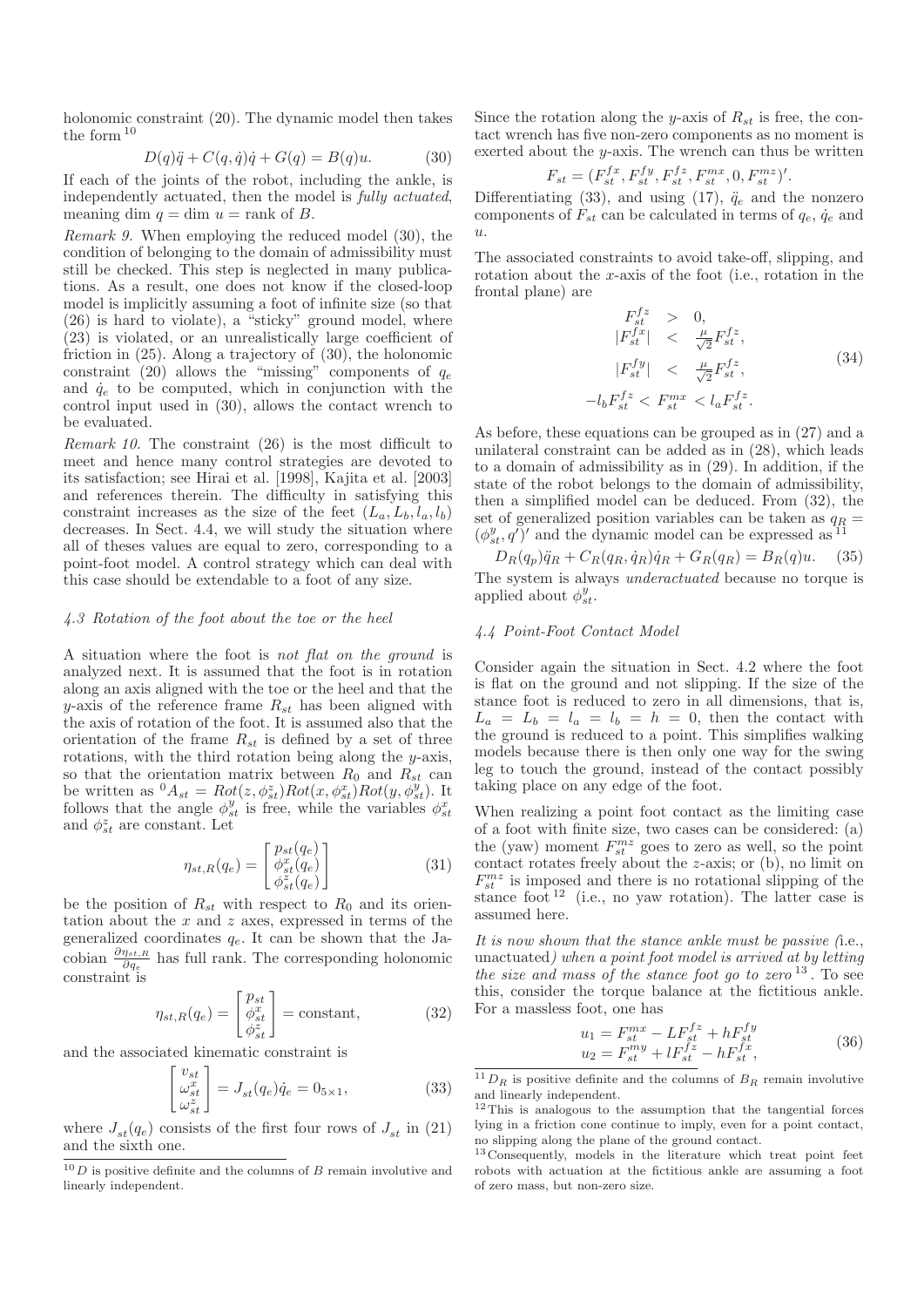where l, L, and h are the distances along the x, y and z axes between the origin of the reference frame  $R_{st}$  and the ankle. From the ZMP conditions in (26), it follows that both  $F_{st}^{mx}$  and  $F_{st}^{my}$  must be zero when the size of the supporting foot is zero. From (36), we obtain  $u_1 = u_2 = 0$ , and therefore the stance ankle joint must be passive.



Fig. 4. A reference frame is attached to the shin  $R_{sh}$ . The motion of the stance shin is limited to the motion produce by a fictitious stance ankle with degrees of freedom  $q_1 = \phi_{sh}^x$  and  $q_2 = \phi_{sh}^y$ .

With the foot reduced to a point, the reference frame used to define the contact constraint is moved to the end of the leg, with its z-axis aligned along the shin as depicted in Fig. 4. The reference frame is relabeled as  $R_{sh}$ ; its position and orientation are denoted by  $p_{sh}$  and  $\phi_{sh}$ , respectively. In order to simplify the definition of the holonomic constraint, we chose to define the angles such that the orientation of the frame  $R_{sh}$  with respect to the frame  $R_0$  is  ${}^0A_{sh} = Rot(z, \phi_{sh}^z)Rot(\ddot{x}, \phi_{sh}^x)Rot(\dot{y}, \phi_{sh}^y).$ Consequently, the angle  $\phi_{sh}^z$  defines the orientation of a fictitious foot, and  $\phi_{sh}^{x}$  and  $\phi_{sh}^{y}$  are the angles of the fictitious ankle. Recalling that we assume no yaw rotation for the stance leg end, the appropriate holonomic constraint is

$$
\eta_{sh}(q_e) = \begin{bmatrix} p_{sh}(q_e) \\ \phi_{sh}^z(q_e) \end{bmatrix} = \text{constant.}
$$
 (37)

It can be shown that the Jacobian  $\frac{\partial \eta_{sh}}{\partial q_e}$  has full rank.

It is not straightforward to define the contact wrench in the frame  $R_{sh}$  because it does not have an axis perpendicular to the ground, making it impossible to express easily the normal component. Thus a frame  $R_{st}$  linked to the fictitious stance foot<sup>14</sup> is defined. The contact wrench computed at the origin of  $R_{st}$  has four nonzero components, because the only nontrivial moment is about the z-axis. It can thus be written as  $F_{st} = (F_{st}^{fx}, F_{st}^{fy}, F_{st}^{fz}, 0, 0, F_{st}^{mz})'$ .

The kinematic constraint corresponding to the holonomic constraint (37) is

$$
\begin{bmatrix} v_{st} \\ \omega_{st}^z \end{bmatrix} = J_{st}(q_e)\dot{q}_e = 0_{4\times 1},\tag{38}
$$

where  $v_{st}$  and  $\omega_{st}$  are the linear and angular velocity of the shin expressed in the frame  $R_{st}$ , and  $J_{st}(q_e)$  consists of the first three rows of  $J_{st}$  in (21) and the sixth one. Differentiating (38), and using (17),  $\ddot{q}_e$  and the four nonzero components of  $F_{st}$  can be calculated as a function of  $q_e, \dot{q}_e$ , and u.

The associated constraints to avoid take-off and slipping of the foot are

$$
F_{st}^{fz} > 0,
$$
  
\n
$$
F_{st}^{fx} < \frac{\mu}{\sqrt{2}} F_{st}^{fz},
$$
  
\n
$$
F_{st}^{fy} < \frac{\mu}{\sqrt{2}} F_{st}^{fz}.
$$
\n(39)

There is no longer any constraint of the ZMP type and the fictitious ankle is passive. The equations (39) are grouped as in (27) in order to define the domain of admissibility, as in (29).

When the state of the robot and the control belong to the domain of admissibility, a simplified model is once again deduced. From (37), the set of generalized coordinates can be taken as  $q_P = (\phi_{sh}^x, \phi_{sh}^y, q')'$  and the dynamic model can be expressed as  $15^{3}$ 

$$
D_P(q_p)\ddot{q}_P + C_P(q_P, \dot{q}_P)\dot{q}_P + G_P(q_P) = B_P(q)u. \quad (40)
$$

The system is always underactuated because no torque is applied about  $\phi_{sh}^x$  and  $\phi_{sh}^y$ .

#### 4.5 Double support phase

If both legs are in contact with the ground simultaneously, a double support phase occurs. The ground reaction wrench and constraints on it must be considered for each leg, leading to

$$
D_e(q_e)\ddot{q}_e + H_e(q_e, \dot{q}_e) + J_1(q_e)'F_{1st} + J_2(q_e)'F_{2st} = B_e(q)u,
$$
\n(41)

where  $J_i$  is the Jacobian matrix corresponding to leg  $i, i = 1, 2$ . The appropriate holonomic and kinematic constraints associated with how each leg is contacting the ground must be considered, and they can be different for each leg. As in Sect. 4.2 - 4.4 , the type of contact determines the rank of the constraints, which is the same as the number of nonzero components in  $F_{1st}$  and  $F_{2st}$ , denoted  $c_1$  and  $c_2$ , respectively. We can group all these constraints and reaction forces into the form (27) and add a unilateral constraint, if present, as in (28). The domain of admissibility is then given as in (29).

Remark 11. If the number of independent velocity constraints associated to the ground contact denoted c12  $(c12 < c1 + c2)$  is greater than 6, then the robot is over actuated. For a desired motion compatible with the constraints in the robot, an infinite number of control input and reaction wrenches can produce the motion. Control input and reaction wrenches are connected by the dynamic model (41), and control inputs have to be defined such that the reaction wrench belongs to the domain of admissibility. In the specific case of double support with two point-foot contacts, the 6 constraints are not independent, the system is underactuated, and the biped can rotate along the line linking the two points of contact.

<sup>&</sup>lt;sup>14</sup>This frame is defined with respect to the reference frame  $R_0$  by the position  $p_{sh}$  and the angle  $\phi_{sh}^z$ , thus the use of this frame is coherent with the definition of the holonomic constraint (37).

 $15 D<sub>P</sub>$  is positive definite and the columns of  $B<sub>P</sub>$  remain involutive and linearly independent.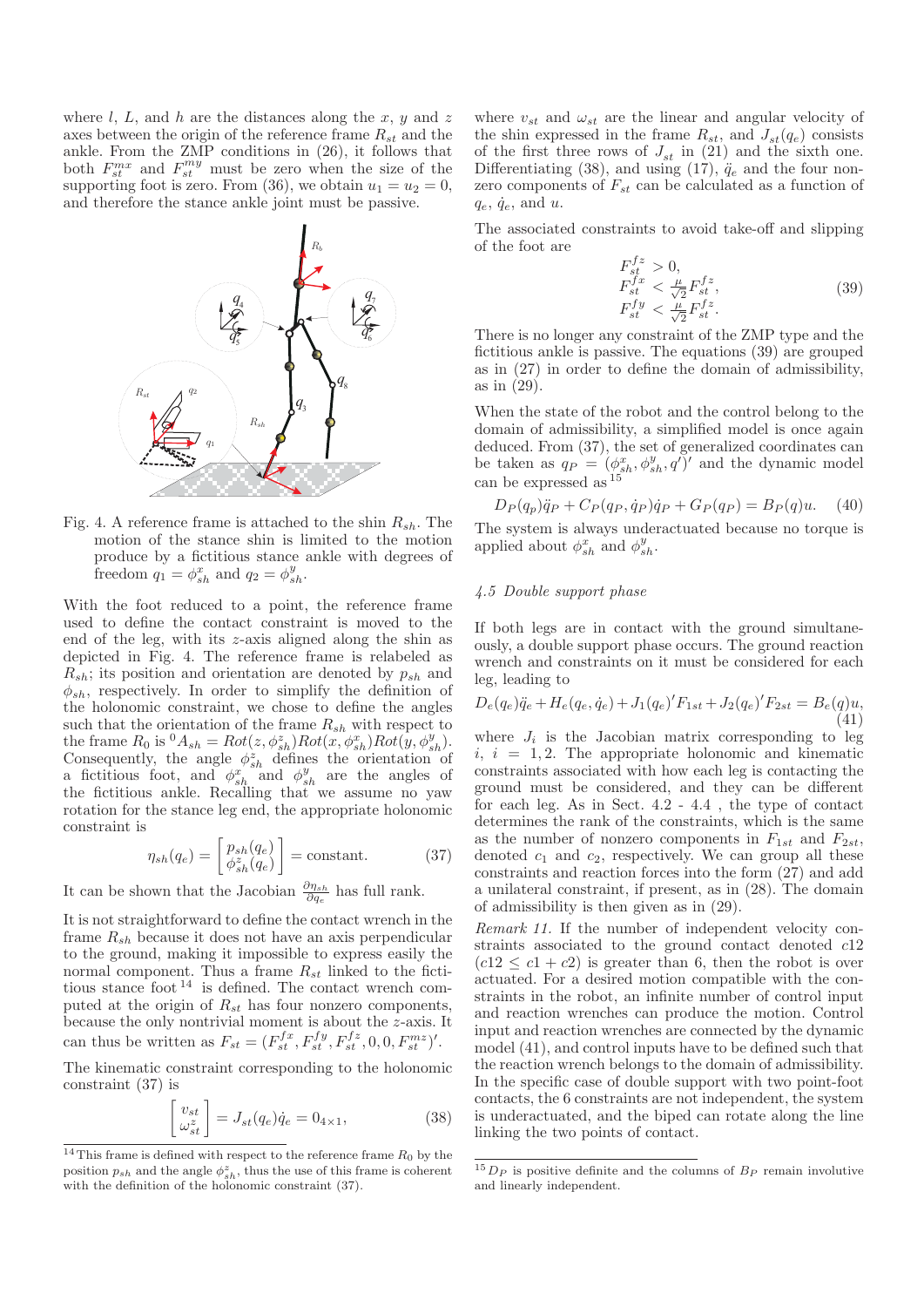#### 4.6 Impact model

An impact occurs when a point or collection of points on the robot strikes the ground with a nonzero velocity. Typically, as part of the walking gait design, the contact occurs at either the heel of the swing foot, the sole of the foot, or in the case of a point foot model, the end of the swing leg. The mechanics of contacting bodies is a complicated subject Kozlov and Treshchev [1992], Brogliato [1999]. Various aspects of it have been addressed for tool use in robotic manipulators; see Gorinevsky et al. [1997], Siciliano and Villani [1999] and Sciavicco and Siciliano [1996]. Two approximate representations of the contact wrench (forces and torques) have been pursued in the legged robotics literature. One approach assumes the contact is elastic and attempts to model the contact forces due to the deformation of the contacting bodies as in Wei et al. [1993], Plestan et al. [2003]. While elastic models may conceptually capture the actual physical phenomenon, in practice, they tend to introduce a suite of parameters that cannot be readily identified; one is therefore obliged to "guess" reasonable values, introducing uncertainty <sup>16</sup> and inaccuracy. An alternative approach  $17$  assumes the contact is rigid, that is, inelastic.

In a rigid impact, the contact wrench acts over an infinitesimal interval of time and is modeled as a vector of impulses. During the impact, the biped's configuration variables do not change, but the generalized velocities undergo a jump. Most of the rigid impact models used in the locomotion literature are inspired by Hürmüzlü and Marghitu [1994]. The derivation of the model is based on introducing a contact impulse  $\delta f_{imp}$  into the dynamic model (13),

$$
D_e(q_e)\ddot{q}_e + H_e(q_e, \dot{q}_e)\dot{q}_e = B_e(q)u + J(q_e)' \delta f_{imp}.
$$
 (42)

Assuming that the actuator torques do not contain impulses, (42) is "integrated" over the "duration" of the impact to obtain

$$
D_e(q_e)(\dot{q}_e^+ - \dot{q}_e^-) = J(q_e)' F_{imp}, \qquad (43)
$$

where  $F_{imp} := \int_{t-}^{t+} \delta f_{imp}(\tau) d\tau$  is the *intensity* of the impulsive contact wrench over the infinitesimal impact event,  $\dot{q}_e^-$  is the generalized velocity just before the impact, and  $\dot{q}_e^+$  is the generalized velocity just after the impact. Equation (43) expresses conservation of generalized momentum; see Hürmüzlü and Marghitu [1994]. In the above, it is assumed that the generalized position does not change during the impact, so  $q_e^+ = q_e^- = q_e$ .

In (43),  $\dot{q}_e^-$  is determined as the limit from the left of the state of the robot just before impact, and is thus known. The post-impact velocity  $\dot{q}_e^+$  and impact intensity  $F_{imp}$  are unknown. There are thus more unknowns than relations. Completing the model requires that one make a priori assumptions about the nature of the impact. In

the simplest case <sup>18</sup> , the one analyzed here, the impact model is completed in essentially the same manner that the contact wrench was determined in Sect. 4.2 through Sect. 4.4. Namely, the impact wrench intensity is determined by adding a kinematic constraint on velocity; the form of the constraint is determined by the assumed nature of the impact (flat foot versus heel strike versus point foot, former stance leg releases from the ground versus the robot enters double support, for example); and the validity of the assumed impact much be verified posteriori by checking that the force and torque components of the resulting impact wrench, and possibly the post-impact velocities, satisfy a set of inequalities.

In order to illustrate the process, assume that the impact of the swing leg with the ground occurs on the sole of the foot (i.e., on a flat foot), the impacting foot neither slips nor rotates, and the former stance leg releases from the ground after the impact. The double support phase is then instantaneous and an impulsive wrench exists on the impacting leg only. The appropriate kinematic constraint is consequently given by (21), computed for the swing leg instead of the stance leg. The kinematic constraint completes the impact model by specifying that

$$
J(q_e)\dot{q}_e^+ = 0\tag{44}
$$

In combination with (43), these relations yield the overall impact model

$$
\begin{bmatrix} D_e & -J' \\ J & 0 \end{bmatrix} \begin{bmatrix} \dot{q}_e^+ \\ F_{imp} \end{bmatrix} = \begin{bmatrix} D_e \dot{q}_e^- \\ 0 \end{bmatrix} . \tag{45}
$$

The matrix on the left-hand side of (45) is square, and it has full rank as long as J has full rank.

Equation (45) shows that the post-impact velocity  $\dot{q}_e^+$  and the impulsive contact wrench  $F_{imp}$  depend linearly on the pre-impact velocity  $\dot{q}_e^-$ . Block matrix inversion can be performed using the Schur complement (see Zhang [2005]) to obtain a direct expression for post-impact velocity, namely

$$
\dot{q}_e^+ = \left(I_{(N+6)} - D_e^{-1}J'(JD_e^{-1}J')^{-1}J\right)\dot{q}_e^-.
$$
 (46)

Starting from a reduced model of the robot before impact, for example,  $q^-$ ,  $\dot{q}^-$  determined from (30) or (40), the corresponding holonomic constraint yields the complete state of the robot  $q_e^-$ ,  $\dot{q}_e^-$  just before impact. Solving for the post-impact velocity (46) and projecting it down to the reduced model of the ensuing phase gives a reduced impact model written in the form

$$
\dot{q}^+ = \Delta(q)\dot{q}^-.
$$
\n(47)

Almost every paper on legged locomotion contains a version of this equation.

It should be noted that the expression (47), which suppresses the use of the complete state of the robot, hides the fact that the holonomic constraints before and after impact are not identical (at the very least, the former swing leg is now in contact with the ground). It is a crucial step, which is omitted in many papers, to verify that the post-impact velocity and the impulsive contact wrench are compatible with the holonomic constraint assumed after impact. In particular, since no constraint was imposed on

 $\overline{^{16}\mathrm{A}}$  compliant ground contact model has been used in Plestan et al. [2003] to check the robustness of a feedback controller computed on the basis of a rigid model. In this case, the uncertainty in the parameters is less important.

<sup>&</sup>lt;sup>17</sup>The user of any contact representation must keep in mind that it is a model of reality and is therefore approximate. The various tradeoffs between ease of use and accuracy must be assessed on a case-by-case basis.

<sup>18</sup>A contact event does not necessarily correspond to a holonomic constraint. The foot could slide after impact, for example. Such cases are more difficult to model.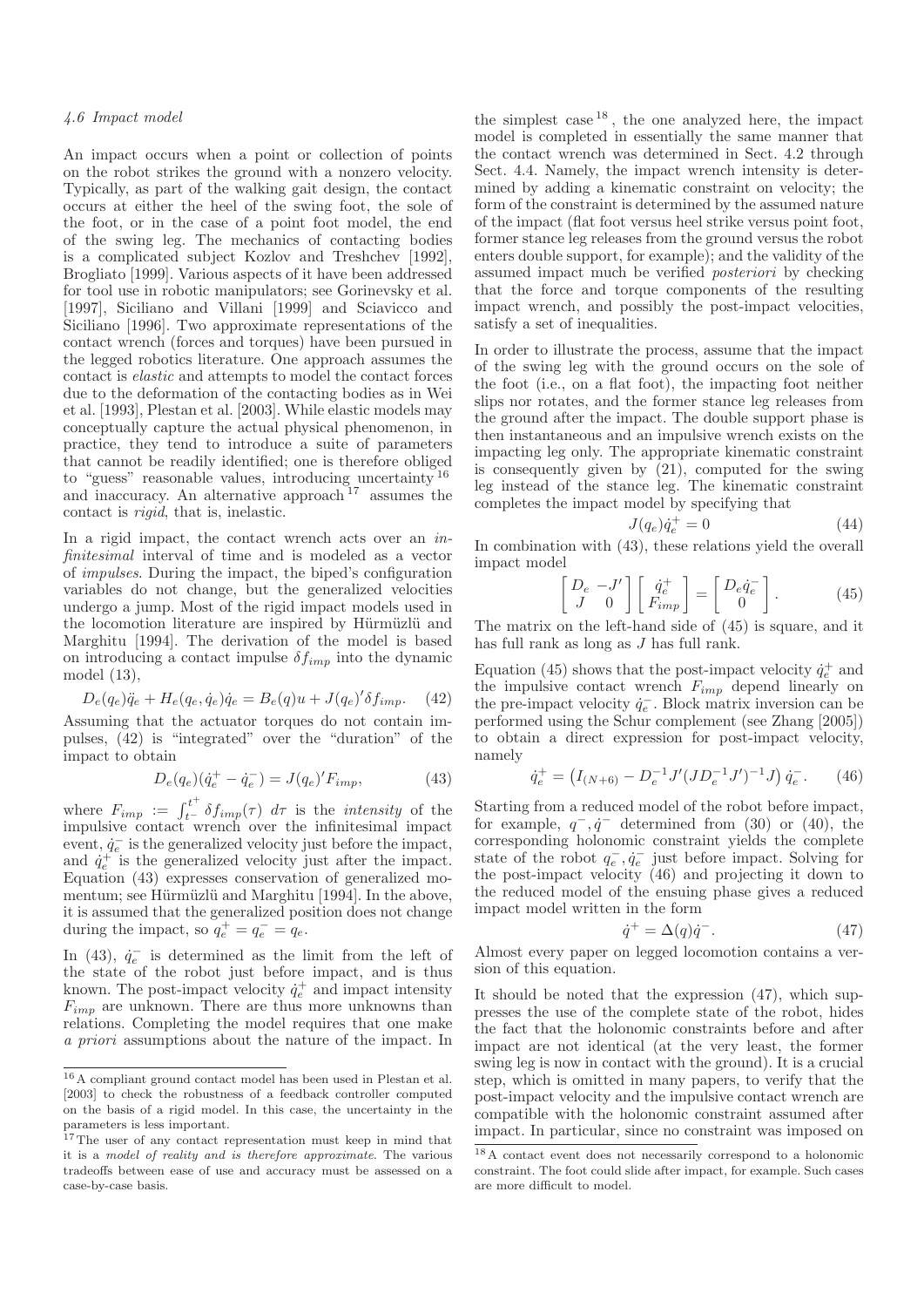the former stance leg, it must be the case that the vertical component of the post-impact foot velocity is positive (i.e., the foot is lifting from the ground after the impact). Next, the friction pyramid should be verified with  $F_{imp}$  replacing  $F_{st}$  (i.e., the foot is not slipping post-impact), and finally, the ZMP conditions need to be checked for  $F_{imp}$  (i.e., the foot is rotating appropriately or not about one of its edges, post impact). If any of these conditions are violated, then the assumed impact model was invalid, another set of constraints must be posed, and the entire process repeated; see Hürmüzlü and Marghitu [1994].

The models for an impact occurring on the heel or for the impact of a point foot, while assuming an instantaneous double support phase, are developed in the same manner, using velocity constraints on the swing leg that are analogous to (33) and (38) and the appropriate nonzero components of  $F_{imp}$ . A detailed derivation for a planar point foot contact can be found in Westervelt et al. [2007]; the 3D case is very similar as shown in Chevallereau et al. [2009b].

Remark 12. If the former stance leg remains on the ground after the impact, reaction forces and velocity constraints must be applied to both legs, similar to the double support model in Sect. 4.5. It has been observed that it may be difficult to satisfy the constraints (no take-off, no slipping, ZMP condition) associated to each impulsive contact wrench. In particular, Miossec and Aoustin [2006] have shown for the planar robot RABBIT that the former stance leg remains on the ground only in the case of an impactless <sup>19</sup> contact.

Remark 13. In general, in point feet models, the impacting leg is assumed to stay on the ground, although it can slide in the presence of insufficient friction. A point foot that was in rigid contact before impact can either lift-off, stay put, or slide (if friction is insufficient). Thus, for the impact of a walking biped with point feet, six impact cases have to be considered. In the case of a robot with finite feet, many more cases have to be considered since the foot can be flat on the ground or can be rotating about one of its edges, or even one of its corners. Additional complexity could come in the form of Zeno solutions, where the foot rebounds an infinite number of times over a finite interval; see Or and Ames [2008, 2009], Lamperski and Ames [2008], Goebel et al.  $[2009]$ . Typically, control solutions are sought which avoid such behavior.

# 4.7 Hybrid Models

An overall hybrid model of a walking gait is constructed by first enumerating a list of dynamic models,  $1 \le i \le N_p$ , corresponding to allowed phases in the gait. In general, a directed graph of possible transitions among phases must be constructed. When studying periodic gaits, it is much simpler and more common to specify a cyclic graph, that is, a temporal order of the form  $1 \rightarrow 2 \rightarrow \cdots \rightarrow N_p \rightarrow 1$ . By imposing a temporal ordering, we are assuming  $\overline{a}$  priori that the flow intersects a specific edge of the domain; this must be taken into account when a control law is designed and then verified when the model is analyzed for stable

orbits. Specific examples of cyclic graphs are worked out in Sect. 5 and 6.

In the following, we suppose that phase i corresponds to one of the single support models (30), (35), or (40), or a double support model as discussed in Sect. 4.5. Let the configuration space be  $Q_i$  and the state space be  $\mathcal{X}_i = T Q_i$ . The state variable control model is then

$$
\frac{d}{dt}\begin{bmatrix} q_i \\ \dot{q}_i \end{bmatrix} = \begin{bmatrix} \dot{q}_i \\ -D_i^{-1}(q_i)H_i(q_i, \dot{q}_i) \end{bmatrix} + \begin{bmatrix} 0 \\ D_i^{-1}(q_i)B_i(q_i) \end{bmatrix} u_i,
$$
\n(48)

where  $u_i \in \mathcal{U}_i \subset \mathbb{R}^{m_i}$  is the vector of actuator torques. Defining  $x_i = (q'_i, \dot{q}'_i)'$  yields

$$
\dot{x}_{i} = f_{i}(x_{i}) + g_{i}(x_{i})u_{i}.
$$
\n(49)

Recall that the various Lagrangian models come with a domain of admissibility (29) arising from the ground contact conditions. Let the element from the constraint vector (28) corresponding to the appropriate edge for transition into phase  $i+1$  be  $H_i^{i+1}(x_i, u)$ . In general, the transition condition depends on the actuator torques as well as the system's state. For simplicity, it is often supposed that  $H_i^{i+1}$  and  $H_i^{i+1}$  do not depend on u so that a switching surface is given by

$$
S_i^{i+1} = \left\{ x_i \in \mathcal{X}_i | H_i^{i+1}(x_i) = 0, \dot{H}_i^{i+1}(x_i) < 0 \right\}. \tag{50}
$$

Note that as in Sect. 3.3, addition modulo the number of phases  $N_p$  is used, so that  $N_p + 1 = 1$ .

To complete the specification of a hybrid model, the reset  $\text{map } \Delta_i^{i+1} : \mathcal{S}_{i}^{i+1} \to \mathcal{X}_{i+1}$  must be defined. If the transition condition in (50) corresponds to an impact, such as the swing leg height above the ground going to zero, then the reset map is computed as in (47). In other cases, when impacts are not involved, the transition map is typically determined by inserting the state of the robot into the state space of the full model (13), and then projecting down to the state space of the reduced model of the next phase.

Putting all of this together results in a hybrid control system of the form

$$
\Sigma : \begin{cases}\n\mathcal{X} = \{ \mathcal{X}_i \}_{i=1}^{N_p} : \mathcal{X}_i \subset \mathbb{R}^{n_i} \\
\mathcal{U} = \{ \mathcal{U}_i \}_{i=1}^{N_p} : \mathcal{U}_i \subset \mathbb{R}^{m_i} \\
\mathcal{F}\mathcal{G} = \{ (f_i, g_i) \}_{i=1}^{N_p} : \dot{x}_i = f_i(x_i) + g_i(x_i)u_i \\
\mathcal{S} = \{ \mathcal{S}_i^{i+1} \}_{i=1}^{N_p} : \mathcal{S}_i^{i+1} = \{ x_i \in \mathcal{X}_i \mid H_i^{i+1}(x_i) = 0, \\
\dot{H}_i^{i+1}(x_i) < 0 \} \\
\Delta = \{ \Delta_i^{i+1} \}_{i=1}^{N_p} : x_{i+1}^+ = \Delta_i^{i+1}(x_i^-).\n\end{cases} \tag{51}
$$

As with uncontrolled hybrid models, the hybrid control model can be written in the form of a tuple that is more consistent with the literature on hybrid systems, namely,

$$
\mathscr{HC}=\Sigma=(\Gamma,\mathcal{X},\mathcal{U},\mathcal{S},\Delta,\mathcal{FG}).
$$

For the formal definition of hybrid systems stated in this form, and defined on more general graphs, see Sinnet and Ames [2009a].

Remark 14. A typical hybrid model would include phases for support on both the left and right legs. When studying walking gaits with left-right symmetry, a common "trick" in the field is to develop a model of the robot for one of the legs in contact with the ground, say the left one, and

<sup>&</sup>lt;sup>19</sup> If the pre-impact velocity satisfies the assumed post-impact condition of contact, i.e  $J\dot{q}_{e}^{-}=0$ , the velocity does not change at impact, that is,  $\dot{q}_e^+ = \dot{q}_e^-$ , and  $F_{imp} = 0$ . The motion is called impactless.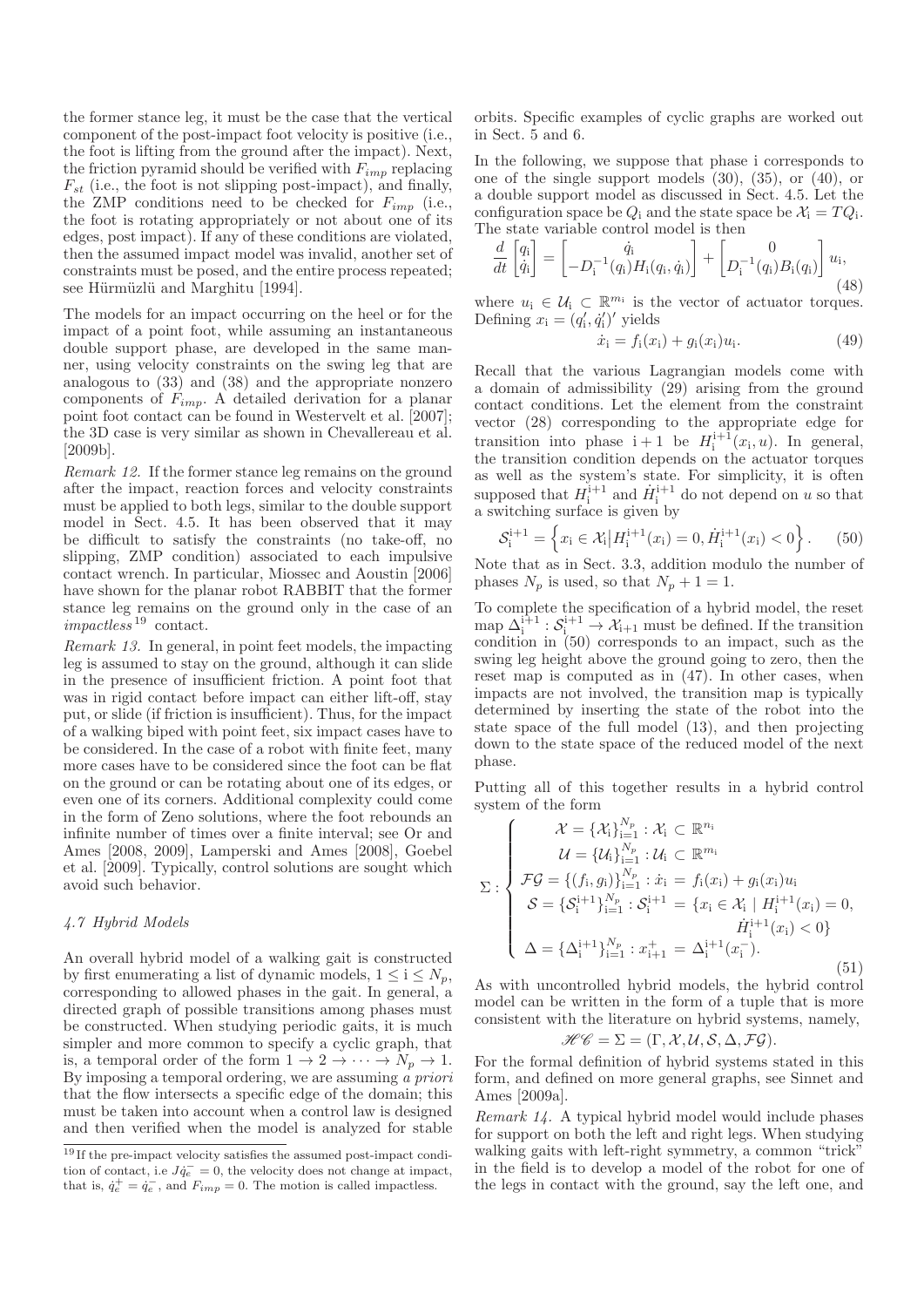then to "swap" or relabel angles after swing leg impact in order to propagate the dynamics for the ensuing step. The interest of doing this is that it reduces the number of phases by half. This "trick" is particularly common and straightforward for planar models. For 3D models, it is a little more involved as one must "flip" the sign on the hip width and "flip" the sign convention for all angles that are not in the sagittal plane. When using this more economical model of a biped, a state relabeling procedure is included as part of the reset map at leg impact.

#### 5. CONTROLLING UNDERACTUATED BIPEDAL LOCOMOTION VIA VIRTUAL CONSTRAINTS AND HYBRID ZERO DYNAMICS

This section overviews an approach to achieving asymptotically stable bipedal locomotion in the presence of underactuation. As discussed in Sect. 4, the contact conditions between the robot and the ground are extremely important for the control of a biped. Moreover, the most difficult conditions to satisfy are the ZMP conditions, as illustrated in (26) and (34), for example. With this as motivation, the work in this section is tailored to feedback control of a biped with the point-foot contact model described in Sect. 4.4, corresponding to the limiting case of a robot with feet, as the size of the feet decreases to zero. If this robot can be controlled with no actuation at the point of contact, then flat-footed walking with actuated feet (of any size) can be accomplished with (arbitrarily small) torques that will respect the constraint of no rotation about an edge of the stance foot, thereby removing an important obstacle to previous studies of walking. Once a gait consisting only of point feet walking of a 3D robot can be controlled, then, based on previous work in planar robots in Chevallereau et al. [2008] and Choi and Grizzle [2005], there is good reason to believe that a gait consisting of a more complete walking cycle, heel strike, flat foot, toe roll, can be realized in a stable manner. Indeed, a freely rotating point of contact is potentially more difficult to control than the heel-strike or toe-roll phases of a human walking gait, which correspond to rotation about a single axis instead of two axes. Finally, work in Chevallereau et al. [2008] shows that even in the case of flat-footed walking with an actuated ankle, if the center of pressure of the ground reaction forces on the stance foot is actively controlled in order to avoid foot rotation, the corresponding control problem is underactuated. For these reasons, walking with unactuated point feet presents an interesting test case for any control design methodology.

In the following, a constraint is said to be *virtual*  $20$  if it is achieved through feedback control instead of through physical connections, such as gears or contact conditions with the environment. Virtual constraints can be used to synchronize the evolution of a robot's links throughout a gait. A connection with the now-classical notion of zero dynamics will become clear during the presentation, with one novelty being the extension of the notion of zero dynamics to a class of hybrid models that occur in bipedal locomotion. Virtual constraints and hybrid zero dynamics originated in the study of underactuated, planar

bipedal locomotion in Grizzle et al. [2001], Westervelt et al. [2003]; a synthesis of these methods can be found in Westervelt et al. [2007]. The methods are currently being extended to underactuated 3D robots; see Chevallereau et al. [2009b]. The utility of virtual constraints and hybrid zero dynamics has been experimentally verified for planar bipedal robots Chevallereau et al. [2003], Westervelt et al. [2004], Sreenath et al. [2010]. The 3D results are still in their infancy and much work remains to be done.

#### 5.1 Virtual Constraints

Any attempt to describe a walking gait, even something as simple as the difference between human-like walking (knees bent forward) and bird-like walking (knees bent backward), or the torso being upright versus leaning forward, leads to a description of the posture or shape of the robot throughout a step. In other words, a description of walking involves at least a partial specification of the path traced out in the configuration space of the robot. Fig. 5 illustrates this idea for the simple case of a planar biped evolving in the sagittal plane. The same idea applies to a 3D robot, with the addition of coordinates parameterizing the robot's evolution in the frontal plane and its yaw rotation.

To formalize this approach to locomotion control, suppose that  $\mathcal O$  is a periodic orbit corresponding to a walking gait with  $N_p \geq 1$  continuous phases <sup>21</sup> (or domains). Let  $q = (q_1, \dots, q_N)$  be a set of generalized coordinates for a particular phase  $\mathcal{X}_i$  of the gait, and let  $h_0(q)$  be functions of the generalized coordinates that are to be controlled, such as the knee and hip angles illustrated in Fig. 5. Let  $\theta(q)$  be a function of the generalized coordinates that is strictly monotonic<sup>22</sup> on  $\mathcal{O}_i := \mathcal{O} \cap \mathcal{X}_i$ , and express the controlled variables as a function <sup>23</sup>  $h_d(\theta)$  so that, on the periodic orbit,

$$
(h_0(q) - h_d(\theta))|_{\mathcal{O}_1} \equiv 0.
$$
 (52)

Off the orbit,

$$
y = h(q) := h_0(q) - h_d(\theta)
$$
 (53)

is nonzero, and a natural objective is therefore to design a feedback controller that drives  $h(q)$  asymptotically to zero. The function  $h(q)$ , or more correctly, the relation  $h(q) = h_0(q) - h_d(\theta) = 0$ , is called a *virtual constraint*. The number of constraints will be assumed equal to the number of inputs in all that follows.

#### Two questions naturally arise:

An analysis question: For given a given periodic orbit  $\mathcal O$ and selection of virtual constraints (in general, different for each domain), when will driving  $y$  in (53) asymptotically to zero render the orbit stable (resp., asymptotically stable, or exponentially stable)?

**A synthesis question:** how to design virtual constraints, and feedback controllers that asymptotically impose them,

<sup>20</sup>The term "virtual constraint" was coined by Carlos Canudas de Wit.

 $\overline{{}^{21}\text{The development here focuses on control with full-state feedback}}$ within the continuous phases. Control at the discrete transitions is addressed in Westervelt et al. [2007]. Observer design is discussed in Grizzle et al. [2007].

 $^{22}\dot{\theta}$  strictly positive or negative on the orbit. Functions which commonly satisfy this include the horizontal position of the robot's hips with respect to an inertial frame, or the absolute angle of the line connecting the stance leg end to the hip.

 $^{23}\rm \,Always$  possible when  $\theta$  is strictly monotonic.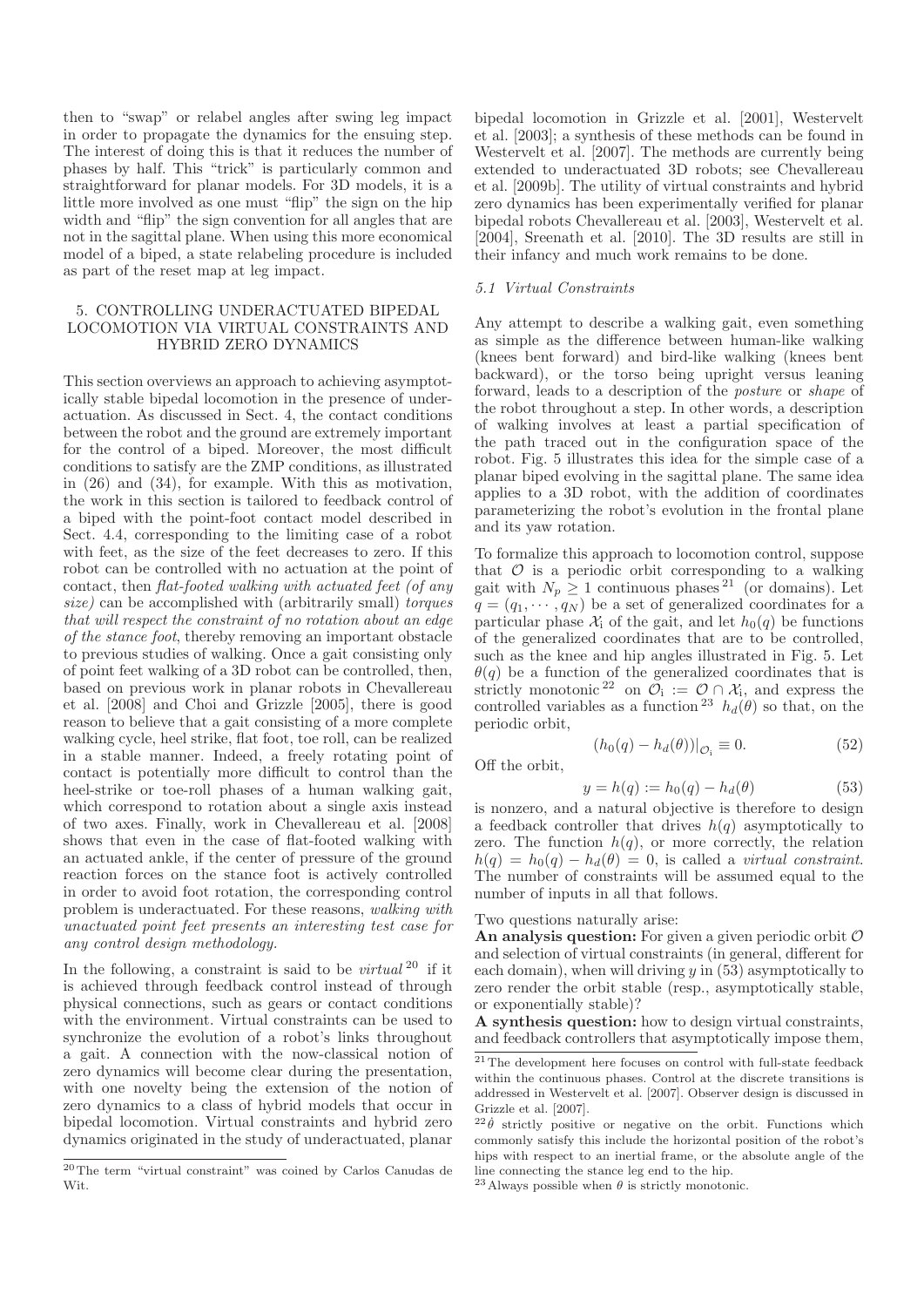

Fig. 5. Illustration of the concept of virtual constraints. Depicted are the relative knee and hip angles versus time for a planar, point-foot walker over a symmetric periodic gait. The gait is comprised of alternating phases of single support (SS), described by a Lagrangian model, and double support (DS), assumed to be instantaneous. The variable  $\theta$  (taken here as the angle with respect to the ground of the line connecting the stance leg end to the hip) is strictly monotonically increasing in each continuous phase of the gait. Plotting the joint angles versus  $\theta$  provides a graph of the virtual constraints (52) for the relative relative knee and hip angles. The same idea is applicable to 3D walkers.

which together yield an asymptotically stable periodic orbit meeting physically motivated requirements such as: energy efficiency; the robot walks at a desired speed; and the reaction forces at the leg end respect required unilateral constraints?

Addressing the first question leads to the notion of the hybrid zero dynamics, which will be outlined in Sects. 5.2 and 5.3. A finite parametrization of possible paths  $h_d(\theta, \alpha)$  via Bézier polynomials and parameter optimization have been employed to address the second question; see Sect. 5.4. An illustration is given in Sect. 5.5.

#### 5.2 Zero Dynamics

We focus first on the dynamics within a given continuous phase  $\mathcal{X}_i$  of a gait model. Let once again  $q = (q_1, \dots, q_N)$ be a set of generalized coordinates and suppose the model is given by

$$
D(q)\ddot{q} + C(q, \dot{q})\dot{q} + G(q) = Bu,\tag{54}
$$

where  $D(q)$  is the inertia matrix,  $C(q, \dot{q})$  contains Coriolis and centrifugal terms,  $G(q)$  is the gravity vector, and B is an  $N \times N_a$  constant matrix with rank  $N_a \lt N$ . Letting  $x = (q, \dot{q})$ , and defining f and g in the standard manner,

the mechanical model is expressed in state variable form as

$$
\dot{x} = f(x) + g(x)u. \tag{55}
$$

It is noted in passing that the distribution generated by the columns of  $g$  is automatically involutive because the matrix  $B$  in (54) is constant.

Let the output be defined as in (53) and assume it has vector relative degree  $^{24}$  two. According to Isidori [1995], the zero dynamics manifold is then

$$
\mathcal{Z}_{i} := \{ x \in \mathcal{X}_{i} \mid h(x) = 0, L_{f}h(x) = 0 \}.
$$
 (56)

A feedback control law rendering  $\mathcal{Z}_i$  forward invariant and attractive is

$$
u = u^*(x) - \left[L_g L_f h(x)\right]^{-1} \left(\frac{1}{\epsilon^2} K_p h(x) + \frac{1}{\epsilon} K_d L_f h(x)\right)
$$
\n(57)

with

$$
u^*(x) = -[L_g L_f h(x)]^{-1} L_f^2 h(x),\tag{58}
$$

where  $K_p > 0$ ,  $K_d > 0$  and  $\epsilon > 0$ . In applications,  $\epsilon > 0$ is used to adjust the rate of convergence  $25$  to the zero dynamics manifold.

The feedback  $u^*$  renders  $\mathcal{Z}_i$  invariant under the closed-loop vector field  $f + gu^*$  defined on the continuous phase  $\mathcal{X}_i$ . The zero dynamics vector field is the restriction

$$
f_{\text{zero}} := f + gu^*|_{\mathcal{Z}_i}.
$$
 (59)

The phase- $\mathcal{X}_i$  zero dynamics is then

$$
\dot{z} = f_{\text{zero}}(z),\tag{60}
$$

for  $z \in \mathcal{Z}_i$ .

Because  $\mathcal{Z}_i$  has been designed without consideration of the reset maps in the hybrid model, there is no reason for it to be impact invariant, and hence hybrid invariant. The next section discusses a means developed in Morris and Grizzle [2009] for achieving hybrid invariance without imposing stringent conditions on the feedback designs in neighboring domains or conditions on the reset maps. It is based on realizing the virtual constraints  $h$  in  $(53)$  as one member of a parameterized family of virtual constraints. The parameters in the constraints are updated upon transition into domain  $\mathcal{X}_i$  so as to achieve invariance, while preserving the original orbit used in the design of h.

#### 5.3 Hybrid Invariance

We continue to focus on a domain  $\mathcal{X}_i$  where a feedback law has been constructed as in Sect. 5.2. We suppose for the moment that a feedback law has been defined in each of the other domains; this may be achieved by following the virtual constraints and zero dynamics approach of the

<sup>&</sup>lt;sup>24</sup>The assumption of vector relative degree two is for convenience and works well in applications. A uniform vector relative degree of  $k$  is treated in Morris and Grizzle [2009]; a case with a non-uniform vector relative degree is treated in Poulakakis and Grizzle [2009]. Even the assumption of a vector relative degree could be relaxed to dynamic input-output linearizability, for example, but we have had no need to do this in the applications studied to date.

<sup>25</sup> In many concrete examples, the reset map tends to amplify the distance from a periodic orbit and thus the continuous phase dynamics must be sufficiently contractive in order to achieve orbital stability. The parameter  $\epsilon$  is used for this purpose. The assumptions on the feedback parameters guarantee that  $\lambda^2$  +  $\frac{1}{2}$  $\frac{1}{\epsilon}K_d\lambda + \frac{1}{\epsilon^2}K_p$  is Hurwitz.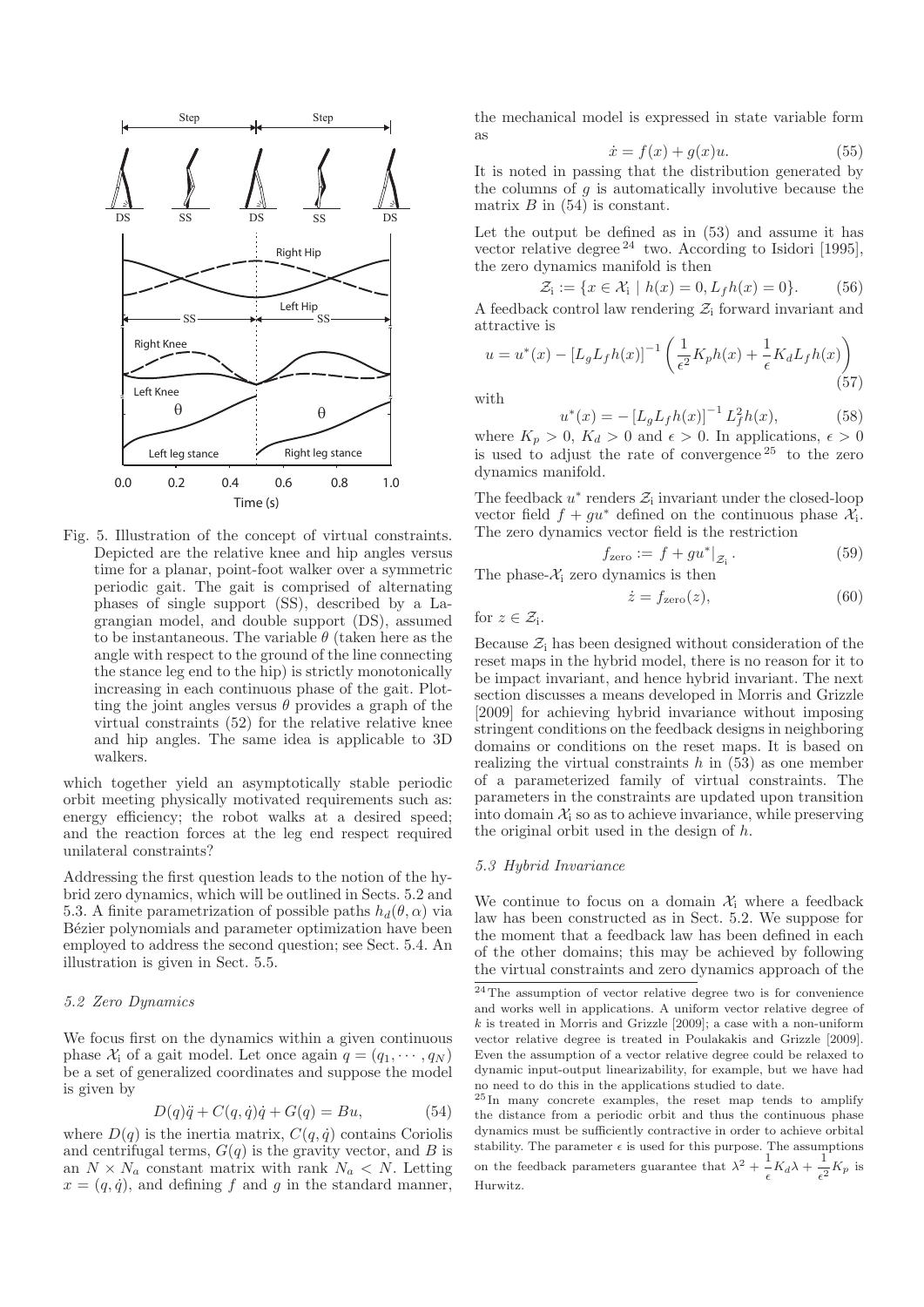previous section, or by any other approach as long as (i)  $\mathcal O$  is a periodic orbit of the model and (ii) the closed-loop model is smooth enough for the maps defined below to be  $C^1$  in a neighborhood of the periodic orbit  $\mathcal{O}$ . These assumptions allow a system with impulse effects to be associated with domain  $\mathcal{X}_i$  by defining

$$
\Sigma: \begin{cases} \dot{x} = f(x) + g(x)u \ x^{-} \notin \mathcal{S} \\ x^{+} = \Delta(x^{-}) \end{cases} \tag{61}
$$

where  $x \in \mathcal{X}_i$ ,  $\mathcal{S} = \mathcal{S}_i^{i+1}$ , and  $\Delta = \Delta_{i-1}^i \circ P_{i-1} \circ \cdots \circ P_1 \circ$  $P_{N_p} \circ \cdots P_{i+1}$ , where  $P_i$  are the generalized Poincaré maps defined in (6).

The manifold  $\mathcal{Z}_i$  is forward invariant under  $f_{\text{zero}} = f + gu^*$ and  $\mathcal O$  is a solution of the zero dynamics. However,  $\mathcal Z_i$  is not necessarily invariant under the transition map  $\Delta$ , that is, the condition  $\Delta(\mathcal{Z}_i \cap \mathcal{S}) \subset \mathcal{Z}_i$  does not hold in general.

Reference Morris and Grizzle [2009] provides a constructive procedure for determining an open neighborhood B of the origin in  $\mathbb{R}^{2N_a}$ , a smooth function  $h_c : \mathcal{X}_i \times \mathcal{B} \to \mathbb{R}^{N_a}$ , and a smooth function  $v: \mathcal{S} \rightarrow \mathcal{B}$  such that

$$
\begin{aligned}\n\begin{bmatrix}\n\dot{x} \\
\dot{\beta}\n\end{bmatrix} &= \begin{bmatrix}\nf(x) + g(x)u \\
0\n\end{bmatrix} = f_e(x_e) + g_e(x)u \ x^- \notin \mathcal{S} \\
\begin{bmatrix}\nx^+ \\
\beta^+\n\end{bmatrix} &= \begin{bmatrix}\n\Delta(x^-) \\
v(x^-)\n\end{bmatrix} = \Delta_e(x_e) & x^- \in \mathcal{S}, \\
y_e &= h_e(x_e) = h(x) + h_c(x, \beta),\n\end{aligned}
$$
\n(62)

with  $h$  as defined in  $(53)$ , satisfies the following properties:

- (1)  $h_c(x, 0) \equiv 0$  all  $x \in \mathcal{X}_i$ ;
- (2)  $v(x^*) = 0$  where  $x^* = \overline{O} \cap S$  is the fixed point;
- (3)  $h_e$  has the same vector relative degree as h (in this case two) on  $\mathcal{X}_e = \check{\mathcal{X}}_i \times \mathcal{B}$ , where  $\check{\mathcal{X}}_i$  is an open neighborhood of  $\mathcal{O} \cap \mathcal{X}_i$ ;
- (4)  $h_e(x^+, \beta^+) = 0$  and  $L_{f_e} h_e(x^+, \beta^+) = 0$  for all  $x^- \in S$ ,<br>  $x^+ = \Delta(x^-)$  and  $\beta^+ = v(x^-)$ ;
- (5) there exists an open neighborhood  $\check{S}$  of S such that, for all  $\beta \in \mathcal{B}$  and  $x \in \check{\mathcal{S}}, h_c(x, \beta) = 0$ .

System (62) is called a deadbeat hybrid extension. Properties (1) and (2) imply that the set  $\mathcal{O}_e = \mathcal{O} \times \{0\} \subset \mathcal{X}_e$ , called the *trivial lift* of  $\mathcal{O}$ , is a periodic orbit of (62). Property (3) implies the existence of a (new) zero dynamics manifold and associated restriction dynamics. Property (4) implies that the new zero dynamics manifold is hybrid invariant and contains  $\mathcal{O}_e$ . Property (5) implies that near S, the projection of the new zero dynamics manifold onto  $X_i$  equals the original zero dynamics manifold,  $Z_i$ .

Theorem 15. Morris and Grizzle [2009] **(Hyrbid Invariance and Orbital Stability)** The system (62) in closedloop with the feedback controller defined on  $\mathcal{X}_{e}$ 

$$
u = u_e^* - [L_{g_e} L_{f_e} h_e]^{-1} \left(\frac{1}{\epsilon^2} K_p h_e + \frac{1}{\epsilon} K_d L_{f_e} h_e\right) \tag{63a}
$$

 $u_e^* = -[L_{g_e} L_{f_e} h_e]^{-1} L_{f_e}^2 h_e,$  (63b) with  $K_p > 0$ ,  $K_d > 0$ , and  $\epsilon > 0$ , satisfies the following properties:

(1) the manifold

$$
\mathcal{Z}_e = \{ x_e \in \mathcal{X}_e | h_e(x_e) = 0, L_{fe} h_e(x_e) = 0 \}
$$
 (64)  
is hybrid invariant;

(2)  $\mathcal{O}_e$  is a solution of the hybrid zero dynamics;

- (3)  $(S \times B) \cap \mathcal{Z}_e = (S \cap \check{\mathcal{Z}}_i) \times B$ , where  $\check{\mathcal{Z}}_i = \mathcal{Z}_i \cap \check{\mathcal{X}}_i$ ;
- $(4)$  the Poincaré return map for the hybrid zero dynamics  $P_e^{\epsilon}|_{\mathcal{Z}_e} : (\mathcal{S} \cap \check{\mathcal{Z}}_i) \times \mathcal{B} \to (\mathcal{S} \cap \check{\mathcal{Z}}_i) \times \mathcal{B}$  has the form

$$
P_e^{\epsilon}|_{\mathcal{Z}_e}(z,\beta) = (\rho_e^{\epsilon}(z), \mathbf{v}(z)),\tag{65}
$$

where v is the parameter update law of the deadbeat hybrid extension and  $\rho_e^{\epsilon} : \mathcal{S} \cap \tilde{\mathcal{Z}}_i \to \mathcal{S} \cap \tilde{\mathcal{Z}}_i$ ; and

- (5) there exists  $\bar{\epsilon} > 0$  such that, for  $0 < \epsilon < \bar{\epsilon}$ , the following are equivalent:
	- (a)  $\mathcal{O}_e$  is an exponentially stable periodic orbit
	- (b) the original fixed point  $x^* = \overline{\mathcal{O}} \cap \mathcal{S}$  is an exponentially stable fixed point of  $\rho_e^{\epsilon}$ .

## 5.4 Gait Design

The analytical results of Sections 5.1, 5.2, and 5.3 are rendered useful in feedback synthesis by introducing, in each domain  $\mathcal{X}_i$  of a biped model, a finite parametrization of the virtual constraints in (53) per

$$
h_{\alpha}(q) := h_0(q) - h_d(\theta, \alpha); \tag{66}
$$

in concrete applications, we have found it convenient to construct the function  $h_d$  from Bézier polynomials; see Bézier  $[1972]$ . The parameters appearing in  $(66)$  introduce free parameters  $\alpha$  into the zero dynamics of each domain,

$$
\dot{z} = f_{\text{zero},\alpha}(z). \tag{67}
$$

A fixed order of cycling the phases is postulated:  $1 \rightarrow 2 \rightarrow$  $\cdots \rightarrow N_p \rightarrow 1$ . The search for a periodic walking motion is cast as a constrained nonlinear optimization problem: find parameters which minimize the integral-squared torque per step length <sup>26</sup> ,

$$
J = \frac{1}{\text{step length}} \int_0^T ||u(t)||_2^2 dt,
$$
 (68)

where T is the total walking period through the  $N_p$ phases. The optimization is carried out subject to natural constraints such as the following: **inequality constraints**

- $\theta$  is strictly increasing (i.e,  $\dot{\theta} > 0$  along the solution of each domain);
- $\bullet$  the solution respects the domain of admissibility,  $(29)$ ;
- positive vertical reaction force on the stance foot (a no-take-off constraint) (23);
- a friction constraint  $(25)$ ;
- bounds on allowed actuator torques;
- the swing foot is positioned above the ground in appropriate phases, etc.;

# **equality constraints**

- conditions at the domain transitions that impose periodicity;
- desired walking speed;
- etc.

The parameters in the optimization include the coefficients in the virtual constraints, initial conditions of the model in the first phase, time spent in each phase, etc. The optimization problem is non-convex in the parameter set, with many local minima, and is very hard to solve. Nevertheless, fmincon in MATLAB and experience gained

 $26$ Torque being proportional to current in a DC motor, integralsquared torque is a rough approximation of energy dissipated in the motors.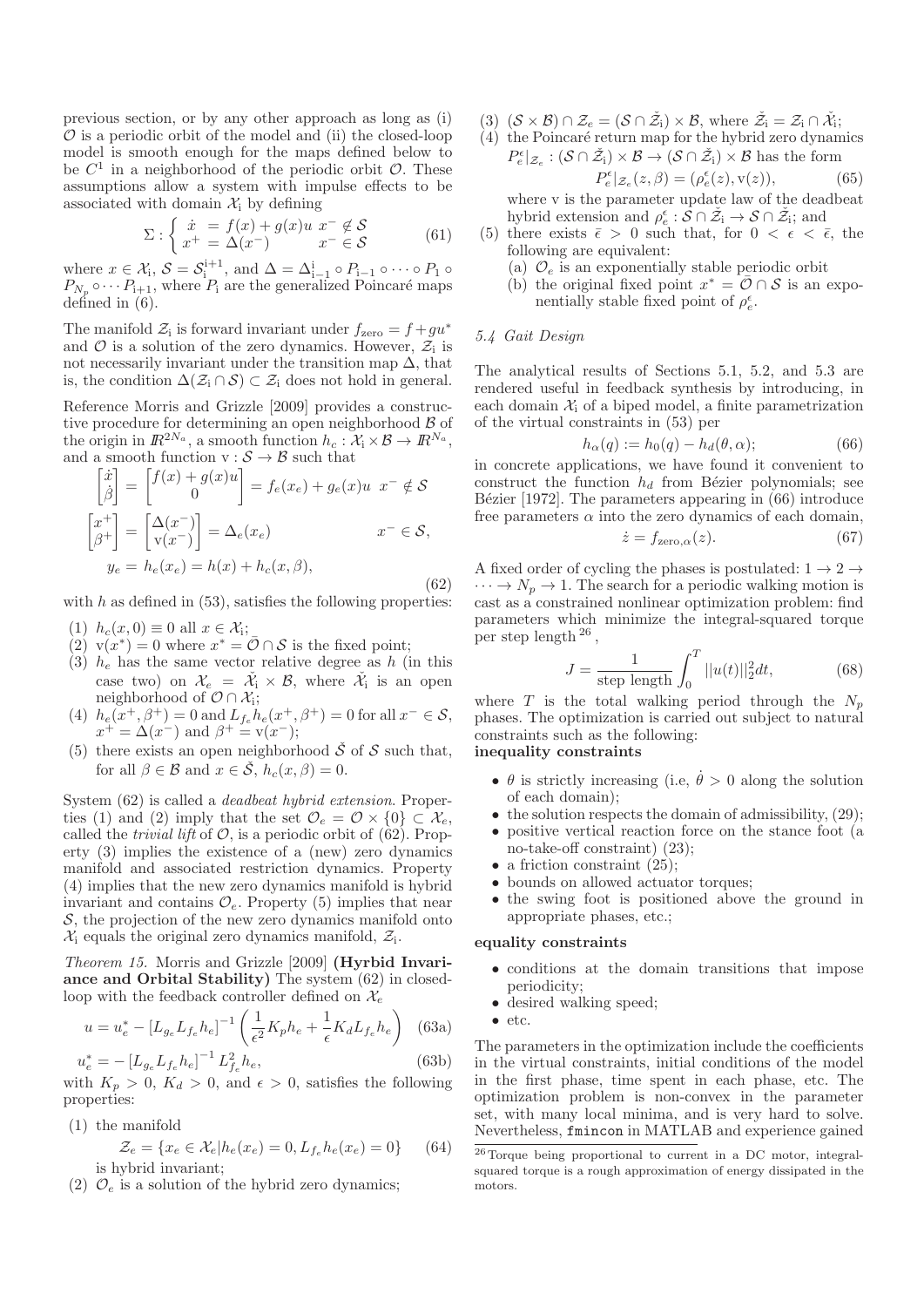from studying simple planar robots in Westervelt et al. [2003] have so far allowed approximate solutions to be found for an interesting range of models.

For the purpose of finding a periodic orbit, the zero dynamics is used in each phase. This speeds up the integration of the various mechanical models. For phase-i, the input in (68) is evaluated as

$$
u_{\alpha,i}^* := -[L_g L_f h_\alpha]^{-1} L_f^2 h_\alpha \Big|_{\mathcal{Z}_i},\tag{69}
$$

assuming the virtual constraints have vector relative degree two. Once a periodic orbit is found, a hybrid zero dynamics feedback controller is synthesized via Sect. 5.3, and the stability of the closed-loop hybrid model is evaluated via a Poincaré map as in Theorem 15. The feedback controller is not necessarily synthesized with the same virtual constraints used to find the periodic orbit, though it often is; for details, see Westervelt et al. [2007] and Chevallereau et al. [2009b].

#### 5.5 Illustration on an Underactuated Biped

The design of a stabilizing controller for a simple 3D bipedal robot is illustrated here. The influence of the frontal (coronal) plane dynamics on the overall motion of the robot will be emphasized as this is the major new element when passing from 2D to 3D. With this in mind, the simplest mechanical structure that highlights this aspect of the gait design and stabilization problem will be used.

**Biped:** The 3D-biped depicted in Fig. 6 is taken from Chevallereau et al. [2009b]. It consists of five links: a torso and two legs with revolute one DOF knees that are independently actuated and terminated with "point-feet". Each hip consists of a revolute joint with two DOF and each DOF is independently actuated. The width of the hips is nonzero. The stance leg is assumed to act as a passive pivot in the sagittal and frontal planes, with no rotation about the z-axis (i.e., no yaw motion). Indeed, the small link in the diagram that appears to form a foot has zero length and no mass. Its purpose is to indicate the two DOF at the leg-ground contact point corresponding to motion in the frontal  $(q_1)$  and sagittal  $(q_2)$  planes; in addition, it shows that there is no yaw rotation about the stance leg end per Sect. 4.4 and Fig. 4. The angles  $q_1$  and  $q_2$  are unactuated. The remaining joints are independently actuated. In single support, the robot is underactuated, having 8 DOF and 6 independent actuators. The physical parameters of the robot are given in Table 1.

**Studied Gait:** The walking gait consists of phases of single support, alternating on the left and right legs, with transitions determined by the height of the swing leg above the ground becoming zero. The impact of the swing leg with the ground is assumed to be rigid as in Sect. 4.6, and, consequently, the double support phase is instantaneous. Following Sect. 4.4, a dynamic model is easily developed. The hybrid model naturally has two continuous domains, corresponding to single support on the left and right legs, respectively. If a gait is sought that is symmetric with respect to the left and right legs, it is possible (and common) to use a model with a single continuous phase, and to "flip" the sign of the hip width from one step to the next; see Chevallereau et al. [2009b].



Fig. 6. A five-link 3D biped with point feet that is 0.55 m at the hip and has a total mass of 7.25 Kg. (a) shows the coordinates for single support on leg-1 and (b) shows the coordinates for single support on leg-2.

| g                                            | W |  | L2 | L.3 | m1 | m <sub>2</sub>                                                  | m <sub>3</sub> |  |  |  |  |
|----------------------------------------------|---|--|----|-----|----|-----------------------------------------------------------------|----------------|--|--|--|--|
| 9.81                                         |   |  |    |     |    | $0.15$   $0.275$   $0.275$   $0.05$   $0.875$   $0.875$   $5.5$ |                |  |  |  |  |
| Table 1. Parameters for the 3D bipedal robot |   |  |    |     |    |                                                                 |                |  |  |  |  |
| $(in$ MKS $).$                               |   |  |    |     |    |                                                                 |                |  |  |  |  |

**Periodic Orbit:** A symmetric, periodic walking gait was found as in Sect. 5.4. The model has two continuous phases, corresponding to support on leg-1 and then leg-2. In each phase, the function  $h_0(q)$  in (53) was selected as the actuated variables, namely,

$$
h_0(q) = \begin{bmatrix} q_3 \\ \vdots \\ q_8 \end{bmatrix} . \tag{70}
$$

The variable  $\theta$  was taken as

$$
\theta = -q_2 - q_3/2, \tag{71}
$$

which corresponds to the sagittal plane angle of the line connecting the leg end to the hip. Bezier polynomials of degree 3 were chosen for  $h_d(\theta)$  to complete the definition of the virtual constraints. The parameters were then selected by seeking a (local) minimum of (68).

The computed gait has an average walking speed of 0.75 leg lengths per second; the step length is 0.32 leg lengths; and the step width is close to the hip width. The nominal gait's joint profiles over two consecutive steps are shown in Fig. 7. The unactuated and actuated variables are presented; note that  $\theta$  is monotonic over each step. Fig. 8 shows the torque required to produce the periodic motion. Fig. 9 shows the profile of the ground reaction force on the stance foot and the profile of the swing leg end; this figure shows that the unilateral contact constraints are satisfied on the nominal periodic orbit.

**Feedback Control:** The periodic orbit essentially came with a set of nominal virtual constraints based on the controlled variables (70). Using outputs based on these constraints, a hybrid zero dynamics feedback controller was synthesized following the method of Sect. 5.3. The stability of the closed-loop hybrid model was evaluated via the restricted Poincaré map as in Theorems 8 and 15. The eigenvalues of the Jacobian of the restricted Poincaré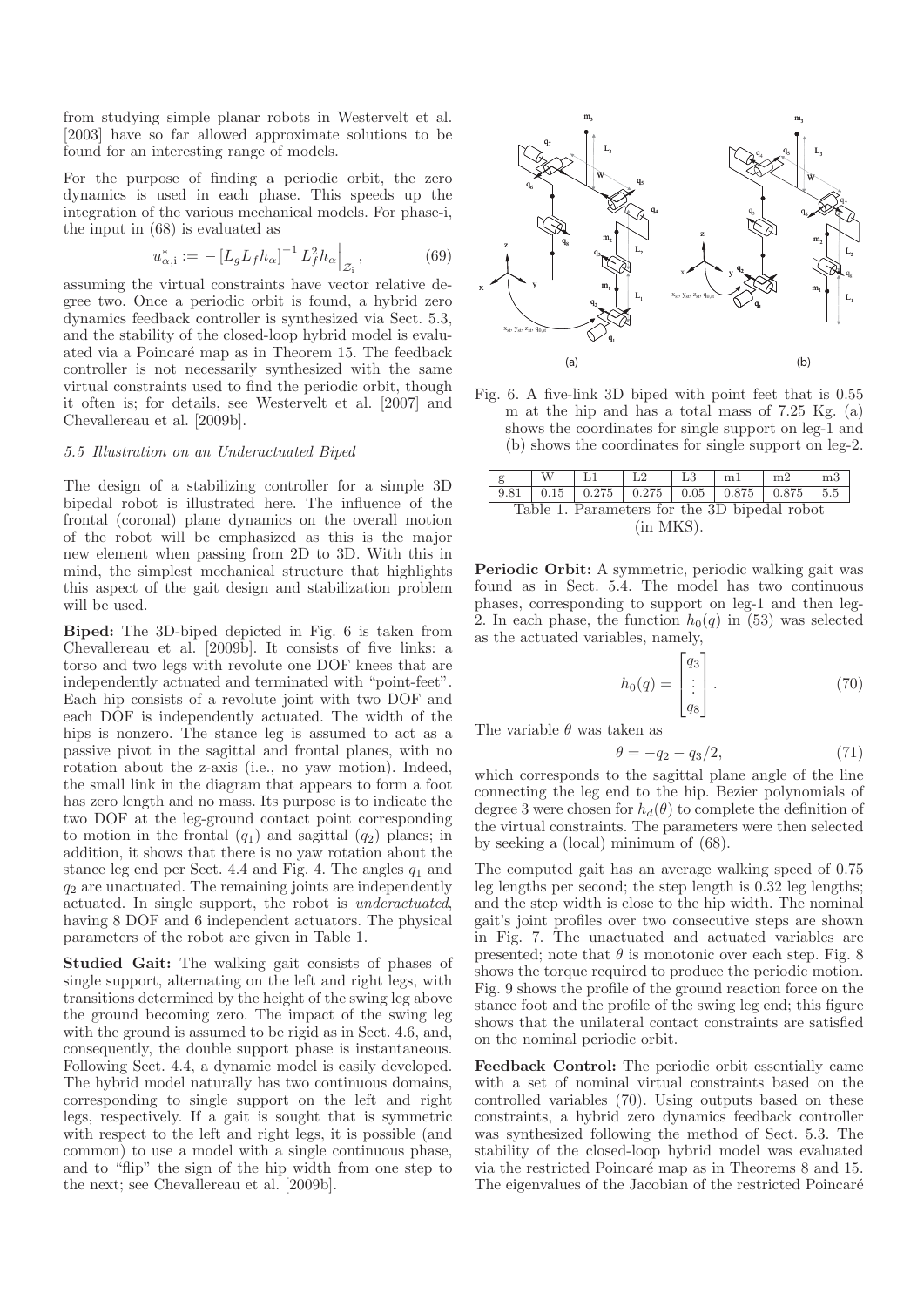

Fig. 7. Joint profiles of a periodic motion that is symmetric over two steps. The small circles represent the points where the discrete transitions occur. Plots of  $q_k$  versus θ, for 3 ≤ k ≤ 8 define the virtual constraints.



Fig. 8. Torques profiles of the periodic motion over two steps.

map evaluated at the fixed point were

 $|\lambda_1| = 0.89, \quad |\lambda_2| = 0.70, \quad |\lambda_3| = 2.1$ 

One eigenvalue has magnitude greater than one and hence the gait is unstable under this controller.

An analysis of the eigenvectors did not clearly associate a particular "component" of the state of the HZD with the unstable eigenvalue. Based on results in [Westervelt et al., 2007, pp. 160–163], however, the sagittal plane motion was expected to be stable, so it was suspected that the instability arose in the frontal plane motion. Indeed, the position of the center of mass in the frontal direction is important. If, at leg touchdown, the center of mass is not between the feet, but outside the position of the next supporting foot, the robot will topple sideways. Based on this physical intuition, the control of the variable  $q_6$  (which regulates step width on the swing leg) was replaced by the control of the distance between the swing leg end and



Fig. 9. The reaction forces on the stance foot over two steps and the evolution of the swing leg end. The nominal orbit satisfies the required unilateral constraints at ground contact, as specified in (39).

the center of mass along the frontal direction; denote this distance by  $d(q)$ .

To incorporate this new objective into the control law, the fourth component of the function  $h_0(q)$  in the virtual constraints (70) was replaced with <sup>27</sup>  $d(q)$ . On the nominal periodic orbit, this distance was evaluated and approximated by a Bezier polynomial in  $\theta$ , denoted  $d^*(\theta)$ . When the HZD control law of Sect. 5.3 was recomputed using this new output, the walking gait was stable, as shown via the calculation of the eigenvalues of the linearization of the restricted Poincaré map:

$$
|\lambda_1| = 0.78, \quad |\lambda_2| = |\lambda_3| = 0.25
$$

**Remarks on 2D vs. 3D:** When extending the method of virtual constraints from planar robots with one degree of underactuation to 3D robots with two or more degrees of underactuation, new challenges and properties appeared. In the 2D case, hybrid invariance could be achieved without use of a deadbeat hybrid extension. Indeed, Theorem 5.2 in Westervelt et al. [2007] shows that, under very mild conditions, hybrid invariance follows from the nominal virtual constraint vanishing along a periodic orbit. Moreover, the restricted Poincaré map is scalar, can be computed in closed form, and an analytical condition for asymptotic orbital stability can be obtained, based on physical properties of gait along the periodic orbit, and independent of the virtual constraints used to parameterize the orbit. For a robot evolving in 3D, with two or more degrees of underactuation, creating hybrid invariant manifolds is much more challenging. The only known method to achieve invariance under the rest maps is to use a deadbeat hybrid extension. The resulting restricted Poincaré map is of dimension three or higher, and conditions for asymptotic orbital stability depend on the particular choice of the virtual constraints used to parametrize the orbit, as was illustrated here.

<sup>27</sup>A linear approximation was in fact used.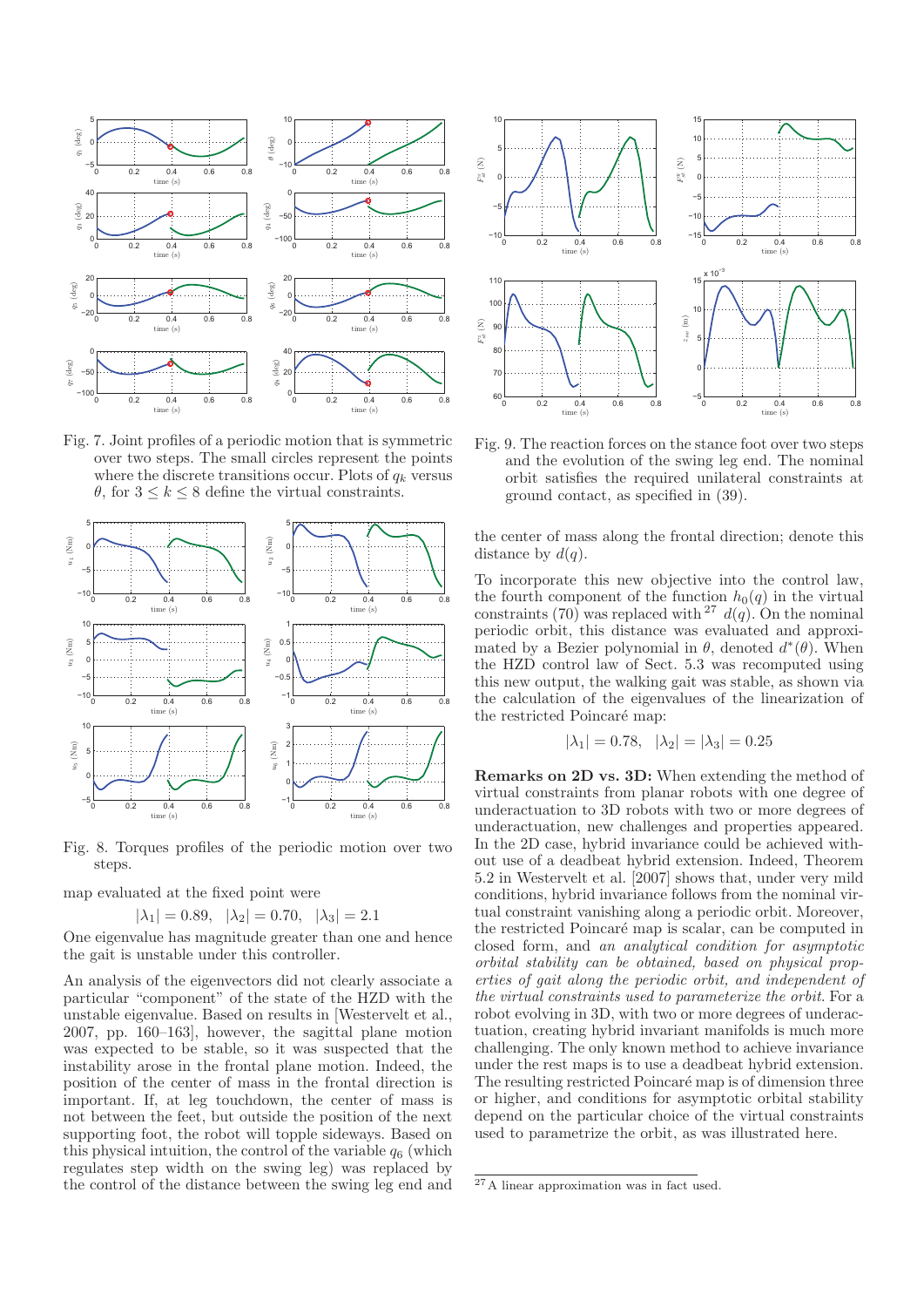#### 6. CONTROLLED ROUTHIAN REDUCTION

Functional Routhian reduction (first introduced in Ames [2006]) is a form of geometric reduction that has been used on numerous 3D bipeds (see, e.g., Ames et al. [2007, 2009], Sinnet and Ames [2009b]) to achieve stable walking. The main idea is that using geometric reduction the bipedal model can be decoupled into its sagittal and coronal dynamics, corresponding to forward and side-to-side motion, respectively. This technique is motivated, as mentioned in Sect. 2, by the large body of work on 2D walking. If the walking can be effectively decoupled, existing control laws can be used on the sagittal portion of the dynamics to achieve stable 2D walking, while the special form of reduction allows for the coronal dynamics to be simultaneously stabilized (the walker will stay upright), resulting in stable 3D walking.

This section will illustrate this technique and the utility of reduction on a nontrivial 3D biped consisting of multiple discrete phases corresponding to different phases of walking. In particular, we will consider a 3D biped with feet, locking knees, and a hip as in Sinnet and Ames [2010]; this will result in a hybrid model with four phases, two of which are single-support and two of which are double-support. On the single-support phases, functional Routhian reduction will be implemented through the general procedure illustrated in Fig. 6; in fact, this is the procedure that has been utilized on a wide variety of bipedal models implementing this form of control Ames et al. [2006], Ames and Gregg [2007], Sinnet and Ames [2009b], Ames et al. [2007, 2009]. On the double-support phases, local control laws will be used to effect the appropriate phase transitions.

Fig. 10. Proposed scheme for obtaining walking



We begin by considering the sagittal restriction of the 3D biped—this model will be a 2D model operating in the sagittal plane obtained by applying a sagittal-restriction to the 3D model. Sagittal control is applied to this 2D biped to get stable walking in the sagittal plane—arbitrary control laws that yield 2D walking can be used here, but we will consider the specific control law given through controlled symmetries. Once stable 2D sagittal walking has been found, energy shaping is used to transform the Lagrangian of the 3D biped into a form amendable to functional Routhian reduction—the reduced system obtained by applying this form of reduction is just the 2D biped with stable walking. Finally, the decoupling afforded by reduction can only be guaranteed for certain initial conditions. The final control law uses these initial conditions as a "virtual constraint" and uses input/output linearization to stabilize the system to the surface defined



Fig. 11. Directed graph of proposed model

by these conditions. The end result is stable 3D bipedal walking.

#### 6.1 3D Model

The model of interest in this section is composed of rigid links with point masses as shown in Fig. 12. The model will have configuration space  $\mathcal{Q}_{3D}$ , which will consist of the extended coordinates

$$
q_e = (p'_b, \phi'_b, q')',
$$

where  $p_b$  and  $\phi_b$  are the position and orientation of a point on the body and  $q$  represents the joint angles shown in Fig. 13. This will allow us to model each of the four phases of the proposed hybrid model whose discrete structure is shown in Fig. 11. We will go through each phase individually and show how the hybrid system modeling this biped with the chosen discrete structure can be constructed using the methods described in this paper. In particular, we will define the following hybrid control system (as in  $(51)$ ):

$$
\Sigma_{3D} = (\Gamma_{3D}, \mathcal{X}_{3D}, U_{3D}, \mathcal{S}_{3D}, \Delta_{3D}, \mathcal{FG}_{3D}),
$$

where here  $\Gamma_{3D}$  is the oriented graph obtained with vertices  $i \in \{1, 2, 3, 4\}$  as pictured in Fig. 11,  $\mathcal{X}_{3D}$  =  $\{\mathcal{X}_{3D}^i\}_{i=1}^4$ ,  $U_{3D} = \{U_{3D}^i\}_{i=1}^4$ ,  $\mathcal{S}_{3D} = \{\mathcal{S}_{3D}^{i\to i+1}\}_{i=1}^4$ ,  $\Delta_{3D} =$  ${\{\Delta_{\text{3D}}^{i\to i+1}\}_{i=1}^4}$  and  $\mathcal{FG}_{\text{3D}} = {\{(f_{\text{3D},i}, g_{\text{3D},i})\}_{i=1}^4}$ . Each of the individual elements of this hybrid model will now be introduced following the procedure in Sect. 4. For each domain, the vector and control field can be calculated from the specified dynamic model following the standard procedure (see Sect. 4).

**Phase 1.** In this phase, the stance foot interacts with the ground through flat-foot contact and the stance knee is locked. The admissible control is  $U_{3D}^1 = \mathbb{R}^6$ . Associate a frame  $R_{st}^1$  to the stance foot as in Sect. 4.2. The contact Jacobian,  $J_{st}^{1}(q_e)$ , for flat-foot contact is computed as in (18). To keep the knee locked, we add the holonomic constraint  $\eta^1(q_e) = q_3$  which has Jacobian

$$
J_{\eta}^{1}(q_e) = \frac{\partial}{\partial q_e} \eta^{1}(q_e).
$$

We combine these to get  $J^1(q_e) = (J_{st}^1(q_e)', J_{\eta}(q_e)')'$  and use the dynamic model given in (14). Note that the contact constraints can be written in the form (27) which we will soon use to define the domain of admissibility.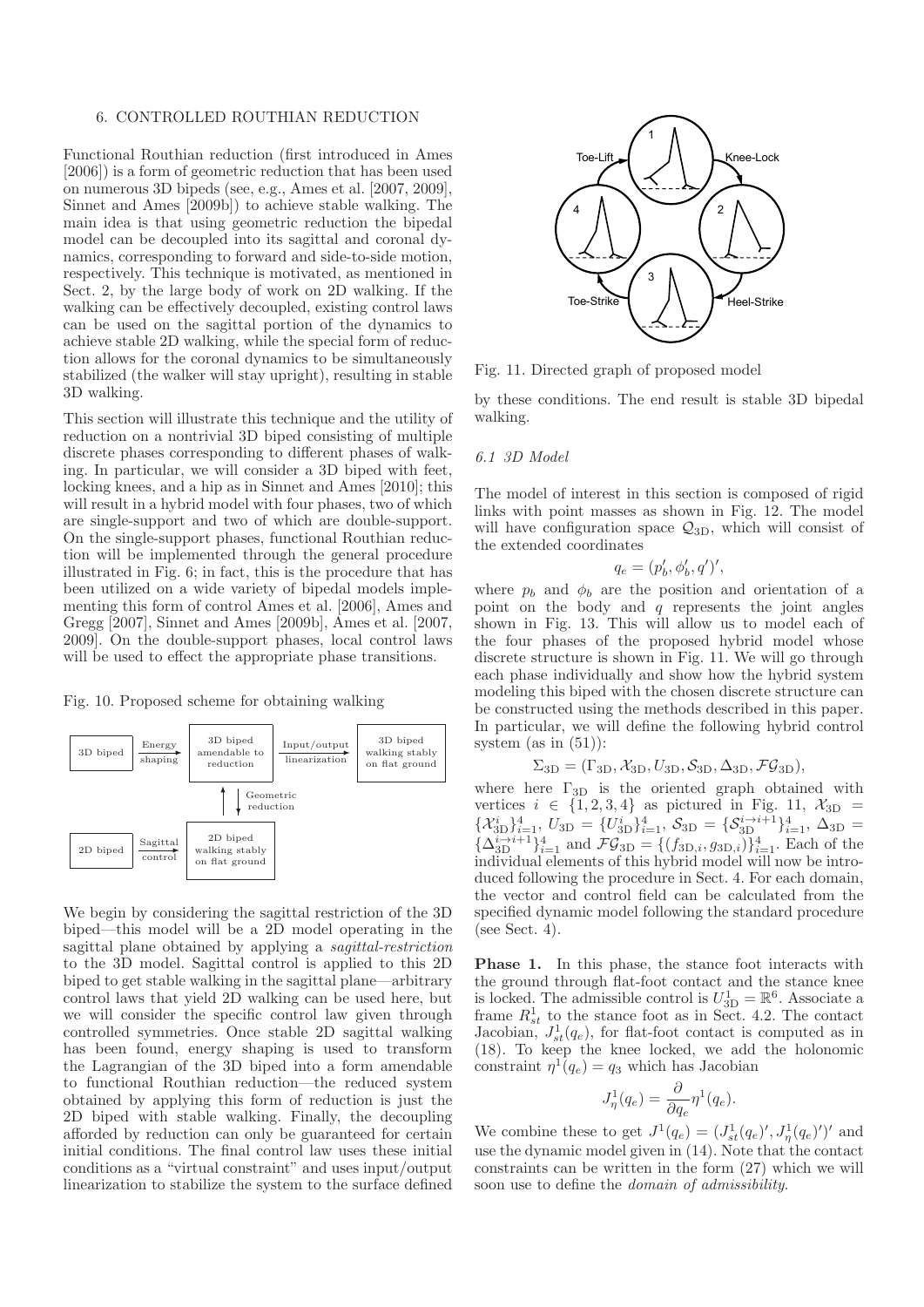

Fig. 12. Configuration of bipedal model

We would like the transition from this phase to be kneelock, which occurs when the swing knee becomes straight and locks. Thus we have the unilateral constraint  $h_1(q_e)$  =  $q_5$ , which is simply the angle of the swing knee. We combine this unilateral constraint with the constraints in (27) to obtain the constraint vector  $H_1(q_e, \dot{q}_e)$  as in (28). By assuming that the transition is knee-lock, we obtain the switching surface,  $S_{3D}^{1\rightarrow 2}$ , given in (50).

We must ensure the validity of the model and the choice of switching surface by computing the domain of admissibility,  $D_1$ , which is given in (29), and verifying that the state of the system belongs to  $D_1$  as the system passes through this phase. Moreover,  $D_1$  defines the valid configuration space, i.e.,  $\mathcal{X}_{3D}^1 = D_1$ .

Given that the assumptions on friction and foot rotation are satisfied (i.e., the system is operating within the domain of admissibility), we can consider the reduced dynamic model as defined in (30) with reduced coordinates

$$
q_1^r = (q_2, q_4, q_5, q_6)'
$$

Finally, the reset map  $\Delta_{3D}^{1\rightarrow 2}$  corresponding to the impact in the swing knee is found by considering (45) with the kinematic constraint:

$$
J_1^2(q_e)\dot{q}_e = (v'_{st}, \omega'_{st}, \dot{q}_3, \dot{q}_5)'
$$

We can write the applied impulsive force from (45) as

$$
F_{imp} = (F_{st}^{fx}, F_{st}^{fy}, F_{st}^{fz}, F_{st}^{mx}, F_{st}^{my}, F_{st}^{mx}, F_{\text{rem}}')'.
$$

If the force  $F_{st}^{fz}$  is positive, then the stance foot does not leave the ground. If the torque  $F_{st}^{my}$  is positive, then the stance heel does not leave the ground. Additionally, it must be checked that the stance foot does not slide by verifying that the tangential force is within the friction pyramid as in (25).



Fig. 13. Configuration of model. Twists are right-handed.

**Phase 2.** Having undergone knee-lock as a transition from the previous domain (and having validated the transition assumptions), we still have flat-foot contact of the stance foot and now also have knee-lock of both knees. The admissible control is  $\mathcal{U}_2 = \mathbb{R}^5$ . As in the previous phase, we associate a frame  $R_{st}^2$  to the stance foot which results in the contact Jacobian,  $J_{st}^2(q_e)$ , for flat-foot contact; this is then computed as in (18). To keep the knees locked we have the holonomic constraint  $\eta^2(q_e)=(q_3, q_5)'$  which has Jacobian

$$
J_{\eta}^{2}(q_e) = \frac{\partial}{\partial q_e} \eta^{2}(q_e).
$$

We combine these to get  $J^2 = (J_{st}^2(q_e)', J_{\eta}(q_e)')'$  and use the dynamic model given in (14). The contact constraints can again be written in the form (27).

The transition from this phase should be heel-strike, which occurs when the swing heel contacts the ground. Upon impact, we will release the lock on the stance knee (and we will soon explain that we will switch legs so this will become the swing knee). Thus, we must associate a frame  $R_{sw}^2$  to the swing foot, with the origin along the axis of the heel. The appropriate unilateral constraint is  $h_2(q_e) = p_{sw}^z(q_e)$ , which is the height of the swing heel above the ground (that is, the height of the origin of  $R_{st}^2$ .

We combine the mentioned constraints to obtain the constraint vector  $H_2(q_e, \dot{q}_e)$  as in (28). By assuming the transition is heel-strike, we obtain the switching surface,  $\mathcal{S}_{3D}^{2\rightarrow 3}$ , given in (50).

We compute the domain of admissibility,  $D_2$ , from (29) and use this to define the configuration space:  $\mathcal{X}_{3D}^2 = D_2$ . Given that the system operates within  $D_2$ , we can consider a reduced dynamic model, with reduced coordinates

$$
q_2^r = (q_1, q_2, q_4, q_6, q_7)',
$$

given by (30).

We propose that the stance toe does not leave the ground instantaneously as a result of heel-strike but that the stance heel does lift from the ground. In order to verify this, we must first associate a frame  $R_{sw}^2$  to the swing foot. Since the foot is expected to rotate about the heel, we require that  $R_{sw}^2$  be aligned with the axis of rotation. Additionally, we require that the previously defined frame  $R_{st}^2$  associated to the stance foot be aligned with the axis of rotation (i.e., the stance foot rotates about the toe). We then compute the reset map as in (45) with the constraint Jacobian satisfying

$$
J_2^3(q_e)\dot{q}_e = (v_{st}', \omega_{st}^x, \omega_{st}^z, v_{sw}', \omega_{sw}^x, \omega_{sw}^z, \dot{q}_3, \dot{q}_5)'.
$$

Note that we can write the impulsive force from (45) as

$$
F_{imp} = (F_{st}^{fx}, F_{st}^{fy}, F_{st}^{fz}, F_{st}^{mx}, F_{st}^{mx},
$$

$$
F_{sw}^{fx}, F_{sw}^{fy}, F_{sw}^{fz}, F_{sw}^{mx}, F_{sw}^{mx}, F_{sw}^{y}, F_{\text{rem}}^{/y}.
$$

We must check that the stance toe does not lift from the ground by verifying that the force  $F_{st}^{fz}$  is positive. In addition, we must check that sliding does not occur upon impact of the swing heel by verifying that the forces  $\overline{F}_{sw}^{fx}$ and  $F_{sw}^{fy}$  are within the friction pyramid (25) and we must check that the stance toe does not slide by verifying that the forces  $F_{st}^{fx}$  and  $F_{st}^{fy}$  are within the friction pyramid (25). Finally, we must check that post-impact velocity of  $\omega_{st}^{y}(q_e)$  is negative to verify that the stance heel does indeed lift off the ground.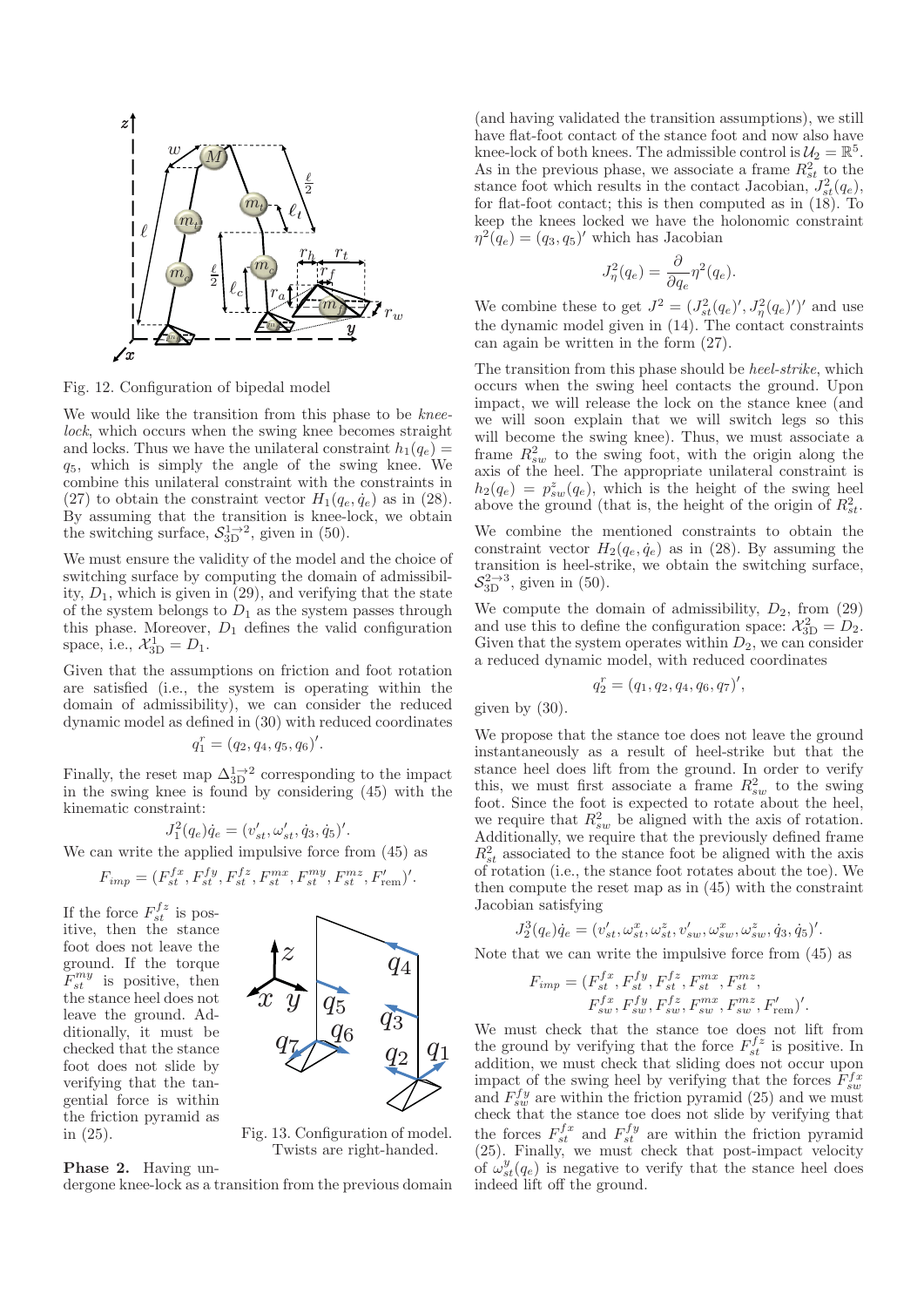As mentioned previously, we introduce a coordinate transformation to "swap" the stance leg and swing leg, allowing us to take advantage of the symmetry of the system. (It should be noted that for certain choice of control, this may result in a bi-periodic orbit as an artifact of modeling.) For the model presented, the new joint angles are given by the following map:  $\mathcal{T}_q$  :  $(q_7, q_6, q_5, -q_4, q_3, q_2, q_1) \mapsto$  $(q_1, q_2, q_3, q_4, q_5, q_6, q_7)$ . The coordinate transformation for the extended coordinates is simply the identity map. The transformation can therefore be written as a linear map

$$
\mathcal{T} = \left[ \begin{array}{cc} I_6 & \mathbf{0}_{6 \times 7} \\ \mathbf{0}_{7 \times 6} & \mathcal{T}_q \end{array} \right]
$$

which induces pushforward  $\mathcal{T}^*$ . If all of these conditions hold, then the proposed reset map, diag $(\mathcal{T}, \mathcal{T}^*)\Delta_{3D}^{2\to 3}$  computed from (45)—is valid.

Depending on the physical parameters of the model, it can be helpful to assume that the the stance heel lands flat along the edge. The results presented make this assumption which has little effect on the resulting solution due to simulated model parameters. Simple PID control or input/output linearization would allow us to satisfy this assumption for systems where the parameters preclude immediate application of this assumption.

**Phase 3.** In this phase, we have double support. The admissible control is  $\mathcal{U} = \mathbb{R}^6$ . To achieve double-support and locking of the stance knee, we first associate a frame  $R_{st}^3$  to the stance foot and a frame  $R_{sw}^3$  to the swing foot. Each of these frames must be aligned with the correct axis of rotation as the stance foot is rotating about the heel and the swing foot is rotating about the toe.

Using these frames, we obtain the kinematic constraint:

$$
\dot{q}_e = (v_{st}(q_e)', \omega_{st}^x(q_e), \omega_{st}^z(q_e), \nv_{sw}(q_e)', \omega_{sw}^x(q_e), \omega_{sw}^z(q_e), \dot{q}_3)'.
$$

Enforcing this constraint will ensure locking of the stance knee and the desired double support. The corresponding dynamic model is given in (14).

The transition to the next phase should be toe-strike and, upon impact, the swing toe should remain fixed to the ground. We therefore consider the unilateral constraint,  $\tilde{h}_3(q_e) = \phi_{sw}^y(q_e)$ , where  $\phi_{sw}^y(q_e)$  is the orientation of the swing foot frame  $R_{st}^3$  about the heel.

We combine this unilateral constraint with  $\eta_3(q_e)$  to obtain the constraint vector  $H_3(q_e, \dot{q}_e)$  as in (28). By assuming that the transition is toe-strike, we obtain the switching surface,  $S_{3D}^{3\rightarrow 4}$ , given in (50).

We compute the domain of admissibility,  $D_3$ , from  $(29)$ and use this to define the configuration space:  $\mathcal{X}_{3D}^3 = D_3$ . Given that the system operates within  $D_3$ , we can consider a reduced dynamic model, with reduced coordinates

$$
q_3^r = (\phi_{st}^y, q_1, q_2, q_4, q_5, q_6, q_7)',
$$

given by (30).

 $J_3(q_e)$ 

We propose that the swing toe remains on the ground after impact. This leads us to the kinematic constraint:

$$
J_3^4(q_e)\dot{q}_e = (v_{st}(q_e)', \omega_{st}(q_e)', \nv_{sw}(q_e)', \omega_{sw}^z(q_e), \omega_{sw}^z(q_e), \dot{q}_3)'.
$$

We can write the applied impulsive force from (45) as

$$
F_{imp} = (F_{st}^{fx}, F_{st}^{fy}, F_{st}^{fz}, F_{st}^{mx}, F_{st}^{my}, F_{st}^{mx},
$$

$$
F_{sw}^{fx}, F_{sw}^{fy}, F_{sw}^{fz}, F_{sw}^{mx}, F_{sw}^{mx}, F_{\text{rem}})
$$

With this constraint we compute the reset map,  $\Delta_{3D}^{3\rightarrow 4}$ , from (45). In order to validate the proposed transition, we must first check that the force  $F_{sw}^z$  is positive and that the force applied at  $F_{st}^z$  is positive to avoid take-off at these locations. Additionally, we must verify that sliding does not occur by checking that the force in the xy-plane at these locations is within the friction pyramid (25).

**Phase 4.** In this final phase, we still have double-support. The stance foot is now flat on the ground and the swing toe remains on the ground. The admissible control is  $\mathcal{U} = \mathbb{R}^6$ . To model double-support (one foot flat, one foot on edge) and locking of the stance knee, we use use the frames,  $\overline{R}_{st}^4$ and  $R_{sw}^4$ , defined as before, which allows us to obtain the kinematic constraint:

$$
J_4(q_e)\dot{q}_e = (v_{st}(q_e)', \omega_{st}(qe)', v_{sw}(q_e)', \omega_{sw}^x(q_e), \omega_{sw}^z(q_e), \dot{q}_3)'
$$

The dynamic model is then given in (14).

The transition to the next phase should occur when the swing toe lifts from the ground. Thus, the switching surface,  $S_{3D}^{4\rightarrow 1}$ , for this phase is derived from the appropriate element of  $\lambda$ , the Lagrange multiplier, and given by (51); specifically, it is corresponds to the velocity of the swing toe along the z-axis. Because there is no impact, the reset map,  $\Delta_{3D}^{4\rightarrow 1}$ , for this phase is simply the identity map.

We compute the domain of admissibility,  $D_4$ , from (29) and use this to define the configuration space:  $\mathcal{X}_{3D}^4 = D_4$ . Given that the system operates within  $D_4$ , we can consider a reduced dynamic model, with reduced coordinates

$$
q_4^r = (q_1, q_2, q_4, q_5, q_6, q_7)',
$$

given by (30).

$$
6.2\ \,Reduction
$$

Before constructing the control laws that will be applied to the hybrid control system  $\Sigma_{3D}$ , it is necessary to introduce functional Routhian reduction—the main tool that will be used to achieve three-dimensional walking given walking in two dimensions. This form of reduction utilizes almostcyclic variables, which are analogous to cyclic variables in classical geometric reduction (cf. Marsden and Ratiu [1999]), i.e., these variables are the "symmetries" in the system that will be eliminated through reduction. As with classical reduction, the way in which these variables are eliminated is through a momentum map which describes how momentum is conserved due to the symmetries in the system—the key difference is that in functional Routhian reduction this momentum map is set to be equal to a function of the almost-cyclic variables rather than a constant. This function can be chosen, which will allow us pick a specific function that will stabilize the walker to the upright position while simultaneously decoupling the sagittal and coronal dynamics of the system.

For the model described, we have two almost-cyclic variables  $\varphi = (q_1, q_6)' \in \mathbb{T}^2$  and non-conservative external forcing  $\Upsilon$  which does not depend on  $\varphi$  and does not act on the angles of  $\varphi$ . We will apply functional Routhian reduction to decouple the sagittal and coronal dynamics of the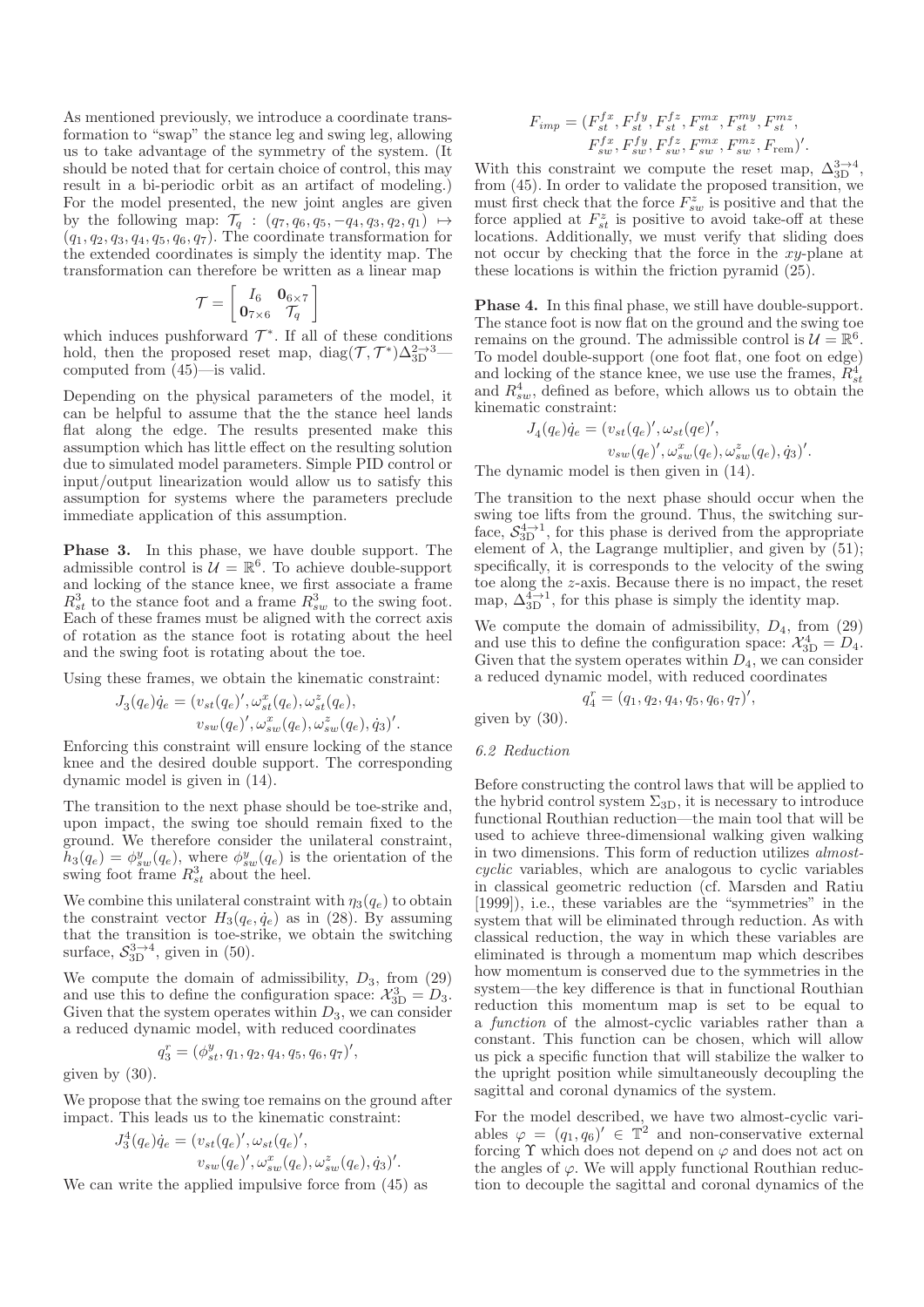system and then achieve stable walking in 3D by applying reduction control laws and control laws which give stable walking in the sagittally-restricted, 2D counterpart.

**Almost-cyclic Lagrangians.** Consider a system with configuration space  $\mathcal{Q} = \mathbb{T}^m \times S$ , where S is called the shape space. Let the coordinates be represented by  $q =$  $(\varphi', \vartheta')'$  with  $\vartheta \in S$  and almost-cyclic variables  $\varphi \in \mathbb{T}^m$ . A Lagrangian  $L_{\lambda}: T \mathbb{T}^m \times TS \to \mathbb{R}$  is almost-cyclic if it takes the form

$$
L_{\lambda}(\varphi, \vartheta, \dot{\varphi}, \dot{\vartheta}) = \frac{1}{2} \left( \dot{\varphi}' \dot{\vartheta}' \right) D_{\lambda}(\vartheta) \begin{pmatrix} \dot{\varphi} \\ \dot{\vartheta} \end{pmatrix} - W_{\lambda}(\varphi, \vartheta, \dot{\vartheta}) - V_{\lambda}(\varphi, \vartheta), \qquad (72)
$$

with

$$
D_{\lambda}(\vartheta) =
$$
  
\n
$$
\begin{pmatrix} D_{\varphi}(\vartheta) & D_{\varphi,\vartheta}(\vartheta) \\ D_{\varphi,\vartheta}(\vartheta)' & D_{\vartheta}(\vartheta)' D_{\varphi}^{-1}(\vartheta) D_{\varphi,\vartheta}(\vartheta) \\ D_{\varphi,\vartheta}(\vartheta)' & D_{\vartheta}(\vartheta)' D_{\varphi}^{-1}(\vartheta) D_{\varphi,\vartheta}(\vartheta) \end{pmatrix},
$$
  
\n
$$
W_{\lambda}(\varphi, \vartheta, \vartheta) = \lambda(\varphi)' D_{\varphi}^{-1}(\vartheta) D_{\varphi,\vartheta}(\vartheta) \vartheta,
$$
  
\n
$$
V_{\lambda}(\varphi, \vartheta) = V_{\text{fct}}(\vartheta) - \frac{1}{2} \lambda(\vartheta)' D_{\varphi}^{-1}(\vartheta) \lambda(\vartheta),
$$
\n(73)

for some function  $\lambda : \mathbb{T}^m \to \mathbb{R}^m$ . Note:  $D_{\vartheta} : S \to$  $\mathbb{R}^{n-m\times n-m}$  and  $D_{\varphi}: S \to \mathbb{R}^{m\times m}$  are positive definite and symmetric.

**Momentum maps.** Reduction is based on the concept of a momentum map,  $J: T\mathcal{Q} \to \mathbb{R}^m$ , which specifies the conserved quantities of a system and is given by

$$
J(\varphi, \vartheta, \dot{\varphi}, \dot{\vartheta}) = \frac{\partial L_{\lambda}(\varphi, \vartheta, \dot{\varphi}, \dot{\vartheta})}{\partial \dot{\varphi}}
$$
  
=  $D_{\varphi, \vartheta}(\vartheta)\dot{\vartheta} + D_{\varphi}(\vartheta)\dot{\varphi}.$ 

Unlike standard Routhian reduction, in which this map is a constant, functional Routhian reduction allows us to set this map equal to a function  $\lambda(\varphi)$ .

**Functional Routhians.** For an almost-cyclic Lagrangian  $L_{\lambda}$ , define the *functional Routhian*  $L_{\text{fct}}$  :  $TS \rightarrow \mathbb{R}$ :  $\mathbb{R}$ : (74)

$$
L_{\rm fct}(\vartheta,\dot{\vartheta}) = \left[ L_{\lambda}(\varphi,\vartheta,\dot{\varphi},\dot{\vartheta}) - \lambda(\varphi)' \dot{\varphi} \right]_{J(\varphi,\vartheta,\dot{\varphi},\dot{\vartheta}) = \lambda(\varphi)}
$$

Because  $J(\varphi,\vartheta,\dot{\varphi},\dot{\vartheta})=\lambda(\varphi)$  implies that

$$
\dot{\varphi} = D_{\varphi}^{-1}(\vartheta)(\lambda(\varphi) - D_{\varphi,\vartheta}(\vartheta)\dot{\vartheta}), \tag{75}
$$

by direct calculation the functional Routhian is given by:

$$
L_{\rm fct}(\vartheta, \dot{\vartheta}) = \frac{1}{2} \dot{\vartheta}' D_{\vartheta}(\vartheta) \dot{\vartheta} - V_{\rm fct}(\vartheta). \tag{76}
$$

**Reduction theorem.** Before introducing the reduction theorem, note that for  $L_{\lambda}$ , the forced Euler-Lagrange equations can be written as:

$$
\mathcal{EL}_{q}(L_{\lambda}) = D_{\lambda}(\vartheta)\ddot{q} + C_{\lambda}(q,\dot{q})\dot{q} +
$$
  
\n
$$
G_{\lambda}(q) + \mathcal{EL}_{q}(W_{\lambda}(q,\dot{q})) + \Upsilon(q,\dot{q}),
$$
\n(77)

where  $C_{\lambda}(q, \dot{q})$  is obtained from  $D_{\lambda}$ ,  $G_{\lambda}(q) = \frac{\partial V_{\lambda}(q)}{\partial q}$ , and  $\Upsilon(q, \dot{q})$  represents external forcing. Therefore, the forced Euler-Lagrange equations of  $L_{\lambda}$  yield the dynamical system:

$$
f_{L_{\lambda}}(q, \dot{q}) = \begin{pmatrix} 78 \\ \left( D_{\lambda}^{-1}(\vartheta)(D_{\lambda}(\vartheta)\ddot{q} - \mathcal{EL}_{q}(L_{\lambda}) + \Upsilon(q, \dot{q})) \right) \end{pmatrix}.
$$

In addition,  $f_{L_{\text{fct}}}$ , the forced vector field corresponding to  $L_{\text{fct}}$ , is given by

$$
f_{L_{\text{fct}}}(\vartheta, \dot{\vartheta}) =
$$
\n
$$
\begin{pmatrix}\n\dot{\vartheta} \\
D_{\vartheta}^{-1}(\vartheta)(-C_{\text{fct}}(\vartheta, \dot{\vartheta})\dot{\vartheta} - G_{\text{fct}}(\vartheta) + \Upsilon(q, \dot{q}))\n\end{pmatrix}.
$$
\nsince from the controlled Euler Lagrange equation for

obtained from the controlled Euler-Lagrange equations for  $L_{\text{fct}}$ , given by:  $D_{\vartheta}(\vartheta)\ddot{\vartheta} + C_{\text{fct}}(\vartheta,\dot{\vartheta})\dot{\vartheta} + G_{\text{fct}}(\vartheta) = \Upsilon(q,\dot{q}).$ Note that in the subsequent theorem we will assume that  $\Upsilon(q, \dot{q})$  is only dependent on  $\vartheta$  and  $\dot{\vartheta}$  making equation (79) only a function of  $\vartheta$  and  $\dot{\vartheta}$ , and thus well-defined.

The solutions of these two systems,  $f_{L_{\lambda}}$  and  $f_{L_{\text{fct}}}$ , are related in the following manner (in a way analogous to the classical Routhian reduction result, see [Marsden and Ratiu, 1999, pp. 260]).

Theorem 16. Let  $L_{\lambda}$  be an almost-cyclic Lagrangian with almost-cyclic variable  $\varphi \in \mathbb{T}^m$  and  $\tilde{L}_{\text{fct}}$  the corresponding functional Routhian with shape space  $S = \mathbb{R}^{n-m}$ . Additionally, let  $\Upsilon : TS \to \mathbb{R}^n$  represent external forcing satisfying

- (i)  $\Upsilon(\vartheta, \dot{\vartheta})$  does not depend on  $\varphi, \dot{\varphi},$
- (ii)  $\Upsilon_i(\vartheta, \dot{\vartheta}) = 0$ , for  $i \in \{ [1, m] \cap \mathbb{Z} \}.$

(I.e., no external forces act on the almost-cyclic variable.)

Then,  $(\varphi(t), \vartheta(t), \dot{\varphi}(t), \dot{\vartheta}(t))$  is a solution to the vector field  $f_{L_{\lambda}}$  given by (78) on  $[t_0, t_F]$  with

$$
\dot{\varphi}(t_0) = D_{\varphi}^{-1}(\vartheta(t_0))(\lambda(\varphi(t_0)) - D_{\varphi,\vartheta}(\vartheta(t_0))\vartheta(t_0)), \quad (80)
$$

if and only if  $(\vartheta(t), \vartheta(t))$  is a solution to the forced vector field  $f_{L_{\text{fct}}}$  given by (79) and  $(\varphi(t), \dot{\varphi}(t))$  satisfies:

$$
\dot{\varphi}(t) = D_{\varphi}^{-1}(\vartheta(t))(\lambda(\varphi(t)) - D_{\varphi,\vartheta}(\vartheta(t))\dot{\vartheta}(t)).
$$
 (81)

**Sagittal restriction.** To obtain the reduced model, we apply a sagittal restriction, setting all coronal angles to zero, i.e.,  $q_1 = 0$ ,  $q_6 = 0$ , and projecting down onto the 2D submanifold. Doing so gives us the hybrid control system:

 $\Sigma_{2D} = (\Gamma_{2D}, \mathcal{X}_{2D}, U_{2D}, S_{2D}, \Delta_{2D}, \mathcal{FG}_{2D}),$ 

whereas with the 3D system,  $\Gamma_{2D} = \Gamma_{3D}$  and  $\mathcal{X}_{2D} =$  $\{\mathcal{X}_{2D}^i\}_{i=1}^4$ ,  $U_{2D} = \{U_{2D}^i\}_{i=1}^4$ ,  $S_{2D} = \{S_{2D}^{i\to i+1}\}_{i=1}^4$ ,  $\Delta_{2D} =$  $\{\Delta_{2D}^{i\to i+1}\}_{i=1}^4$ . Note that for the sagittally-restricted system,  $\mathcal{X}_{2D} = S$ . The vector field and control field on each domain,  $\mathcal{FG}_{2D} = \{ (f_{2D,i}, g_{2D,i}) \}_{i=1}^4$ , can be calculated from the dynamic model following the standard procedure (see Sect. 4).

# 6.3 Sagittal Control Design

We will now consider three different controllers that will be combined in a specific manner on each domain to achieve stable walking in the sagittally-restricted 2D bipedal model. By applying these control laws, we will construct the hybrid system  $\overline{\Sigma}_{2D}$  and demonstrate through simulation that this model produces stable walking.

**Controlled symmetries.** The first control law considered is controlled symmetries introduced in Spong and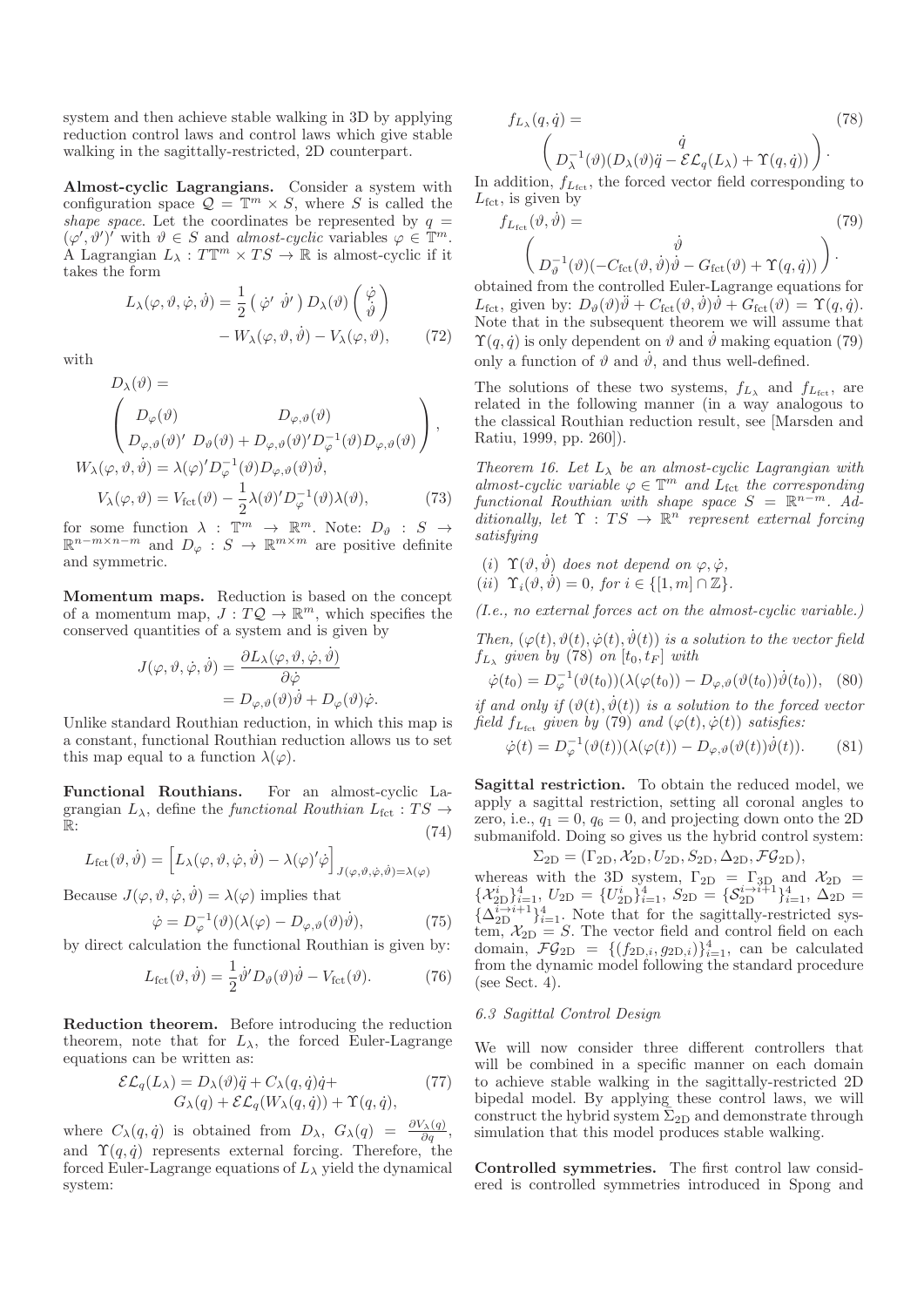Bullo [2005]. This controller works by shaping the potential energy of the associated Lagrangian to that of a passive biped walking down a slope. That is, we effectively "rotate the world" via a group action which operates on the potential energy allowing for walking on flat ground given passive walking down a slope. It was shown in Chen [2007] that a kneed walker can walk passively down a slope given knee-lock and further shown in Ames et al. [2009] that controlled symmetries gives a stable gait for a kneed walker on flat ground. The goal is to combine controlled symmetries with other "local" control laws so as to achieve stable walking in the 2D sagitally restricted kneed biped with feet.

In order to apply controlled symmetries, consider the group action:

$$
\Psi_{\gamma}(q):=(\vartheta_0-\gamma,\vartheta_1,\ldots)'
$$

for slope angle  $\gamma \in \mathbb{S}$ . Using this, we can define the feedback control law:

$$
K_{\rm 2D}^{\gamma}(\vartheta) := G_{\rm 2D}(\vartheta) - G_{\rm 2D}(\Psi_{\gamma}(\vartheta))
$$
 with  $G_{\rm 2D}(\vartheta) = \frac{\partial V_{\rm 2D}(\vartheta)}{\partial \vartheta}$ .

Controlled symmetries will require full actuation; reduction will require single-support as explained later. For the model under consideration, we will, therefore, only be able to implement controlled symmetries in domains 1 and 2. Thus, we have the vector fields

$$
f_{\text{2D},i}^{\gamma}(\vartheta,\dot{\vartheta})=f_{\text{2D},i}(\vartheta,\dot{\vartheta})+g_{\text{2D},i}(\vartheta)K_{\text{2D},i}^{\gamma}(\vartheta),
$$
 for  $i\in\{1,2\}.$ 

**Spring-damper controller.** Motivated by the elasticity of the human ankle and the need to keep the swing foot from spinning freely when not on the ground, we introduce a spring-damper controller which creates forces on the system equivalent to those of a linear spring-damper system. Consider j relative angles  $\Theta : S \to \mathbb{T}^j$  of the system with angular velocities  $\dot{\Theta} : TS \to \mathbb{R}^j$  and define the feedback control law:

$$
K_{2D}^{\Theta}(\vartheta,\dot{\vartheta}):=B_{\Theta}\left[-k_{\Theta}\left(\Theta(\vartheta)-\Theta_{0}\right)-c_{\Theta}\dot{\Theta}(\dot{\vartheta})\right],
$$

with  $k_{\Theta} > 0$  a diagonal matrix of spring constants,  $c_{\Theta} > 0$ a diagonal matrix of viscous damping coefficients,  $\Theta_0$  the undeflected angles of the springs, and  $B_{\Theta} = \left(\frac{\partial \Theta(\vartheta)}{\partial \vartheta}\right)'$  a control distribution matrix.

This controller represents a spring-damper system so it will be applied in every domain giving the vector fields

$$
\begin{aligned} f_{\textrm{2D},i}^{\gamma,\Theta}(\vartheta,\dot{\vartheta}=&\\ \begin{cases} f_{\textrm{2D},i}^{\gamma}(\vartheta,\dot{\vartheta})+g_{\textrm{2D},i}^{\Theta}(\vartheta)K_{\textrm{2D},i}^{\Theta}(\vartheta), \textrm{ for } i=1,2,\\ f_{\textrm{2D},i}(\vartheta,\dot{\vartheta})+g_{\textrm{2D},i}^{\Theta}(\vartheta)K_{\textrm{2D},i}^{\Theta}(\vartheta), \textrm{ for } i=3,4, \end{cases} \end{aligned}
$$

where we simplify notation by superscripting all control gains, even though they are not all used in every domain.

**Scuffing prevention controller.** The final sagittal control law we consider is designed to prevent scuffing. This controller introduces an effect similar to gravity, but with a repulsive force, defined by

$$
K_{2D}^{\mu}(\vartheta) = -\mu_1 e^{\mu_2 \cdot p_{swt}^z(\vartheta)},
$$

where  $\mu_1, \mu_2 \in \mathbb{R}$  are positive constants,  $\mu_1$  represents the strength of repulsion,  $\mu_2$  represents the spatial dissipation

Table 2. Model Parameters and Control Gains

|  | $M = 0.5$ kg           |  | $\ell = 1$ m                 |                      | $r_f = 5$ cm                |
|--|------------------------|--|------------------------------|----------------------|-----------------------------|
|  | $m_t = 0.5$ kg         |  | $\ell_t = .175 \text{ m}$    |                      | $r_a = 5$ cm                |
|  | $m_c$ = 50 mg          |  | $\ell_c$ = 37.5 cm           |                      | $k_{\theta}$ = 2 Nm/rad     |
|  | $m_f$ = 2.5 mg         |  | $r_h = 5 \text{ cm}$         |                      | $c_{\theta} = 0.01$ Nms/rad |
|  | $\gamma = 0.0575$ rads |  | $r_t = 15$ cm                | $\theta_0 = 0^\circ$ |                             |
|  | $\mu_1 = 1 \text{ Nm}$ |  | $\mu_2 = 100 \text{ m}^{-1}$ |                      |                             |

rate, and  $p_{swt}^z : S \to \mathbb{R}$  is the height of the swing toe above the ground. This is applied on domains 1 and 2 (where the swing foot is off the ground) yielding the vector fields

$$
f_{\text{2D},i}^{\gamma,\Theta,\mu}(\vartheta,\dot{\vartheta}) = f_{\text{2D},i}^{\gamma,\Theta}(\vartheta,\dot{\vartheta}) + g_{\text{2D},i}^{\mu}(\vartheta)K_{\text{2D},i}^{\mu}(\vartheta),
$$
 for  $i \in \{1,2\}$  and

$$
f^{\gamma,\Theta,\mu}_{\text{2D},i}(\vartheta,\dot{\vartheta}) = f^{\gamma,\Theta}_{\text{2D},i}(\vartheta,\dot{\vartheta}),
$$

for  $i \in \{3, 4\}$ .

**2D simulation.** Applying the feedback control laws as shown above to the hybrid control system  $\Sigma_{\rm 2D}$  gives the hybrid system

$$
\bar{\Sigma}_{2D}^{\gamma,\Theta,\mu} = (\Gamma_{2D}, \mathcal{X}_{2D}, S_{2D}, \Delta_{2D}, \mathcal{F}_{2D}^{\gamma,\Theta,\mu}),
$$

where  $\mathcal{F}_{2D}^{\gamma,\Theta,\mu} = \{f_{2D,i}^{\gamma,\Theta,\mu}\}_{1=1}^4$ . This hybrid system was simulated (as in Sinnet and Ames [2010]) with model parameters given in Table 2. The resulting gait is shown in Fig. 14. We will examine the stability of the map by considering the codimension-1 Poincaré Section  $S_1^2$ , which is the guard of domain 1 (i.e., knee-lock). Note: on this guard,  $q_{1,5} = 0$  and  $\dot{q}_{1,5} > 0$ ; that is, the knee is becoming locked We find the fixed point:

$$
(q_{1,2}^{r,*}, q_{1,4}^{r,*}, q_{1,6}^{r,*}, \dot{q}_{1,2}^{r,*}, \dot{q}_{1,4}^{r,*}, \dot{q}_{1,5}^{r,*}, \dot{q}_{1,6}^{r,*}) =
$$
  
(0.0503, 0.4583, -0.0032,  
1.0845, -0.6635, -9.2966, 0.0000)

and numerically approximate a linearization of the Jacobian of the Poincaré map to obtain the eigenvalues 0.9526, 0.2761, 0.2761, 0.0023,  $1.2520 \times 10^{-4}$ ,  $1.7775 \times 10^{-5}$  and  $3.7287\times10^{-6}$ . These eigenvalues all have magnitude close to but below unity. (The authors have been able to achieve models with maximum eigenvalues of 0.13 by modifying model parameters, however, those results are not presented here.) Therefore, the discrete-time Poincaré map is stable which implies that we have a stable periodic orbit—in other words, we have stable walking.

# 6.4 Reduction Control Design

In order to be able to use the aforementioned 2D control laws, we will need to apply functional Routhian reduction

Fig. 14. Sample gait for sagittally-restricted model

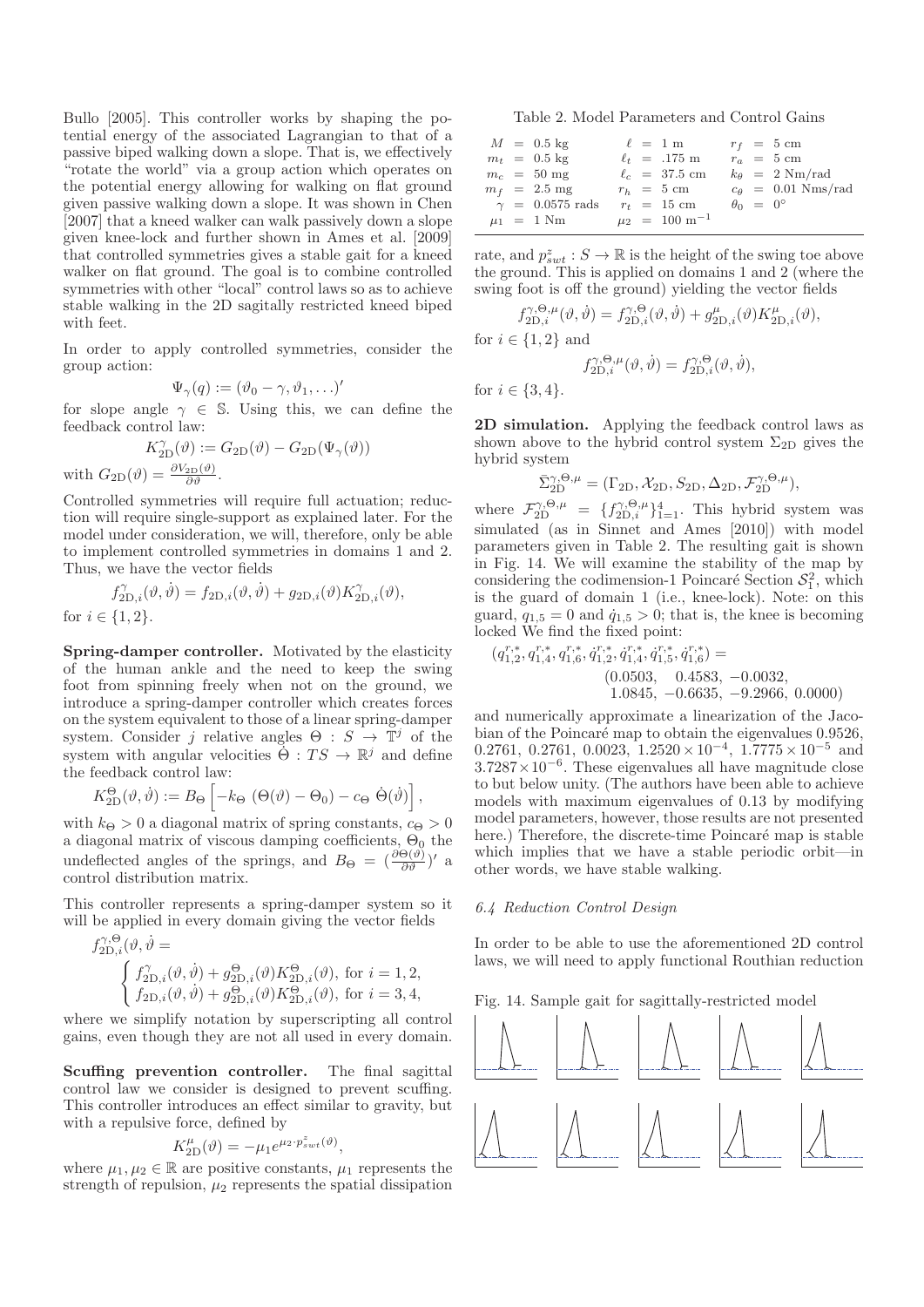Fig. 15. Sample gait for 3D simulation

to the 3D model via feedback control; doing so will decouple the sagittal and coronal dynamics of the system. Application of controlled Routhian reduction requires not only full actuation, but also single support—a double support model has Lagrange multipliers which both depend on and act (as external forcing) on the almost-cyclic variables. Thus, we can apply reduction only in the first two domains. We will implement the sagittal control through the control law

$$
K_{3D,i}^{\gamma,\Theta,\mu}(q,\dot{q}) := B_{2D}^{3D} \left[ B_{\gamma} K_{2D,i}^{\gamma}(\pi(\vartheta)) + B_{\Theta} K_{2D,i}^{\Theta}(\pi(\vartheta)) + B_{\mu} K_{2D,i}^{\mu}(\pi(\vartheta), \pi^{*}(\dot{\vartheta})) \right],
$$

where  $B_{2D}^{3D} = \left(\frac{\partial \vartheta}{\partial q}\right)'$  and  $\pi : \mathcal{X}_{3D} \to S$  is a canonical projection (which induces pushforward  $\pi^*:T\mathcal{X}_{\mathrm{3D}}\to TS)$ associated to the embedding  $\iota : S \to \mathcal{X}_{3D}$ , which embeds zeros into the coronal angles. For domain three, this gives the vector field

$$
f_{3D,3}^{\gamma,\Theta,\mu}(q,\dot{q}) = f_{3D}(q,\dot{q}) + g_{3D}(q)K_{3D,3}^{\gamma,\Theta,\mu}(q,\dot{q})
$$

**Lagrangian shaping controller.** Having an almostcyclic Lagrangian enables us to perform reduction. This controller, therefore, shapes the Lagrangian of the system into the almost-cyclic Lagrangian  $L_{\alpha}$  of the form (72), where we choose the function  $\lambda(\varphi) = -\alpha\varphi$ , with  $\alpha \in \mathbb{R}$  a positive constant specifying the rate of convergence. Define the control law:

$$
K_{3D}^{\gamma,\Theta,\mu,\alpha}(q,\dot{q}) := B_{3D}^{-1}(C_{3D}(q,\dot{q}) + N_{3D}(q) +
$$
\n
$$
K_{3D}^{\gamma,\Theta,\mu,\alpha}(q,\dot{q}) = 1 \text{ (81.5)} \text{ (82)}
$$

$$
M_{3D}(q)D_{\alpha}^{-1}(\vartheta)[D_{\alpha}(\vartheta)\ddot{q}-\mathcal{EL}_q(L_{\alpha}(q,\dot{q}))+K_{3D}^{\gamma,\Theta,\mu}(q,\dot{q})]
$$
  
with  $D_{\alpha}(\vartheta)$  the shaped inertia matrix as given in (73) and  

$$
\mathcal{EL}_q(L_{\alpha}(q,\dot{q}))
$$
 given in (77). Applying this control law on

the first two domains yields the dynamical system: 
$$
\mathbb{R}^D \times \mathbb{R}^D
$$

$$
f_{3D,i}^{\gamma,\Theta,\mu,\alpha}(q,\dot{q}) = f_{3D}(q,\dot{q}) + g_{3D}(q)K_{3D,i}^{\gamma,\Theta,\mu,\alpha}(q,\dot{q}), \quad (83)
$$
  
for  $i \in \{1,2\}.$ 

**Reduction surface stabilization.** In order to enjoy the decoupling effects of functional Routhian Reduction, we must stabilize to the surface where reduction is valid. Doing so will result in the system satisfying (81). This motivates the output function

$$
y_z(q, \dot{q}) = \dot{\varphi} + D_{\varphi}^{-1}(\vartheta) \left( \alpha \varphi + D_{\varphi, \vartheta}(\vartheta) \dot{\vartheta} \right), \qquad (84)
$$

which has relative degree one. Driving this output to zero will drive the system to the forward-invariant surface

Fig. 16. Overlay of 2D and 3D Phase Portraits (Angles and Velocities Relative to Vertical) 30



Using MIMO input/output linearization (cf. Sastry [1999]), a control law which results in  $y_z \to 0$  is:

 $K_{\text{3D}}^{\varepsilon}(q, \dot{q}) := \left[ (L_{g_{\text{3D}}} y_z)^{-1} (- L_{f^{\gamma,\Theta,\mu,\alpha}_{\text{3D}}} y_z - \varepsilon \, y_z) \right]$ 

with  $\varepsilon \in \mathbb{R}$  a positive constant specifying rate of convergence. Applying this control law on domains 1 and 2 gives the closed-loop vector fields

 $f_{3D,i}^{\gamma,\Theta,\mu,\alpha,\varepsilon}(q,\dot{q}) = f_{3D,i}^{\gamma,\Theta,\mu,\alpha}(q,\dot{q}) + g_{3D}^{\varepsilon}(q)K_{3D}^{\varepsilon}(q,\dot{q}),$  (86) for  $i \in \{1, 2\}$  and

$$
f_{3D,i}^{\gamma,\Theta,\mu,\alpha,\varepsilon}(q,\dot{q}) = f_{3D,i}^{\gamma,\Theta,\mu}(q,\dot{q}),
$$

for  $i \in \{3, 4\}$ .

**3D simulation.** In this section we present the results of a simulation of the model studied in Sinnet and Ames [2010]. As a result, not all assumptions regarding domain of admissibility are verified. We apply the preceding control laws to the hybrid control system  $\Sigma_{3D}$  gives the hybrid system

$$
\bar{\Sigma}_{3D}^{\gamma,\Theta,\mu,\alpha,\varepsilon} = (\Gamma_{3D}, \mathcal{X}_{3D}, \mathcal{S}_{3D}, \Delta_{3D}, \mathcal{F}_{3D}^{\gamma,\Theta,\mu,\alpha,\varepsilon}),
$$
 (87)

where  $\mathcal{F}_{3D}^{\gamma,\Theta,\mu,\alpha,\varepsilon} = \{f_{3D,i}^{\gamma,\Theta,\mu,\alpha,\varepsilon}\}_{i=1}^4$ . This hybrid system contains the same control laws implemented on the 2D model and additional reduction control laws. We use the same model parameters and control gains as in the previous simulation and choose the additional control gains  $\alpha = 10$  and  $\varepsilon = 25$ . The resulting gait is shown in Fig. 15.

In order to examine the stability of the simulated gait, we consider the eigenvalues of the Jacobian of the Poincaré map linearized about a fixed point  $(q^*, \dot{q}^*) \in T\mathcal{S}_{3D}$ . For this simulation, we find the fixed point

$$
\begin{array}{llll} (q^{r,*}_{1,1},q^{r,*}_{1,2},q^{r,*}_{1,4},q^{r,*}_{1,6},q^{r,*}_{1,7},\dot{q}^{r,*}_{1,1},\dot{q}^{r,*}_{1,2},\dot{q}^{r,*}_{1,4},\dot{q}^{r,*}_{1,5},\dot{q}^{r,*}_{1,6},\dot{q}^{r,*}_{1,7})= \\ & & (0.000,\ 0.068,\ -0.367,\ 0.595,\quad 0.000, \\ & 0.000,\ 0.913,\quad 0.093,\ 6.236,\ -0.036,\ 0.000). \end{array}
$$

Due to the numerical complexity of the model, the authors were unable to approximate the eigenvalues of the system. Yet the system appears stable as the trajectory does not diverge from the limit cycle even after hundreds of steps.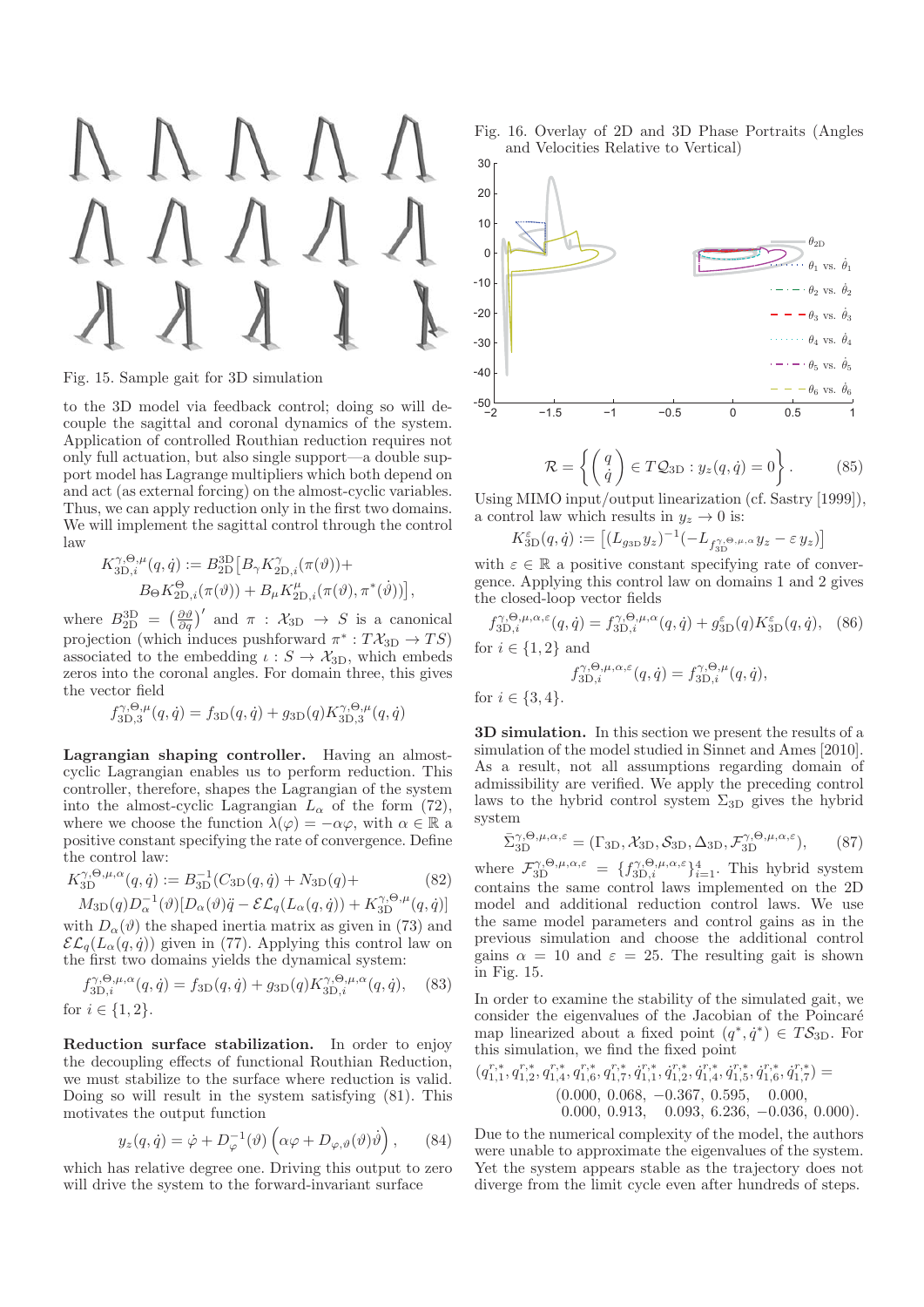The solutions to the 2D and 3D section are shown overlaid in Fig. 16. The main observation here is that the limit cycles are similar. In fact, these limit cycles would be identical if the reset map and guard for the 2D and 3D systems were equivalent. However, because of the slight difference in reset maps, the system is thrown off the surface where reduction is valid at each impact. Despite this fact, the system still remains close to the surface and this surface is exponentially stable. Therefore, we have "essentially" decoupled the 3D biped into its sagittal and coronal dynamics through the use of reduction. That is, based on the simulation results, we claim that controlled Routhian reduction can be effectively used to achieving 3D bipedal walking due to the fact that we are able to "essentially" achieve a sagittal-coronal decoupling. In addition, this technique demonstrates increased efficiency because we have reduced the dimensionality of the system for the purposes of sagittal control design. This is inherently useful due to the fact that a reduction in system dimensionality results in an reduction in complexity.

#### 7. SUMMARY AND OPEN PROBLEMS

#### 7.1 Summary

This paper has attempted to provide the reader with an introduction to the area of 3D bipedal locomotion. Section 3 emphasized that, in locomotion, steady state behavior corresponds to periodic solutions and not static equilibria. Consequently, Poincaré first return maps are key in characterizing stability of periodic solutions. While some of the technical details associated with Poincaré maps are more delicate for hybrid models, at a fundamental level, the method works essentially the same as for non-hybrid systems described by a single set of ordinary differential equations. The study of periodic solutions of hybrid models was placed before the modeling section for two reasons. First of all, stability is dear to the heart of a control theorist, so its study in hybrid systems would be of interest independent of the underlying physical phenomena. Secondly, it hopefully placed the reader in the frame of mind of seeking to understand in Sect. 4 just how a mixture of continuous and discrete behavior could arise from Lagrangian dynamics.

Section 4 presented models. The models vary depending on both the characteristics of the robot as well as the characteristics of the gait being studied, and this coupling occurs because of the contact forces and moments, called the contact wrench, between the robot and the ground. Because much of the control-oriented literature on locomotion has been ambiguous on the calculation of the contact wrench, the interpretation of its components, and its primal role in determining the validity of a given model, the modeling section paid extra attention to this aspect of bipedal locomotion. The researcher wishing more detail on computing the unconstrained dynamic model of a bipedal robot, that is, the robot without any interactions with its environment other than gravity, can consult numerous texts.

Sections 5 and 6 provided overviews of two approaches to control design for achieving asymptotically stable, periodic walking gaits in 3D bipedal robots. The first approach focused on gaits exhibiting underactuation, while the second

focused on gaits composed of a series of phases. The presented work is unabashedly that of the authors. Pointers to work of others were also provided.

#### 7.2 Challenges

The paper will conclude with a non-exhaustive list of questions that one or more of the authors find challenging and important.

**Aperiodic gaits:** The models, analysis procedures and control designs presented in the paper have focused on periodic locomotion. It is important to move beyond this assumption. Some preliminary results can be found in Yang et al. [2007, 2009], Byl and Tedrake [2008a], and Byl and Tedrake [2008b]. Qualitative indicators of stability are discussed in Su and Dingwell [2007] and references therein, especially in relation to falls and injuries in the elderly. There is room for improved notions of stability of aperiodic walking gaits. Two cases where aperiodic gaits arise naturally are walking on uneven ground and maneuvering a biped around obstacles. These are discussed next.

**Walking on uneven ground:** This tutorial emphasized walking on flat ground. Much less is known about the problem of bipedal walking on uneven ground. The mechanical design of feet for assuring good ground contact has been studied in Yamaguchi et al. [1995]. Heuristics for maintaining stability on slight inclines were studied in Kim et al. [2007], and for more aggressive ground variations in Hodgins and Raibert [1991], Kajita and Tani [1997], Shih and Chiou [1998], Huang et al. [2000], Shimizu et al. [2007], Erez and Smart [2007]. The role of compliance in locomotion on uneven terrain has been emphasized in Hodgins and Raibert [1991], Saranli et al. [2001], Daley et al. [2006], Daley and Biewener [2006], Hashimoto et al. [2006], Ogino et al. [2007].

**Maneuvering:** Relatively few papers have addressed the issue of maneuvering for bipedal robots, and even fewer have attempted to provide stability guarantees. Heuristic methods have included turning motions based on the duty ratios of the two legs; allowing the feet to slip when rotating with respect to the ground; other trial-and-error methods Shih [1999], Kazuo et al. [2004], Miura et al. [2008], Yagi and Lumelsky [2000]. The references Gregg and Spong [2008, 2009] have developed an elegant and rigorous setting for stable walking and steering of fully actuated 3D robots using a variant of functional Routhian reduction (the basic ideas behind this form of geometric reduction were discussed in Sec. 6). Steering is achieved by adjusting the yaw set point of the within-stride passivitybased controller. How to turn without violating unilateral ground contact constraints is not explained in this work.

**Impact models:** Work in Miossec and Aoustin [2002] indicates that the approach currently used to represent an inelastic impact of the swing leg with the ground essentially rules out a nontrivial double support phase. In human walking, the double support phase accounts for approximately 20% of the gait. A commonly held opinion in the locomotion field is that compliance is essential for achieving such gaits. It would be very useful to find impact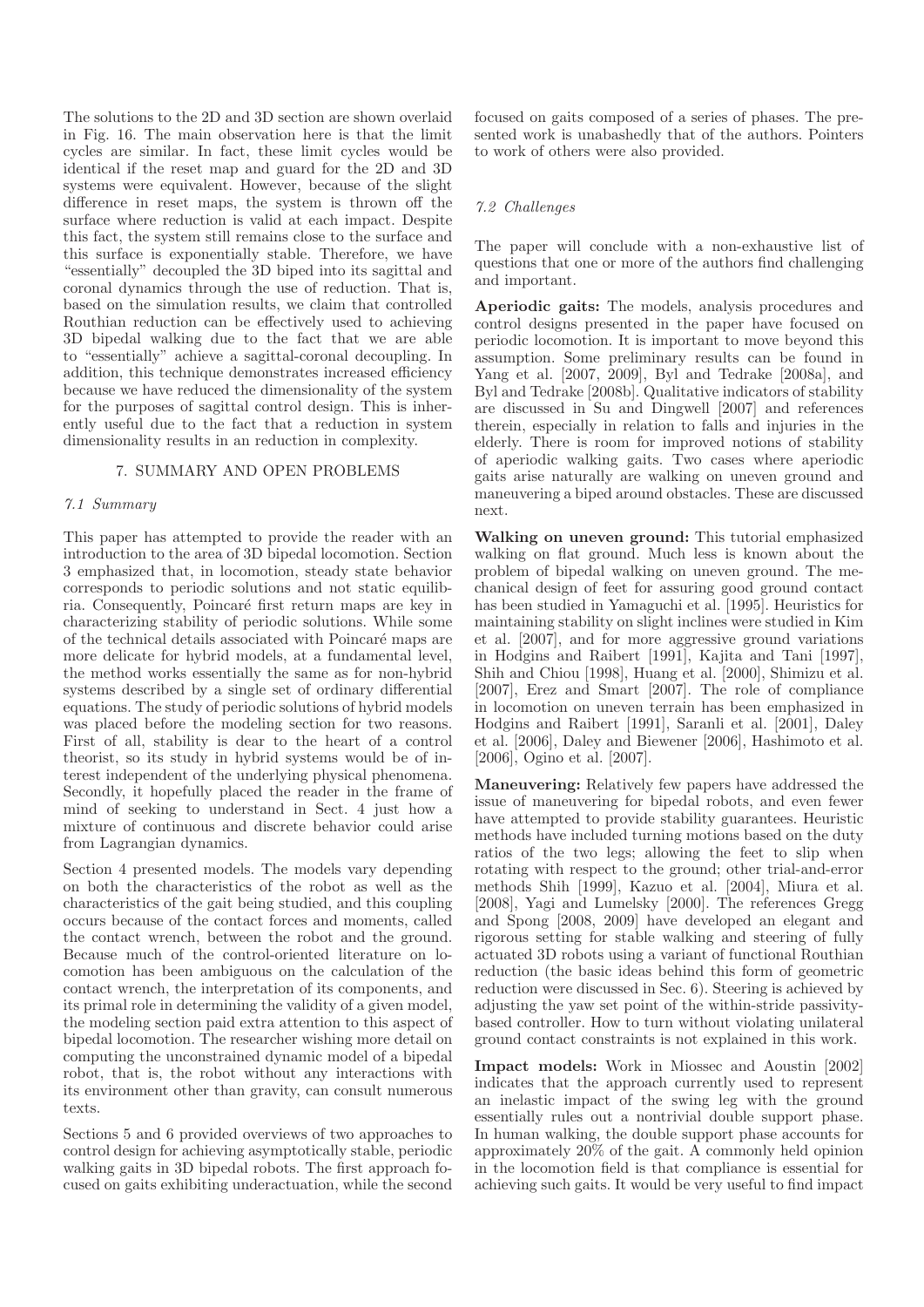models, even very approximate ones, that will allow such gaits in robots with "stiff" feet and limbs.

**Computation of periodic solutions:** The approach in Sect. 5 starts with finding open-loop, periodic solutions to the hybrid model of a bipedal gait. Our experience is that finding periodic solutions of the model is very hard. The problem is even more difficult when seeking solutions that are energy efficient, in addition to being periodic. In order to facilitate the design of a time-invariant, stabilizing controller via the method of virtual constraints and hybrid zero dynamics, we have sought (exact) solutions of the model that were polynomial functions of a variable  $\theta(q)$ that is monotonically increasing along a nominal gait. It is unknown if a different class of spline-like functions would yield better solutions. One method to achieve an energy-efficient steady-state behavior for a robot is to find energy-optimal periodic orbits and then render them asymptotically stable.

**Computing the Domain of Attraction:** Computing the domain of attraction of a stable equilibrium point has been well-studied in the area of dynamical systems. What remains an almost completely unexplored area is computing the domain of attraction for periodic solutions, even for dynamical systems, and in hybrid systems this problem remains completely open. Characterizing the domain of attraction of a periodic walking gait for a bipedal robot model is an important consideration with respect to the eventual implementation of the corresponding feedback controller on the actual biped. There will naturally be errors in the model of the biped, and accounting for these while estimating the domain of attraction would be very useful when passing from simulation to experimentation.

**Determining the "Correct" Hybrid Model of a Human-Like Biped:** This paper considered two distinct hybrid models. In the literature on bipedal robots, hybrid models have been considered with everywhere from one discrete domain or phase (which is the case for most models considered), to five. This raises the natural question: given an anthropomorphic bipedal robot, what is the hybrid model that best captures the behavior of this system? In particular, what is the model so that when stable walking gaits are found, these gaits are as human-like as possible? Answering this question would be important because, if a single "most human-like" hybrid model could be found, this could be used as the canonical model for studying controller development for obtaining anthropomorphic walking for bipedal robots. Yet, in order to answer this question in a formal manner, it seems necessary to develop a metric that can measure the human-like nature of bipedal walking.

**Metrics for Human-Like Walking:** There are a wide variety of controllers that can yield walking in a wide array of bipedal robot models; for example, two types of controllers were considered in this paper that yielded walking for two different bipeds. A question is: which controller for which hybrid model yields the most human-like walking? In order to answer this question, a metric on the distance between walking gaits is needed, i.e., a metric for comparing the distance between solutions of hybrid systems even in the case when the hybrid models are different. This could then be used to both compare different controllersthrough a comparison of the resulting periodic solutions and to compare robotic walking with human walking by computing the distance between periodic solutions for bipedal robots and periodic solutions corresponding to real human walking data (obtained through motion capture, the use of sensors, or a combination of both).

**Develop New Cost-Functions:** Once a viable metric for comparing walking gaits has been found, it can be used to develop new cost-functions. Cost functions play a fundamental role in developing controllers for bipedal robots since parameters for the controllers are typically found by minimizing a specific cost function, e.g., in the case of hybrid zero dynamics, the parameters in the virtual constraints that are not fixed by the conditions that enforce hybrid invariance are determined by minimizing a cost function. Yet, currently, there are only two cost functions that are typically considered: the integral-squared torque per step length (as was considered in this paper, see (68)) and the specific cost of transport. There is, of course, no guarantee that minimizing these cost functions yields human-like walking. Therefore, through notion of the distance of a specific gait from being human-like, it may be possible to develop better cost functions, i.e., cost functions such that, when minimized, yield periodic solutions that are very "close" to human-like walking gaits. This is potentially a very important problem because it might allow for the development of controllers for bipedal robots that yield more human-like walking gaits and are thus naturally transferable to controllers for prosthetic devices.

**Foot shape and prosthetics:** Passive robots as studied in Collins et al. [2001], which can stably walk down small slopes under the power of gravity, are inspiring the design of semi-passive robots, which can walk on flat ground with very low energy consumption; see Collins et al. [2005]. Spherically shaped feet have proven especially useful in the design of such robots. With spherical feet, the model of the contact between the ground and the foot is different from the cases studied in this paper, though it involves underactuation similar to the pointfoot contact model. In the case of 2D walking, the control law proposed in Sect. 5 has been extended to spherical feet in Kinugasa et al. [2009]. The 3D case is open and interesting. Indeed, in human locomotion, as noted in Hansen et al. [2004] and Adamczyk et al. [2006], the stance ankle and foot together approximate the rolling motion of a wheel, imparting energy efficiency to the human gait. This is one of the reasons that foot prosthetics have a spherical shape. In a related line of investigation, Srinivasan et al. [2009a] and Srinivasan et al. [2009b] have tied locomotion models based on virtual constraints to human walking data, for both normal gaits and gaits of transtibial prosthesis users. It is argued that the models can be a useful analytical tool for making more informed design and selection of prosthetic components for arriving at more energy efficiency gaits in prosthesis users. It would be interesting to extend this work to address gait stability in the presence of passive or active prostheses.

**Other:** Many other interesting questions arise, ranging from reflex actions to enhance stability under large perturbations, to bipedal robot safety when operating around humans, manipulation of objects, navigation, etc.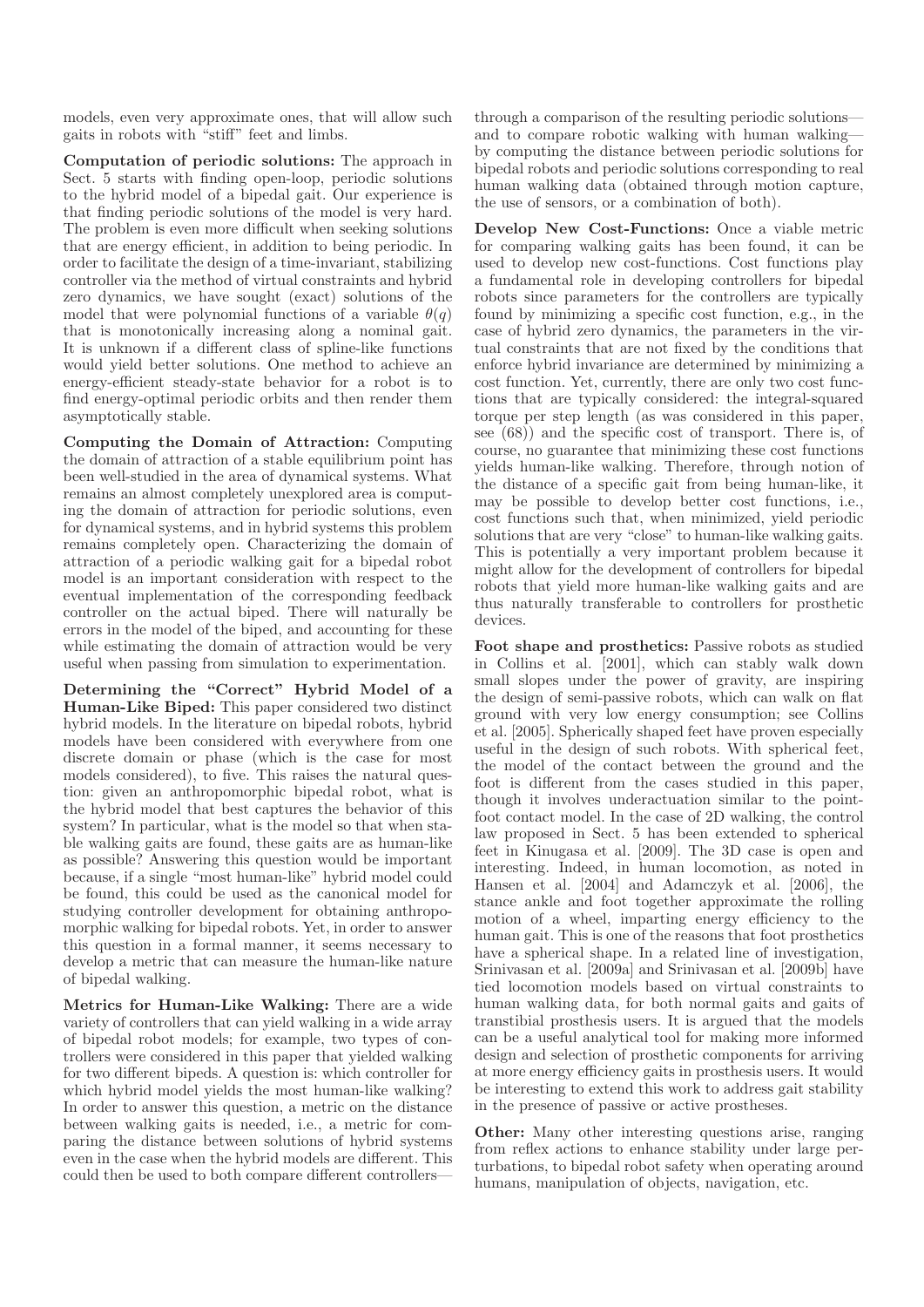#### REFERENCES

- P. G. Adamczyk, S. H. Collins, and A. D Kuo. The advantages of a rolling foot in human walking. Journal of Experimental Biology, 209:3953–3963, 2006.
- A. D. Ames. A Categorical Theory of Hybrid Systems. PhD thesis, University of California, Berkeley, 2006.
- A. D. Ames and R. D. Gregg. Stably extending twodimensional bipedal walking to three dimensions. In American Control Conference, pages 177–182, New York, NY, 2007.
- A. D. Ames, R. D. Gregg, E. D. B. Wendel, and S. Sastry. Towards the geometric reduction of controlled threedimensional robotic bipedal walkers. In 3rd Workshop on Lagrangian and Hamiltonian Methods for Nonlinear Control (LHMNLC'06), Nagoya, Japan, 2006.
- A. D. Ames, R. D. Gregg, and M. W. Spong. A geometric approach to three-dimensional hipped bipedal robotic walking. In 45th Conference on Decision and Control, San Diago, CA, 2007.
- A. D. Ames, R. W. Sinnet, and E. D. B. Wendel. Threedimensional kneed bipedal walking: A hybrid geometric approach. In 12th International Conference on Hybrid Systems: Computation and Control, San Francisco, CA, 2009.
- S. O. Anderson, M. Wisse, C. G. Atkeson, J. K. Hodgins, G. J. Zeglin, and B. Moyer. Powered bipeds based on passive dynamic principles. In 5th IEEE/RAS International Conference on Humanoid Robots, pages 110–116, 2005.
- P. Bézier. Numerical Control: Mathematics and Applications. John Wiley & Sons, New York, NY, 1972.
- B. Brogliato. Nonsmooth Mechanics: Models, Dynamics and Control. Springer, New York, NY, 1999.
- K. Byl and R. Tedrake. Metastable walking on stochastically rough terrain. In Proceedings of Robotics: Science and Systems IV, 2008a.
- K. Byl and R. Tedrake. Approximate optimal control of the compass gait on rough terrain. In IEEE International Conference on Robotics and Automation, Pasadena, CA, 2008b.
- V. F. H. Chen. Passive dynamic walking with knees: A point foot model. Master's thesis, MIT, 2007.
- C. Chevallereau, G. Abba, Y. Aoustin, F. Plestan, E. R. Westervelt, C. Canudas-de-Wit, and J. W. Grizzle. RABBIT: A testbed for advanced control theory. IEEE Control Systems Magazine, 23(5):57–79, October 2003.
- C. Chevallereau, D. Djoudi, and J. W. Grizzle. Stable bipedal walking with foot rotation through direct regulation of the zero moment point. 25(2):390–401, April 2008.
- C. Chevallereau, G. Bessonnet, G. Abba, and Y. Aoustin. Bipedal Robots: Modeling, Design and Walking Synthesis. Wiley/ISTE, New York, NY, 2009a.
- C. Chevallereau, J. W. Grizzle, and C.-L. Shih. Asymptotically stable walking of a five-link underactuated 3D bipedal robot. 25(1):37–50, February 2009b.
- J. H. Choi and J. W. Grizzle. Planar bipedal walking with foot rotation. In American Control Conference, pages 4909–4916, Portland, OR, 2005.
- S. H. Collins, M. Wisse, and A. Ruina. A 3-d passive dynamic walking robot with two legs and knees. International Journal of Robotics Research, 20:607–615, 2001.
- S. H. Collins, A. Ruina, R. Tedrake, and M. Wisse. Efficient bipedal robots based on passive-dynamic walkers. Science, (307):1082–1085, 2005.
- M. A. Daley and A. A. Biewener. Running over rough terrain reveals limb control for intrinsic stability. Proceedings of the National Academy of Sciences of the United States of America, 103(42):15681–15686, October 2006.
- M. A. Daley, J. R. Usherwood, G. Felix, and A. A. Biewener. Running over rough terrain: guinea fowl maintain dynamic stability despite a large unexpected change in substrate height. The Journal of Experimental Biology, 209:171–187, 2006.
- E. Dombre and W. Khalil. Modeling, identification and control of robots. Hermes Sciences, Europe. Paris, France, 2002.
- T. Erez and W. D. Smart. Bipedal walking on rough terrain using manifold control. In IEEE/RSJ Conference on Intelligent Systems and Robots, pages 1539–1544, San Diego, CA, October 2007.
- A. F. Filippov. Differential equations with discontinuous right hand side. American Mathematical Society Translations, 62:199–231, 1960.
- R. Goebel, R. Sanfelice, and A. Teel. Hybrid dynamical systems. IEEE Control Systems Magazine, 29(2):28–93, April 2009.
- H. Goldstein, C. Poole, and J. Safko. Classical Mechanics. Addison-Wesley, San Francisco, CA, 3rd edition, 2002.
- J. M. Goncalves, A. Megretski, and M. A. Dahleh. Global stability of relay feedback systems. IEEE Transactions on Automatic Control, 46(4):550–562, April 2001.
- D. M. Gorinevsky, A. M. Formal'sky, and A. Schneider. Force control of robotic systems. CRC Press, Boca Raton, FL, 1997.
- A. Goswami. Postural stability of biped robots and the foot-rotation indicator (FRI) point. International Journal of Robotics Research, 18(6):523–533, June 1999.
- R. D. Gregg and M. W. Spong. Reduction-based control with application to three-dimensional bipedal walking robots. In American Control Conference, Seatle, WA, 2008.
- R. D. Gregg and M. W. Spong. Reduction-based control of three-dimensional bipedal walking robots. International Journal of Robotics Research, 2009.
- J. W. Grizzle, G. Abba, and F. Plestan. Asymptotically stable walking for biped robots: Analysis via systems with impulse effects. IEEE Transactions on Automatic Control, 46:51–64, January 2001.
- J. W. Grizzle, J. H. Choi, H. Hammouri, and B. Morris. On observer-based feedback stabilization of periodic orbits in bipedal locomotion. In Proceedings of Methods and Models in Automation and Robotics (MMAR 2007), Szczecin, Poland, 2007.
- J. Guckenheimer and P. Holmes. Nonlinear Oscillations, Dynamical Systems, and Bifurcations of Vector Fields, volume 42 of Applied Mathematical Sciences. Springer-Verlag, New York, NY, corrected second printing edition, 1996.
- J. Guckenheimer and S. Johnson. Planar hybrid systems. In Hybrid Systems II, Lecture Notes in Computer Science, pages 203–225. Springer-Verlag, 1995.
- W. M. Haddad, V. S. Chellaboina, and S. G. Nersesov. Impulsive and Hybrid Dynamical Systems: Stability, Dissipativity, and Control. Princeton University Press,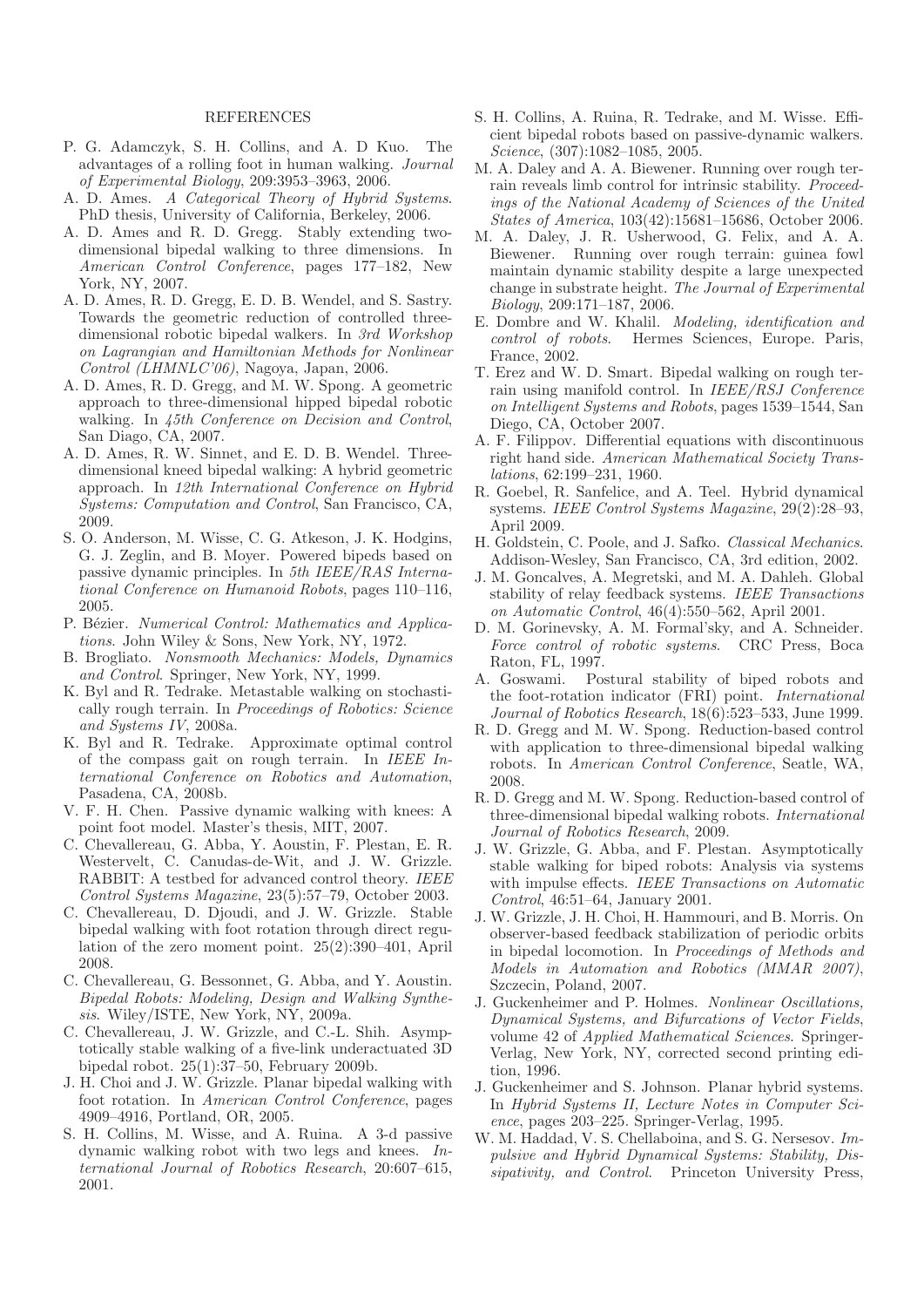Princeton, NJ, 2006.

- A. H. Hansen, D. S. Childress, and E. H. Knox. Roll-over shapes of human locomotor systems: Effect of walking speed. Clin. Biomech., 19(4):407–414, 2004.
- K. Hashimoto, Y. Sugahara, H. Sunazuka, C. Tanaka, A. Ohta, M. Kawase, H. O. Lim, and A. Takanishi. Biped landing pattern modification method with nonlinear compliance control. In IEEE International Conference on Robotics and Automation, pages 1213–1218, Orlando, FL, May 2006.
- K. Hirai, M. Hirose, Y. Haikawa, and T. Takenake. The development of Honda humanoid robot. In Proc. of the IEEE International Conference on Robotics and Automation, Leuven, Belgium, pages 1321–1326, May 1998.
- H. Hirukawa, F. Kanehiro, K. Kaneko, S. Kajita, K. Fujiwara, Y. Kawai, F. Tomita, S. Hirai, K. Tanie, T. Isozumi, K. Akachi, T. Kawasaki, S. Ota, K. Yokoyama, H. Handa, Y. Fukase, J. Maeda, Y. Nakamura, S. Tachi, and H. Inoue. Humanoid robotics platforms developed in hrp. Robotics and Autonomous Systems, 48(4):165–75, 2004.
- I. A. Hiskens. Stability of hybrid limit cycles: application to the compass gait biped robot. In  $\angle 0th$  IEEE Conference on Decision and Control, pages 774–779, Orlando, FL, December 2001.
- J. K. Hodgins and M. H. Raibert. Adjusting step length for rough terrain locomotion. IEEE Transactions on Robotics and Automation, 7(3):289–298, June 1991.
- P. Holmes, R. J. Full, D. E. Koditschek, and J. Guckenheimer. The dynamics of legged locomotion: Models, analyses, and challenges. SIAM Review, 48(2):207–304, May 2006.
- Q. Huang, K. Kaneko, K. Yokoi, S. Kajita, T. Kotoku, N. Koyachi, H. Arai, N. Imamura, K. Komoriya, and K. Tanie. Balance control of a biped robot combining off-line pattern with real-time modification. In IEEE International Conference on Robotics and Automation, pages 3346–3352, San Francisco, CA, April 2000.
- Y. Hürmüzlü and D. B. Marghitu. Rigid body collisions of planar kinematic chains with multiple contact points. International Journal of Robotics Research, 13(1):82–92, 1994.
- Y. Hürmüzlü, F. Génot, and B. Brogliato. Modeling, stability and control of biped robots - a general framework. Automatica, 40(10):1647–1664, 2004.
- A. Isidori. Nonlinear Control Systems. Springer-Verlag, Berlin, third edition, 1995.
- S. Kajita and K. Tani. Adaptive gait control of a biped robot based on realtimesensing of the ground profile. Autonomous Robots, 4(3):297–305, 1997.
- S. Kajita, M. Morisawa, K. Harada, K. Kaneko, F. Kanehiro, K. Fujiwara, and H. Hirukawa. Biped walking pattern generation by using preview control of zeromoment point. In IEEE International Conference on Robotics and Automation, volume 2, pages 1620–1626, Taipei, Taiwan, 2003.
- S. Kajita, T. Nagasaki, K. Kaneko, K. Yokoi, and K. Tanie. A hop towards running humanoid biped. In IEEE International Conference on Robotics and Automation, pages 629–35, New Orleans, LA, 2004.
- S. Kazuo, K. Tsuchiya, and K. Tsujita. The intelligent ASIMO system overview and integration. In IEEE

International Conference on Robotics and Automation, pages 3043–3048, New Orleans, LA, 2004.

- H. K. Khalil. Nonlinear Systems. Prentice Hall, Upper Saddle River, 2nd edition, 1996.
- J. Y. Kim, I. W. Park, and J. H. Oh. Walking control algorithm of biped humanoid robot on uneven and inclined floor. Journal of Intelligent and Robotic Systems, 48:457–484, April 2007.
- T. Kinugasa, C. Chevallereau, and Y. Aoustin. Effect of circular arc feet on a control law for a biped. Robotica, 27:621–632, 2009.
- V. V. Kozlov and D. V. Treshchev. Billiards: A Genetic Introduction to the Dynamics of Systems with Impacts, volume 89 of Translations of Mathematical Monographs. American Mathematical Society, Providence, RI, 1992.
- A. D. Kuo. Stabilization of lateral motion in passive dynamic walking. International Journal of Robotics Research, 18(9):917–930, 1999.
- A. D. Kuo. Energetics of actively powered locomotion using the simplest walking model. Journal of Biomechanical Engineering, 124:113–120, 2002.
- A. D. Kuo. Choosing your steps carefully. IEEE Robotics and Automation Magazine, 14(2):18–29, June 2007.
- A. Lamperski and A. D. Ames. On the existence of Zeno behavior in hybrid systems with non-isolated Zeno equilibria. In IEEE Conf. on Decision and Control, pages 2776–2781, Cancún, Mexico, 2008.
- J. Lygeros, K. H. Johansson, S. Simic, J. Zhang, and S. Sastry. Dynamical properties of hybrid automata. IEEE Transactions on Automatic Control, 48:2– 17, 2003.
- J. E. Marsden and T. S. Ratiu. Introduction to Mechanics and Symmetry, volume 17 of Texts in Applied Mathematics. Springer, 1999.
- T. McGeer. Stability and control of two-dimensional biped walking. Technical Report 1, Center for Systems Science, Simon Fraser University, Burnaby, B.C., Canada, 1988.
- T. McGeer. Passive dynamic walking. International Journal of Robotics Research, 9(2):62–82, 1990.
- S. Miossec and Y. Aoustin. Walking gait composed of single and double supports for a planar biped without feet. In Conference on Climbing and Walking Robots, Paris, France, 2002.
- S. Miossec and Y. Aoustin. Fast motions in Biomechanics and Robotics, chapter Dynamical synthesis of a walking cyclic gait for a biped with point feet, pages 233–252. Lecture Notes in Control and Information Sciences. Springer, Heidelberg, Germany, 2006.
- K. Miura, S. Nakaoka, M. Morisawa, K. Harada, and S. Kajita. A friction based twirl for biped robots. In IEEE-RAS International Conference on Humanoid Robots, pages 279–284, Daejeon, Korea, 2008.
- B. Morris and J. W. Grizzle. A restricted Poincaré map for determining exponentially stable periodic orbits in systems with impulse effects: Application to bipedal robots. In IEEE Conf. on Decision and Control, Seville, Spain, December 2005. IEEE Press.
- B. Morris and J. W. Grizzle. Hybrid invariant manifolds in systems with impulse effects with application to periodic locomotion in bipedal robots. IEEE Transactions on Automatic Control, 54(8):1751–1764, August 2009.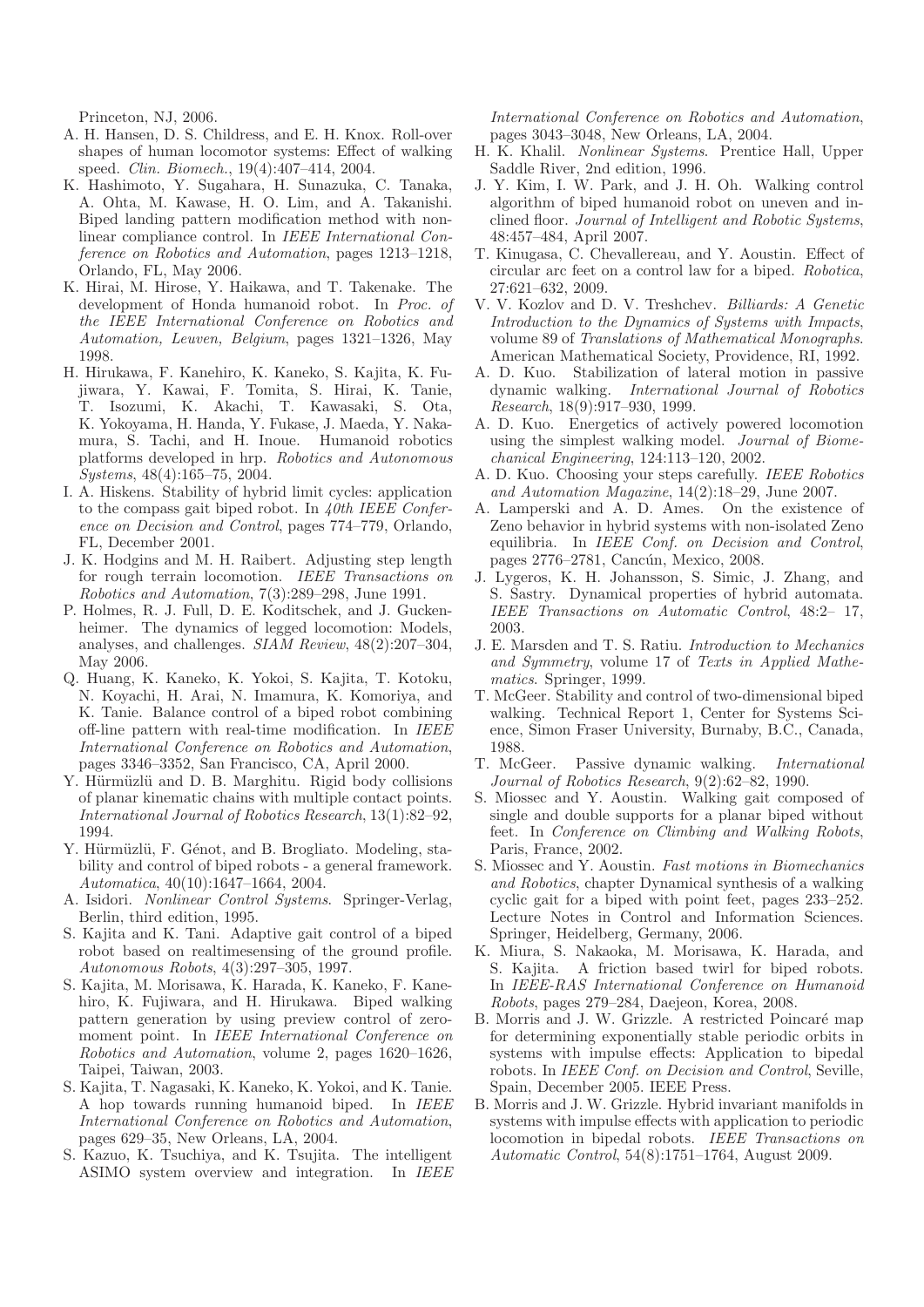- R. M. Murray, Z. Li, and S. S. Sastry. A Mathematical Introduction to Robotic Manipulation. CRC Press, Boca Raton, FL, 1993.
- S. G. Nersesov, V. Chellaboina, and W. M. Haddad. A generalization of Poincaré's theorem to hybrid and impulsive dynamical systems. International Journal of Hybrid Systems, 2, 2002.
- M. Ogino, H. Toyama, and M. Asada. Stabilizing biped walking on rough terrain based on the compliance control. IEEE/RSJ Conference on Intelligent Systems and Robots, pages 4047–4052, 29 2007-Nov. 2 2007. doi: 10.1109/IROS.2007.4399627.
- Y. Or and A. D. Ames. Stability of Zeno equlibria in Lagrangian hybrid systems. In 47th IEEE Conference on Decision and Control, Cancún, Mexico, 2008.
- Y. Or and A. D. Ames. Existence of periodic orbits in completed lagrangian hybrid systems with non-plastic impacts. In 12th International Conference on Hybrid Systems: Computation and Control, volume 5469 of Lecture Notes in Computer Science, pages 291–305. Springer-Verlag, 2009.
- T. S. Parker and L. O. Chua. Practical Numerical Algorithms for Chaotic Systems. Springer-Verlag, New York, NY, 1989.
- F. Pfeiffer, K. Loffler, and M. Gienger. The concept of jogging Johnnie. In IEEE International Conference on Robotics and Automation, Washington, DC, May 2002.
- F. Plestan, J. W. Grizzle, E. R. Westervelt, and G. Abba. Stable walking of a 7-DOF biped robot. 19(4):653–668, August 2003.
- I. Poulakakis and J. W. Grizzle. The spring loaded inverted pendulum as the hybrid zero dynamics of an asymmetric hopper. IEEE Transactions on Automatic Control, 54 (8):1779–1793, August 2009.
- A. V. Roup, D. S. Bernstein, S. G. Nersesov, W. M. Haddad, and V. Chellaboina. Limit cycle analysis of the verge and foliot clock escapement using impulsive differential equations and Poincare maps. International Journal of Control, 76(17):1685–1698, 2003.
- Y. Sakagami, R. Watanabe, C. Aoyama, S. Matsunaga, N. Higaki, and K. Fujimura. The intelligent ASIMO: system overview and integration. In IEEE/RSJ Conference on Intelligent Systems and Robots, pages 2478–83, Lausanne, Switzerland, 2002.
- U. Saranli, M. Buehler, and D. E. Koditschek. RHex: A simple and highly mobile hexapod robot. International Journal of Robotics Research, 20(7):616–631, July 2001.
- S. S. Sastry. Nonlinear Systems: Analysis, Stability and Control. Springer, New York, NY, 1999.
- L. Sciavicco and B. Siciliano. Modeling and Control of Robot Manipulators. McGraw-Hill, New York, NY, 1996.
- C.-L. Shih. Ascending and descending stairs for a biped robot. IEEE Transactions on Systems, Man, and Cybernetics, 29(3):255–268, May 1999.
- C.-L. Shih and C.-J. Chiou. The motion control of a statically stable biped robot on an uneven floor. IEEE Transactions on Systems, Man, and Cybernetics, Part B, 28(2):244–249, April 1998.
- H. Shimizu, Y. Wakazuki, Y. Pan, and K. Furuta. Biped walking robot using a stick on uneven ground. In SICE Annual Conference 2007, Kagawa University, Japan, pages 83–88, September 2007.
- B. Siciliano and L. Villani. Robot Force Control. Kluwer Academic Publishers, Hingham, MA, 1999.
- R. W. Sinnet and A. D. Ames. 2D bipedal walking with knees and feet: A hybrid control approach. In 48th IEEE Conference on Decision and Control, Shanghai, P.R. China, 2009a.
- R. W. Sinnet and A. D. Ames. 3D bipedal walking with knees and feet: A hybrid geometric approach. In 48th IEEE Conference on Decision and Control, Shanghai, P.R. China, 2009b.
- R. W. Sinnet and A. D. Ames. An application of geometric reduction to three-dimensional bipedal walkers with knees and feet. Submitted for publication, 2010.
- M. W. Spong, S. Hutchinson, and M. Vidyasagar. Robot Modeling and Control. John Wiley & Sons, 2005.
- M.W. Spong and F. Bullo. Controlled symmetries and passive walking,. IEEE Transactions on Automatic Control, 50(7):1025–1031, July 2005.
- K. Sreenath, H.W. Park, I. Poulakakis, and J. W. Grizzle. A compliant hybrid zero dynamics controller for stable, efficient and fast bipedal walking on mabel. Pre-print, 2010.
- S. Srinivasan, E.R. Westervelt, and A.H. Hansen. A lowdimensional sagittal-plane forward-dynamic model for asymetric gait and its application to study the gait of transtibial prosthesis users. Journal of Biomechanical Engineering, 131, 2009a.
- S. Srinivasan, ER Westervelt, and AH Hansen. A Low-Dimensional Sagittal-Plane Forward-Dynamic Model for Asymmetric Gait and Its Application to Study the Gait of Transtibial Prosthesis Users. Journal of Biomechanical Engineering, 131, 2009b.
- J. L. Su and J. B. Dingwell. Dynamic stability of passive dynamic walking on an irregular surface. Transactions of the ASME, 129:802–810, December 2007.
- M. Vukobratović, B. Borovac, D. Surla, and D. Stokic. Biped Locomotion. Springer-Verlag, Berlin, Germany, 1990.
- M. Vukobratović, B. Borovac, and V. Potkonjak. ZMP: A review of some basic misunderstandings. International Journal of Humanoid Robotics, 3(2):153–175, June 2006.
- Q. F. Wei, P. S. Krishnaprasad, and W. P. Dayawansa. Modeling of impact on a flexible beam. In 32nd IEEE Conference on Decision and Control, San Antonio, TX, December 1993.
- E. Wendel and A. D. Ames. Rank properties of Poincaré maps for hybrid systems with applications to bipedal walking. In Hybrid Systems: Computation and Control, Stockholm, Sweden, 2010.
- E. Westervelt, J.W. Grizzle, and D.E. Koditschek. Hybrid zero dynamics of planar biped walkers. IEEE Transactions on Automatic Control, 48(1):42–56, January 2003.
- E. R. Westervelt, G. Buche, and J. W. Grizzle. Experimental validation of a framework for the design of controllers that induce stable walking in planar bipeds. International Journal of Robotics Research, 24(6):559– 582, June 2004.
- E. R. Westervelt, J. W. Grizzle, C. Chevallereau, J.-H. Choi, and B. Morris. Feedback Control of Dynamic Bipedal Robot Locomotion. Control and Automation. CRC Press, Boca Raton, FL, June 2007.
- M. Wisse and R. Q. van der Linde. Delft Pneumatic Bipeds, volume 34 of Springer Tracts in Advanced